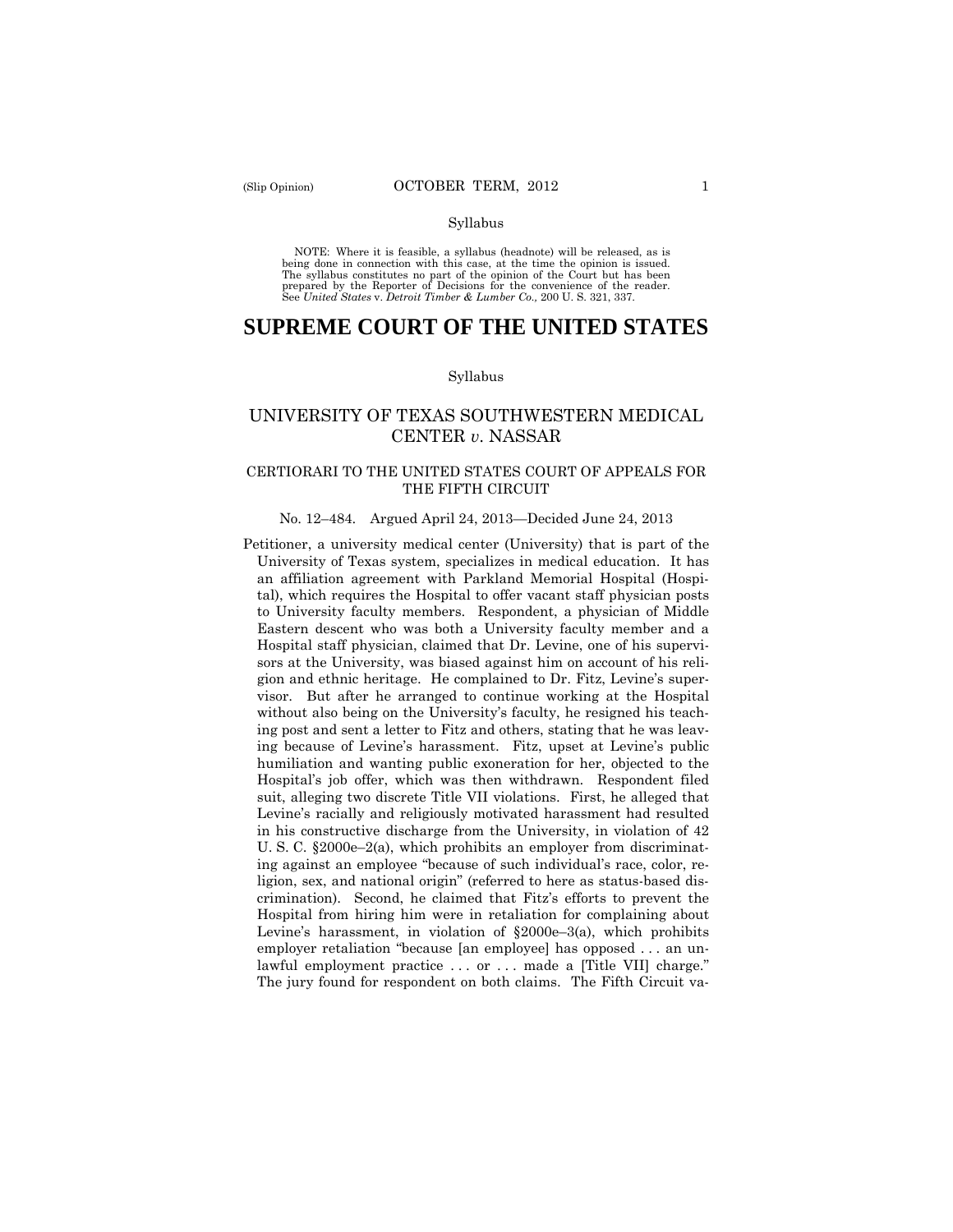### 2 UNIVERSITY OF TEX. SOUTHWESTERN MEDICAL CENTER *v.* NASSAR Syllabus

cated as to the constructive-discharge claim, but affirmed as to the retaliation finding on the theory that retaliation claims brought under §2000e–3(a)—like §2000e–2(a) status-based claims—require only a showing that retaliation was a motivating factor for the adverse employment action, not its but-for cause, see  $$2000e-2(m)$ . And it found that the evidence supported a finding that Fitz was motivated, at least in part, to retaliate against respondent for his complaints about Levine.

*Held*: Title VII retaliation claims must be proved according to traditional principles of but-for causation, not the lessened causation test stated in §2000e–2(m). Pp. 5–23.

(a) In defining the proper causation standard for Title VII retaliation claims, it is presumed that Congress incorporated tort law's causation in fact standard—*i.e.,* proof that the defendant's conduct did in fact cause the plaintiff's injury—absent an indication to the contrary in the statute itself. See *Meyer* v. *Holley*, 537 U. S. 280, 285. An employee alleging status-based discrimination under §2000e–2 need not show "but-for" causation. It suffices instead to show that the motive to discriminate was one of the employer's motives, even if the employer also had other, lawful motives for the decision. This principle is the result of *Price Waterhouse* v. *Hopkins*, 490 U. S. 228, and the ensuing Civil Rights Act of 1991 (1991 Act), which substituted a new burden-shifting framework for the one endorsed by *Price Waterhouse*. As relevant here, that Act added a new subsection to §2000e–2, providing that "an unlawful employment practice is established when the complaining party demonstrates that race, color, religion, sex, or national origin was a motivating factor for any employment practice, even though other factors also motivated the practice," §2000e–2(m).

Also relevant here is this Court's decision in *Gross* v. *FBL Financial Services, Inc.*, 557 U. S. 167, 176, which interprets the Age Discrimination in Employment Act of 1967 (ADEA) phrase "because of . . . age," 29 U. S. C. §623(a)(1). *Gross* holds two insights that inform the analysis of this case. The first is textual and concerns the proper interpretation of the term "because" as it relates to the principles of causation underlying both §623(a) and §2000e–3(a). The second is the significance of Congress' structural choices in both Title VII itself and the 1991 Act. Pp. 5–11.

(b) Title VII's antiretaliation provision appears in a different section from its status-based discrimination ban. And, like §623(a)(1), the ADEA provision in *Gross*, §2000e–3(a) makes it unlawful for an employer to take adverse employment action against an employee "because" of certain criteria. Given the lack of any meaningful textual difference between  $\S2000e-3(a)$  and  $\S623(a)(1)$ , the proper conclusion is that Title VII retaliation claims require proof that the desire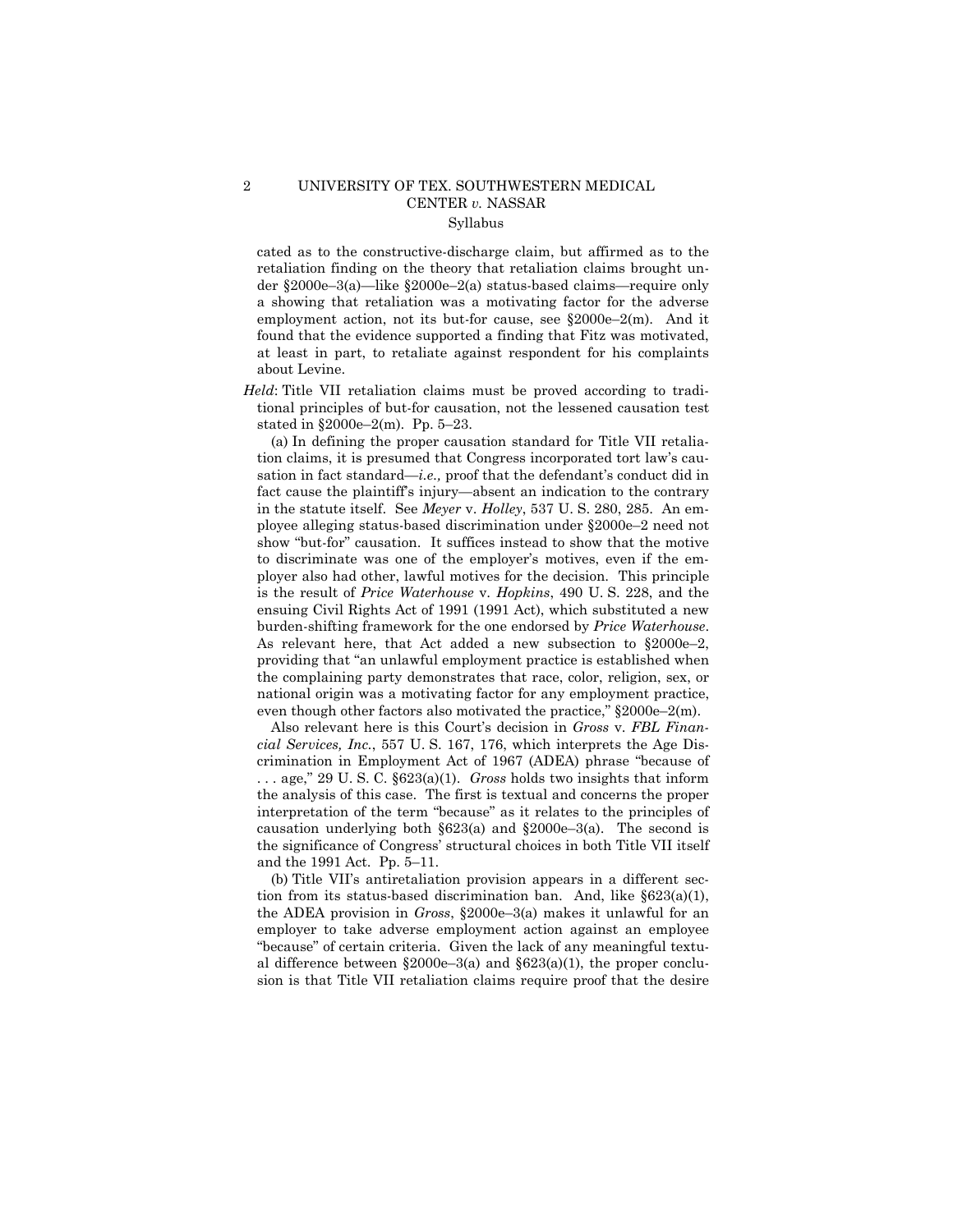#### Syllabus

to retaliate was the but-for cause of the challenged employment action. Respondent and the United States maintain that §2000e–2(m)'s motivating-factor test applies, but that reading is flawed. First, it is inconsistent with the provision's plain language, which addresses only race, color, religion, sex, and national origin discrimination and says nothing about retaliation. Second, their reading is inconsistent with the statute's design and structure. Congress inserted the motivating-factor provision as a subsection within §2000e–2, which deals only with status-based discrimination. The conclusion that Congress acted deliberately in omitting retaliation claims from §2000–2(m) is reinforced by the fact that another part of the 1991 Act, §109, expressly refers to all unlawful employment actions. See *EEOC* v. *Arabian American Oil Co.*, 499 U. S. 244, 256. Third, the cases they rely on, which state the general proposition that Congress' enactment of a broadly phrased antidiscrimination statute may signal a concomitant intent to ban retaliation against individuals who oppose that discrimination, see, *e.g., CBOCS West, Inc.* v. *Humphries*, 553 U. S. 442, 452–453; *Gómez-Pérez* v. *Potter*, 553 U. S. 474, do not support the quite different rule that every reference to race, color, creed, sex, or nationality in an antidiscrimination statute is to be treated as a synonym for "retaliation," especially in a precise, complex, and exhaustive statute like Title VII. The Americans with Disabilities Act of 1990, which contains seven paragraphs of detailed description of the practices constituting prohibited discrimination, as well as an express antiretaliation provision, and which was passed only a year before §2000e–2(m)'s enactment, shows that when Congress elected to address retaliation as part of a detailed statutory scheme, it did so clearly. Pp. 11–17.

(c) The proper interpretation and implementation of  $\S 2000e-3(a)$ and its causation standard are of central importance to the fair and responsible allocation of resources in the judicial and litigation systems, particularly since retaliation claims are being made with everincreasing frequency. Lessening the causation standard could also contribute to the filing of frivolous claims, siphoning resources from efforts by employers, agencies, and courts to combat workplace harassment. Pp. 18–20.

(d) Respondent and the Government argue that their view would be consistent with longstanding agency views contained in an Equal Employment Opportunity Commission guidance manual, but the manual's explanations for its views lack the persuasive force that is a necessary precondition to deference under *Skidmore* v. *Swift & Co.*, 323 U. S. 134, 140. Respondent's final argument—that if §2000e– 2(m) does not control, then the *Price Waterhouse* standard should—is foreclosed by the 1991 Act's amendments to Title VII, which dis-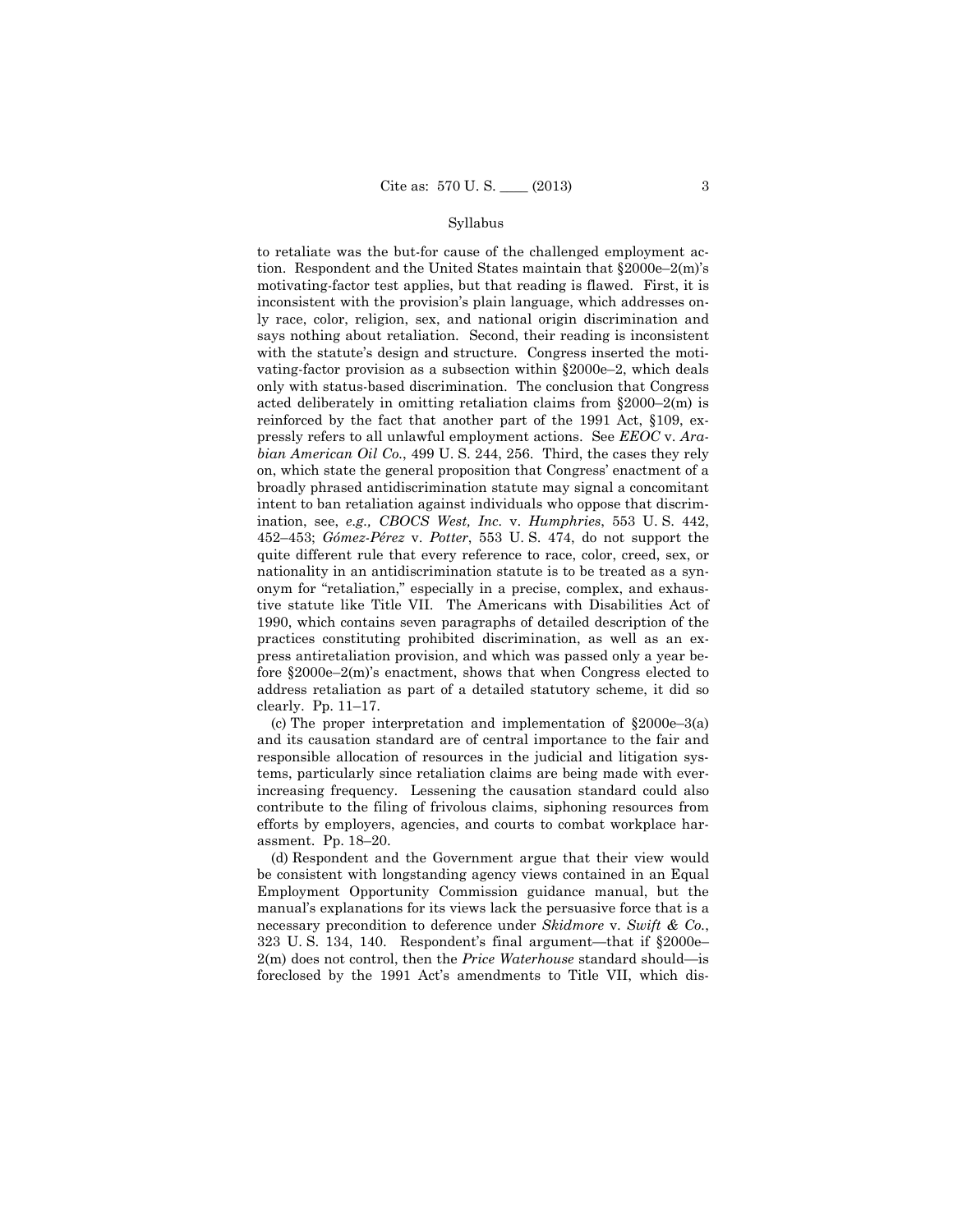### 4 UNIVERSITY OF TEX. SOUTHWESTERN MEDICAL CENTER *v.* NASSAR Syllabus

placed the *Price Waterhouse* framework. Pp. 20–23. 674 F. 3d 448, vacated and remanded.

KENNEDY, J., delivered the opinion of the Court, in which ROBERTS, C. J., and SCALIA, THOMAS, and ALITO, JJ., joined. GINSBURG, J., filed a dissenting opinion, in which BREYER, SOTOMAYOR, and KAGAN, JJ., joined.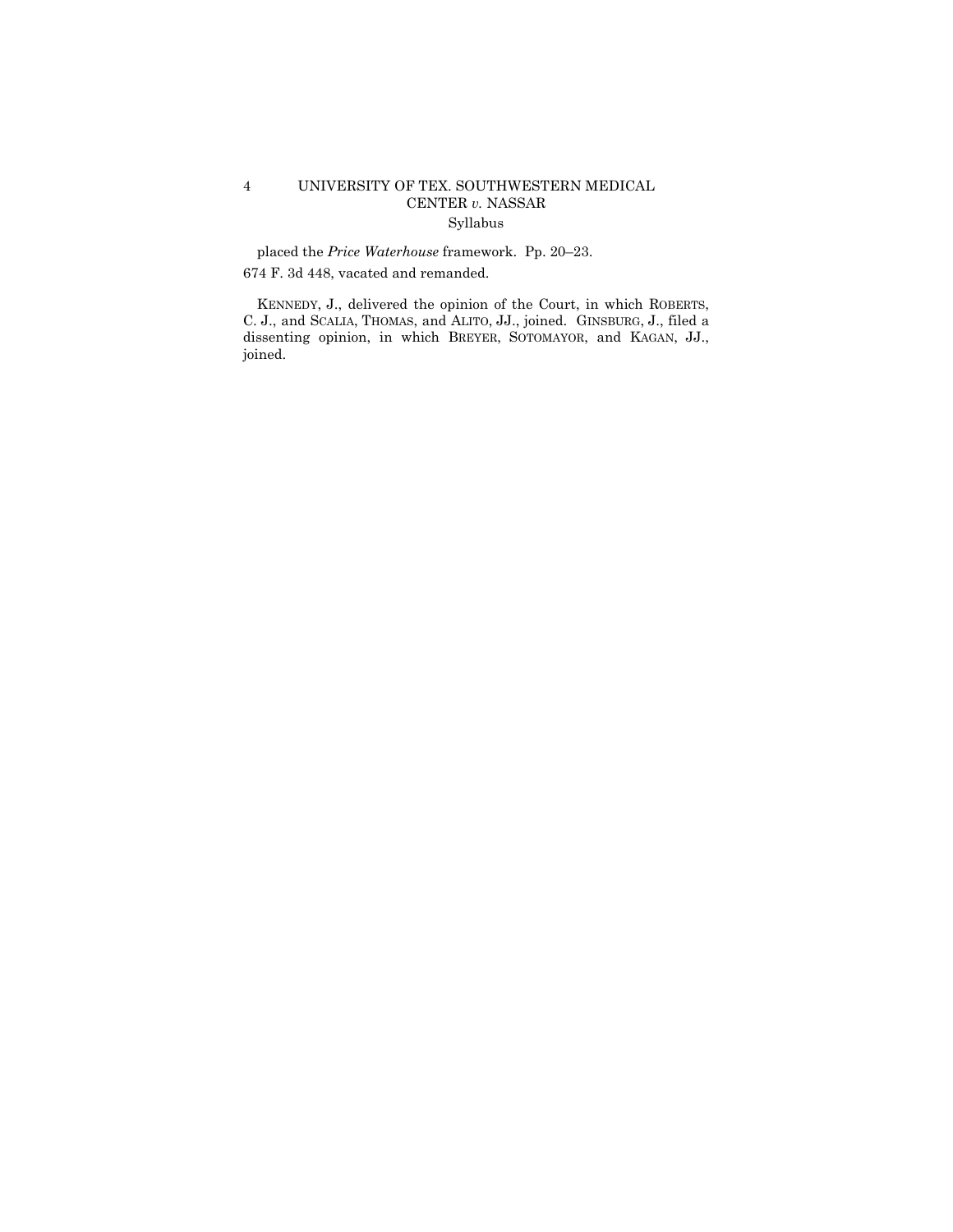preliminary print of the United States Reports. Readers are requested to notify the Reporter of Decisions, Supreme Court of the United States, Wash- ington, D. C. 20543, of any typographical or other formal errors, in order that corrections may be made before the preliminary print goes to press. NOTICE: This opinion is subject to formal revision before publication in the

### $\frac{1}{2}$  ,  $\frac{1}{2}$  ,  $\frac{1}{2}$  ,  $\frac{1}{2}$  ,  $\frac{1}{2}$  ,  $\frac{1}{2}$  ,  $\frac{1}{2}$ **SUPREME COURT OF THE UNITED STATES**

### $\frac{1}{2}$  ,  $\frac{1}{2}$  ,  $\frac{1}{2}$  ,  $\frac{1}{2}$  ,  $\frac{1}{2}$  ,  $\frac{1}{2}$ No. 12–484

## UNIVERSITY OF TEXAS SOUTHWESTERN MEDICAL CENTER, PETITIONER *v.* NAIEL NASSAR

### ON WRIT OF CERTIORARI TO THE UNITED STATES COURT OF APPEALS FOR THE FIFTH CIRCUIT

#### [June 24, 2013]

### JUSTICE KENNEDY delivered the opinion of the Court.

When the law grants persons the right to compensation for injury from wrongful conduct, there must be some demonstrated connection, some link, between the injury sustained and the wrong alleged. The requisite relation between prohibited conduct and compensable injury is governed by the principles of causation, a subject most often arising in elaborating the law of torts. This case requires the Court to define those rules in the context of Title VII of the Civil Rights Act of 1964, 42 U. S. C. §2000e *et seq.*, which provides remedies to employees for injuries related to discriminatory conduct and associated wrongs by employers.

Title VII is central to the federal policy of prohibiting wrongful discrimination in the Nation's workplaces and in all sectors of economic endeavor. This opinion discusses the causation rules for two categories of wrongful employer conduct prohibited by Title VII. The first type is called, for purposes of this opinion, status-based discrimination. The term is used here to refer to basic workplace protection such as prohibitions against employer discrimination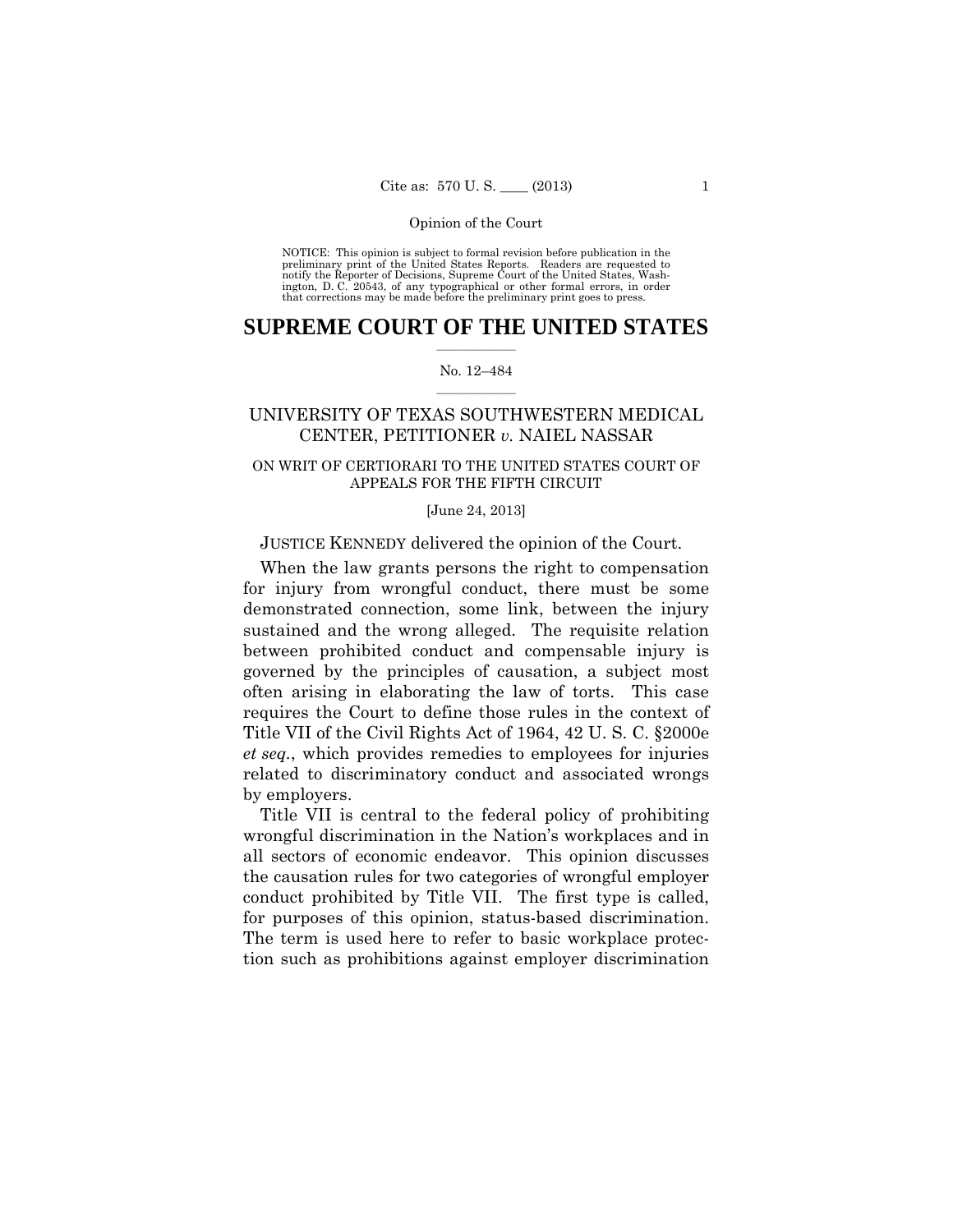### 2 UNIVERSITY OF TEX. SOUTHWESTERN MEDICAL CENTER *v.* NASSAR Opinion of the Court

on the basis of race, color, religion, sex, or national origin, in hiring, firing, salary structure, promotion and the like. See  $\S 2000e-2(a)$ . The second type of conduct is employer retaliation on account of an employee's having opposed, complained of, or sought remedies for, unlawful workplace discrimination. See §2000e–3(a).

An employee who alleges status-based discrimination under Title VII need not show that the causal link between injury and wrong is so close that the injury would not have occurred but for the act. So-called but-for causation is not the test. It suffices instead to show that the motive to discriminate was one of the employer's motives, even if the employer also had other, lawful motives that were causative in the employer's decision. This principle is the result of an earlier case from this Court, *Price Waterhouse* v. *Hopkins*, 490 U. S. 228 (1989), and an ensuing statutory amendment by Congress that codified in part and abrogated in part the holding in *Price Waterhouse*, see  $\S$ \$2000e–2(m), 2000e–5(g)(2)(B). The question the Court must answer here is whether that lessened causation standard is applicable to claims of unlawful employer retaliation under §2000e–3(a).

Although the Court has not addressed the question of the causation showing required to establish liability for a Title VII retaliation claim, it has addressed the issue of causation in general in a case involving employer discrimination under a separate but related statute, the Age Discrimination in Employment Act of 1967 (ADEA), 29 U. S. C. §623. See *Gross* v. *FBL Financial Services, Inc.*, 557 U. S. 167 (2009). In *Gross*, the Court concluded that the ADEA requires proof that the prohibited criterion was the but-for cause of the prohibited conduct. The holding and analysis of that decision are instructive here.

I

Petitioner, the University of Texas Southwestern Medi-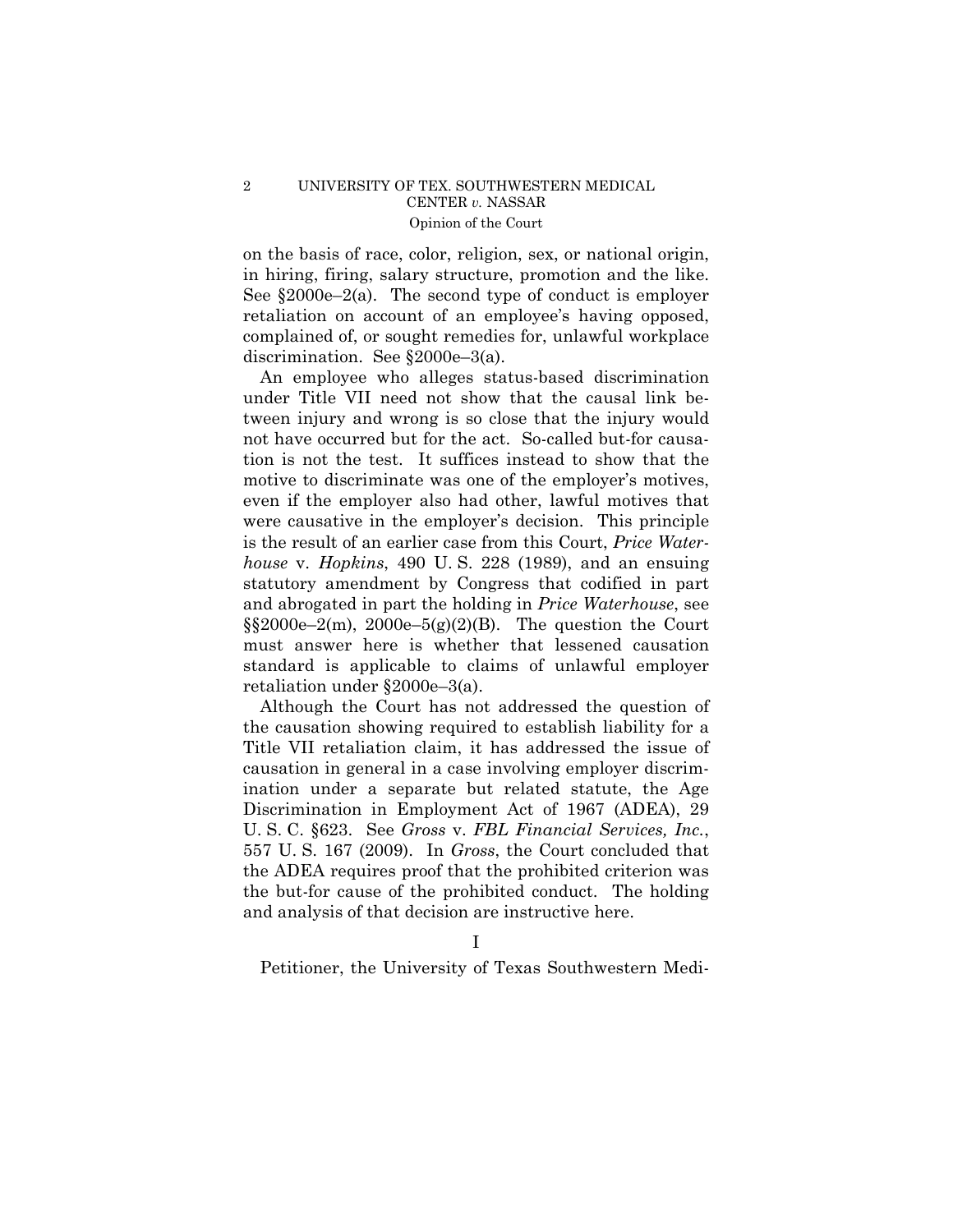cal Center (University), is an academic institution within the University of Texas system. The University specializes in medical education for aspiring physicians, health professionals, and scientists. Over the years, the University has affiliated itself with a number of healthcare facilities including, as relevant in this case, Parkland Memorial Hospital (Hospital). As provided in its affiliation agreement with the University, the Hospital permits the University's students to gain clinical experience working in its facilities. The agreement also requires the Hospital to offer empty staff physician posts to the University's faculty members, see App. 361–362, 366, and, accordingly, most of the staff physician positions at the Hospital are filled by those faculty members.

Respondent is a medical doctor of Middle Eastern descent who specializes in internal medicine and infectious diseases. In 1995, he was hired to work both as a member of the University's faculty and a staff physician at the Hospital. He left both positions in 1998 for additional medical education and then returned in 2001 as an assistant professor at the University and, once again, as a physician at the Hospital.

In 2004, Dr. Beth Levine was hired as the University's Chief of Infectious Disease Medicine. In that position Levine became respondent's ultimate (though not direct) superior. Respondent alleged that Levine was biased against him on account of his religion and ethnic heritage, a bias manifested by undeserved scrutiny of his billing practices and productivity, as well as comments that "'Middle Easterners are lazy.'" 674 F. 3d 448, 450 (CA5 2012). On different occasions during his employment, respondent met with Dr. Gregory Fitz, the University's Chair of Internal Medicine and Levine's supervisor, to complain about Levine's alleged harassment. Despite obtaining a promotion with Levine's assistance in 2006, respondent continued to believe that she was biased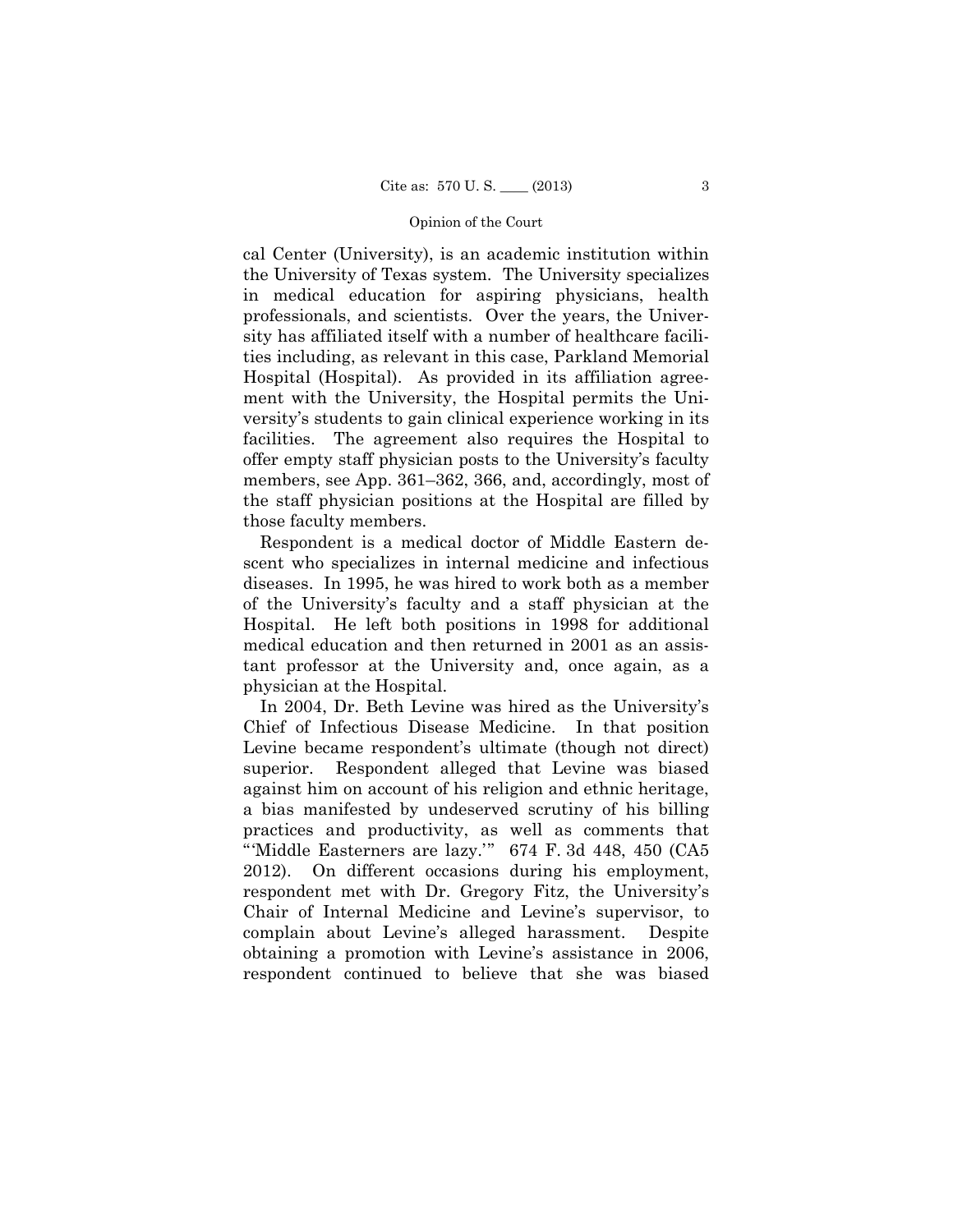### 4 UNIVERSITY OF TEX. SOUTHWESTERN MEDICAL CENTER *v.* NASSAR Opinion of the Court

against him. So he tried to arrange to continue working at the Hospital without also being on the University's faculty. After preliminary negotiations with the Hospital suggested this might be possible, respondent resigned his teaching post in July 2006 and sent a letter to Dr. Fitz (among others), in which he stated that the reason for his departure was harassment by Levine. That harassment, he asserted, "'stems from . . . religious, racial and cultural bias against Arabs and Muslims.'" *Id.,* at 451. After reading that letter, Dr. Fitz expressed consternation at respondent's accusations, saying that Levine had been "publicly humiliated by th[e] letter" and that it was "very important that she be publicly exonerated." App. 41.

Meanwhile, the Hospital had offered respondent a job as a staff physician, as it had indicated it would. On learning of that offer, Dr. Fitz protested to the Hospital, asserting that the offer was inconsistent with the affiliation agreement's requirement that all staff physicians also be members of the University faculty. The Hospital then withdrew its offer.

After exhausting his administrative remedies, respondent filed this Title VII suit in the United States District Court for the Northern District of Texas. He alleged two discrete violations of Title VII. The first was a statusbased discrimination claim under §2000e–2(a). Respondent alleged that Dr. Levine's racially and religiously motivated harassment had resulted in his constructive discharge from the University. Respondent's second claim was that Dr. Fitz's efforts to prevent the Hospital from hiring him were in retaliation for complaining about Dr. Levine's harassment, in violation of  $\S2000e-3(a)$ . 674 F. 3d, at 452. The jury found for respondent on both claims. It awarded him over \$400,000 in backpay and more than \$3 million in compensatory damages. The District Court later reduced the compensatory damages award to \$300,000.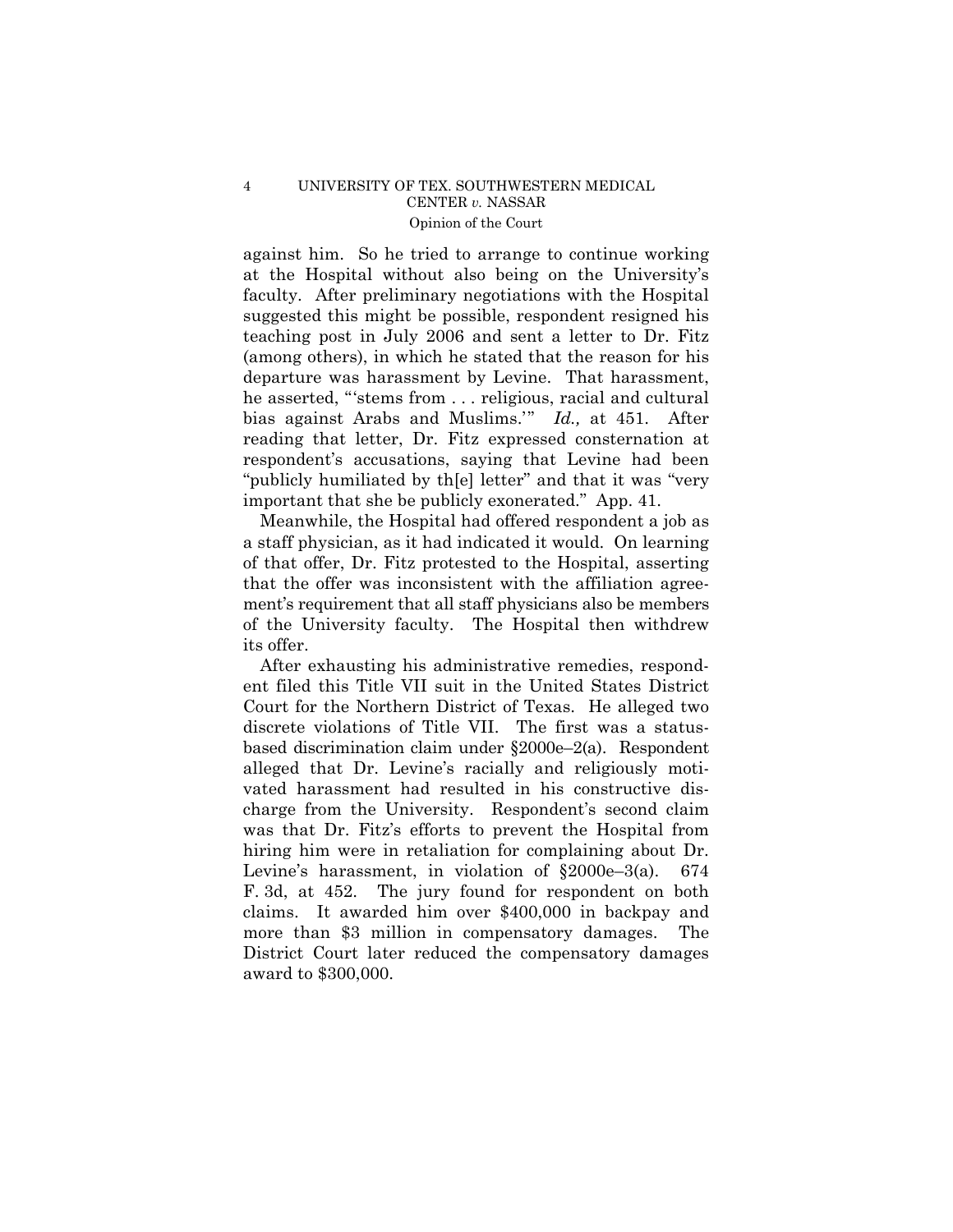On appeal, the Court of Appeals for the Fifth Circuit affirmed in part and vacated in part. The court first concluded that respondent had submitted insufficient evidence in support of his constructive-discharge claim, so it vacated that portion of the jury's verdict. The court affirmed as to the retaliation finding, however, on the theory that retaliation claims brought under §2000e–3(a)—like claims of status-based discrimination under §2000e–2(a) require only a showing that retaliation was a motivating factor for the adverse employment action, rather than its but-for cause. See *id.,* at 454, n. 16 (citing *Smith* v. *Xerox Corp.*, 602 F. 3d 320, 330 (CA5 2010)). It further held that the evidence supported a finding that Dr. Fitz was motivated, at least in part, to retaliate against respondent for his complaints against Levine. The Court of Appeals then remanded for a redetermination of damages in light of its decision to vacate the constructive-discharge verdict.

Four judges dissented from the court's decision not to rehear the case en banc, arguing that the Circuit's application of the motivating-factor standard to retaliation cases was "an erroneous interpretation of [Title VII] and controlling caselaw" and should be overruled en banc. 688 F. 3d 211, 213–214 (CA5 2012) (Smith, J., dissenting from denial of rehearing en banc).

Certiorari was granted.  $568$  U.S.  $\_\_$  (2013).

### II A

This case requires the Court to define the proper standard of causation for Title VII retaliation claims. Causation in fact—*i.e.,* proof that the defendant's conduct did in fact cause the plaintiff 's injury—is a standard requirement of any tort claim, see Restatement of Torts §9 (1934) (definition of "legal cause"); §431, Comment *a* (same); §279, and Comment *c* (intentional infliction of physical harm); §280 (other intentional torts); §281(c) (negligence). This in-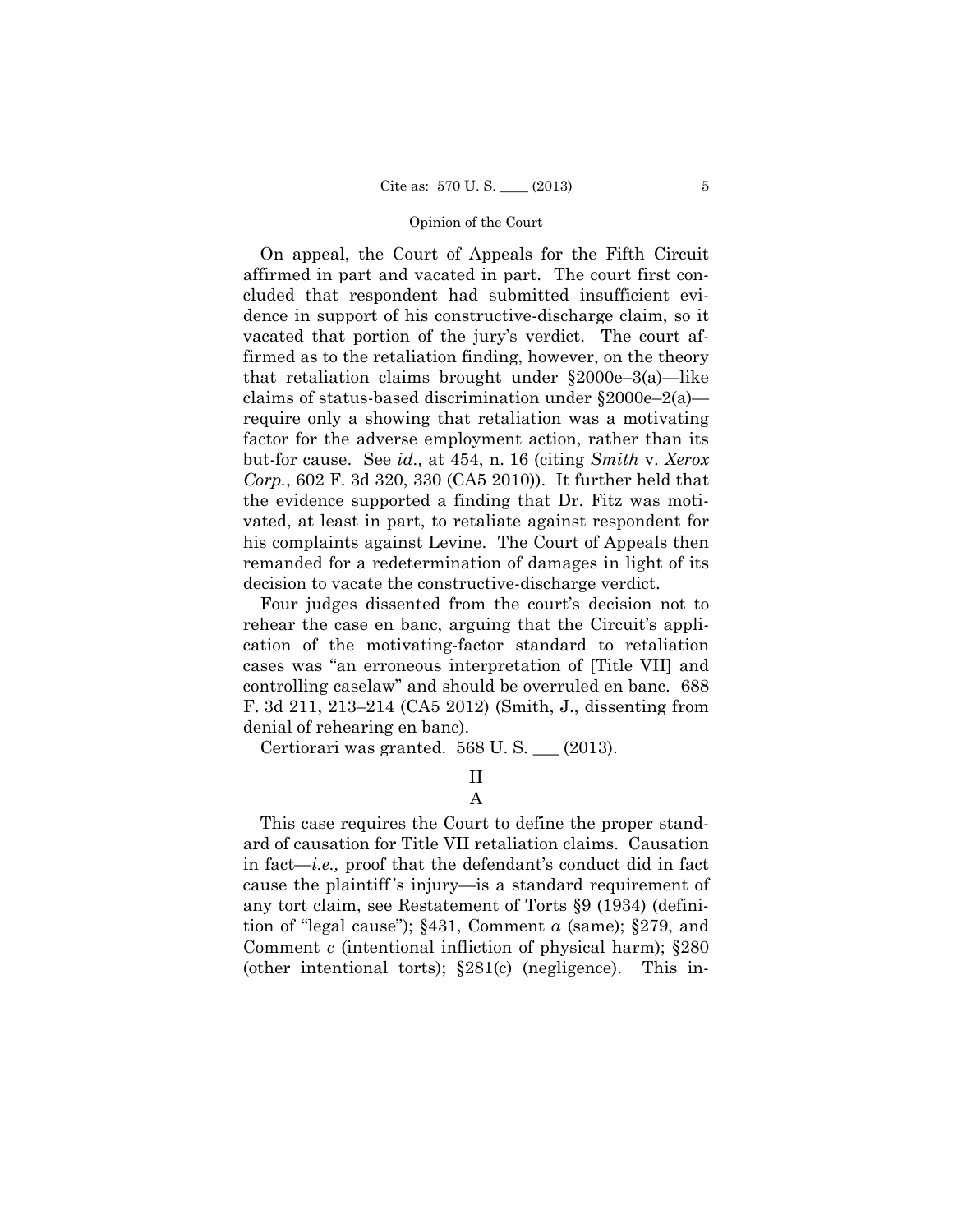### 6 UNIVERSITY OF TEX. SOUTHWESTERN MEDICAL CENTER *v.* NASSAR Opinion of the Court

cludes federal statutory claims of workplace discrimination. *Hazen Paper Co.* v. *Biggins*, 507 U. S. 604, 610 (1993) (In intentional-discrimination cases, "liability depends on whether the protected trait" "actually motivated the employer's decision" and "had a determinative influence on the outcome"); *Los Angeles Dept. of Water and Power* v. *Manhart*, 435 U. S. 702, 711 (1978) (explaining that the "simple test" for determining a discriminatory employment practice is "whether the evidence shows treatment of a person in a manner which but for that person's sex would be different" (internal quotation marks omitted)).

absence of that is, but for the defendant's conduct. absent an indication to the contrary in the statute itself. In the usual course, this standard requires the plaintiff to show "that the harm would not have occurred" in the Restatement of Torts §431, Comment  $\alpha$  (negligence); §432(1), and Comment *a* (same); see §279, and Comment *c*  (intentional infliction of bodily harm); §280 (other intentional torts); Restatement (Third) of Torts: Liability for Physical and Emotional Harm §27, and Comment *b* (2010) (noting the existence of an exception for cases where an injured party can prove the existence of multiple, independently sufficient factual causes, but observing that "cases invoking the concept are rare"). See also Restatement (Second) of Torts §432(1) (1963 and 1964) (negligence claims); §870, Comment *l* (intentional injury to another); cf. §435a, and Comment *a* (legal cause for intentional harm). It is thus textbook tort law that an action "is not regarded as a cause of an event if the particular event would have occurred without it." W. Keeton, D. Dobbs, R. Keeton, & D. Owen, Prosser and Keeton on Law of Torts 265 (5th ed. 1984). This, then, is the background against which Congress legislated in enacting Title VII, and these are the default rules it is presumed to have incorporated, See *Meyer* v. *Holley*, 537 U. S. 280, 285 (2003); *Carey* v.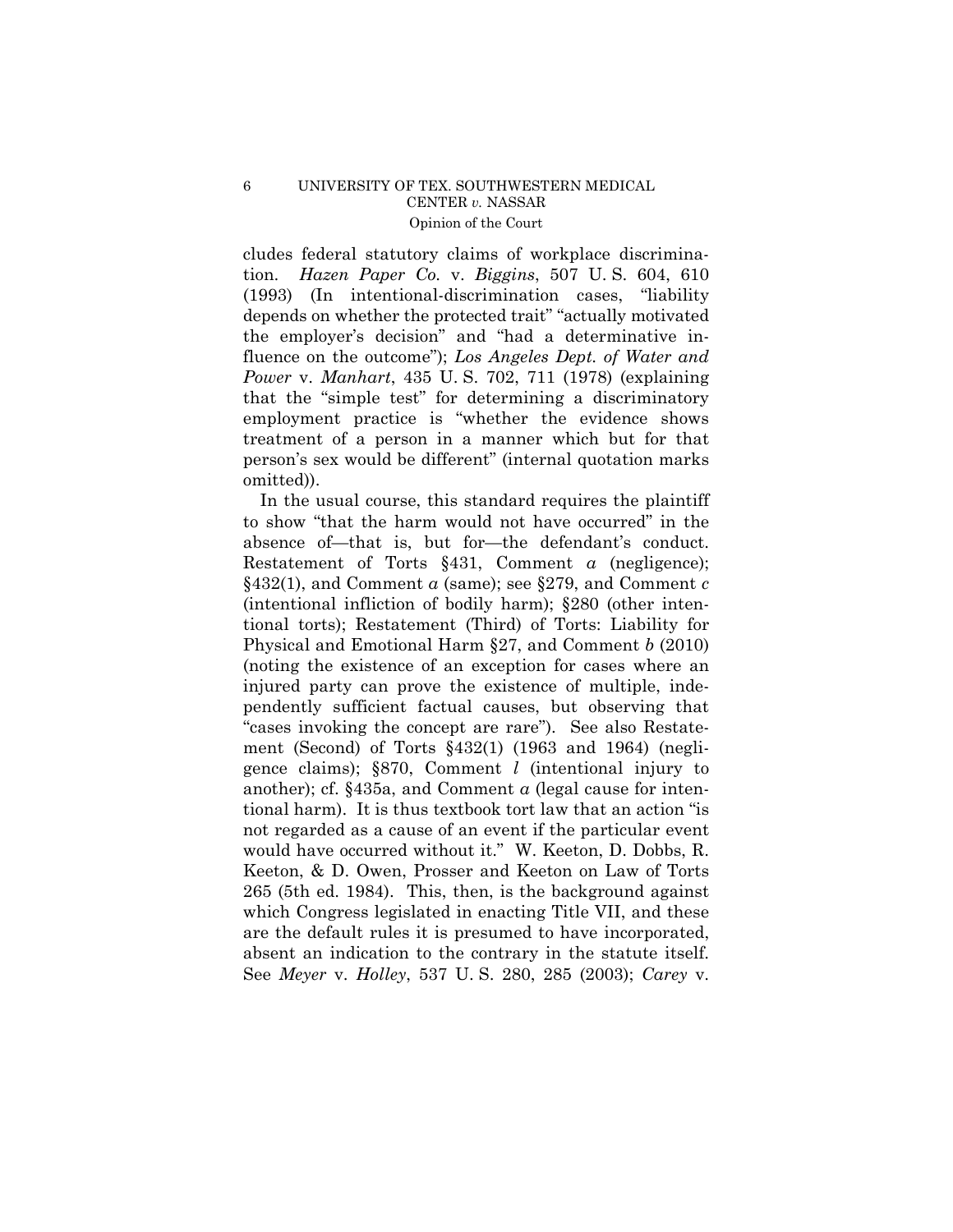### *Piphus*, 435 U. S. 247, 257–258 (1978).

### B

Since the statute's passage in 1964, it has prohibited employers from discriminating against their employees on any of seven specified criteria. Five of them—race, color, religion, sex, and national origin—are personal characteristics and are set forth in §2000e–2. (As noted at the outset, discrimination based on these five characteristics is called status-based discrimination in this opinion.) And then there is a point of great import for this case: The two remaining categories of wrongful employer conduct—the employee's opposition to employment discrimination, and the employee's submission of or support for a complaint that alleges employment discrimination—are not wrongs based on personal traits but rather types of protected employee conduct. These latter two categories are covered by a separate, subsequent section of Title VII, §2000e– 3(a).

Under the status-based discrimination provision, it is an "unlawful employment practice" for an employer "to discriminate against any individual ... because of such individual's race, color, religion, sex, or national origin." §2000e–2(a). In its 1989 decision in *Price Waterhouse*, the Court sought to explain the causation standard imposed by this language. It addressed in particular what it means for an action to be taken "because of" an individual's race, religion, or nationality. Although no opinion in that case commanded a majority, six Justices did agree that a plaintiff could prevail on a claim of status-based discrimination if he or she could show that one of the prohibited traits was a "motivating" or "substantial" factor in the employer's decision. 490 U. S., at 258 (plurality opinion); *id.,* at 259 (White, J., concurring in judgment); *id.,* at 276 (O'Connor, J., concurring in judgment). If the plaintiff made that showing, the burden of persuasion would shift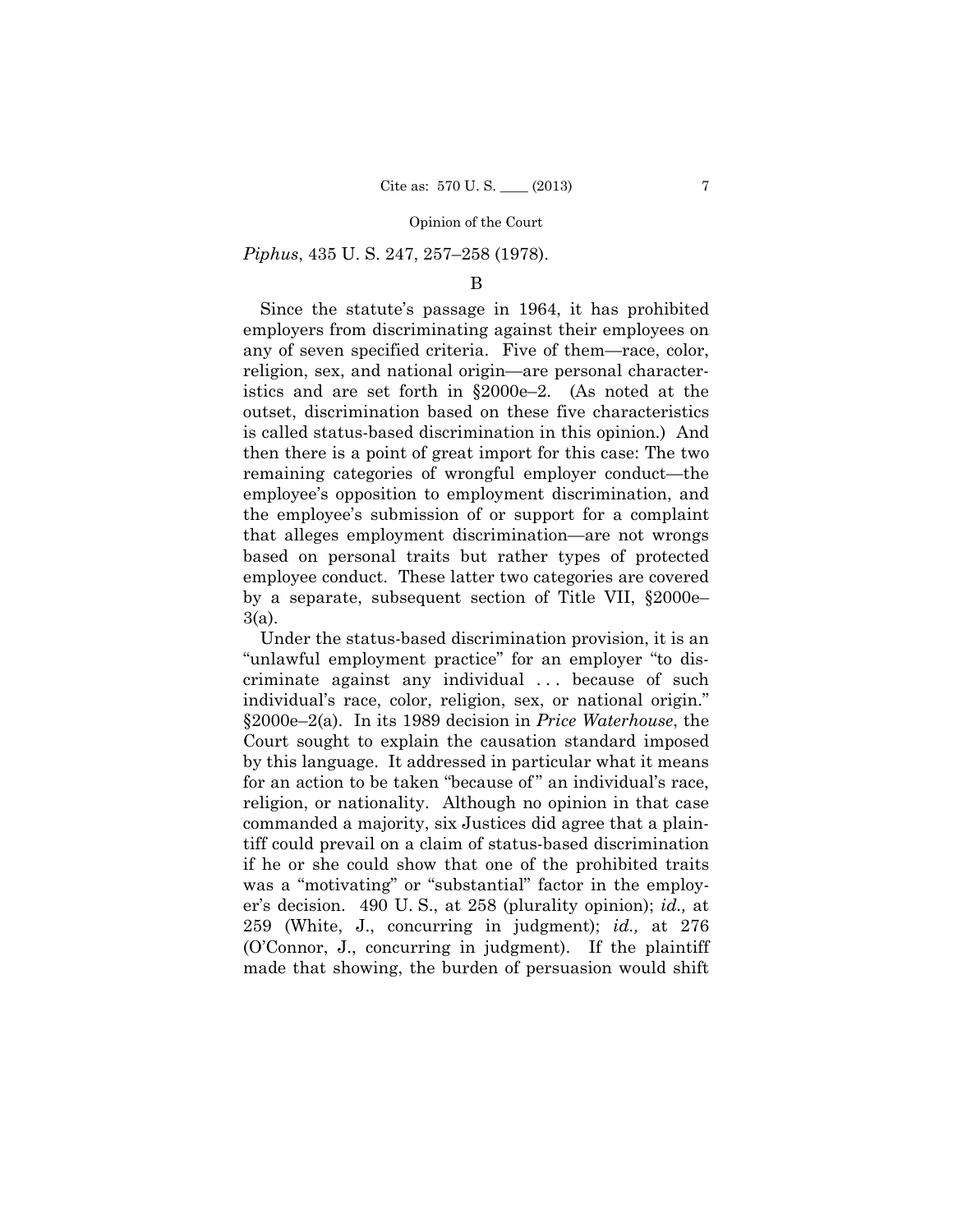### 8 UNIVERSITY OF TEX. SOUTHWESTERN MEDICAL CENTER *v.* NASSAR Opinion of the Court

to the employer, which could escape liability if it could prove that it would have taken the same employment action in the absence of all discriminatory animus. *Id.,* at 258 (plurality opinion); *id.,* at 259–260 (opinion of White, J.); *id.,* at 276–277 (opinion of O'Connor, J.). In other words, the employer had to show that a discriminatory motive was not the but-for cause of the adverse employment action.

Two years later, Congress passed the Civil Rights Act of 1991 (1991 Act), 105 Stat. 1071. This statute (which had many other provisions) codified the burden-shifting and lessened-causation framework of *Price Waterhouse* in part but also rejected it to a substantial degree. The legislation first added a new subsection to the end of §2000e–2, *i.e.,*  Title VII's principal ban on status-based discrimination. See §107(a), 105 Stat. 1075. The new provision, §2000e– 2(m), states:

"[A]n unlawful employment practice is established when the complaining party demonstrates that race, color, religion, sex, or national origin was a motivating factor for any employment practice, even though other factors also motivated the practice."

This, of course, is a lessened causation standard.

The 1991 Act also abrogated a portion of *Price Waterhouse*'s framework by removing the employer's ability to defeat liability once a plaintiff proved the existence of an impermissible motivating factor. See *Gross*, 557 U. S., at 178, n. 5. In its place, Congress enacted  $\S 2000e-5(g)(2)$ , which provides:

"(B) On a claim in which an individual proves a violation under section 2000e–2(m) of this title and [the employer] demonstrates that [it] would have taken the same action in the absence of the impermissible motivating factor, the court—

"(i) may grant declaratory relief, injunctive relief . . .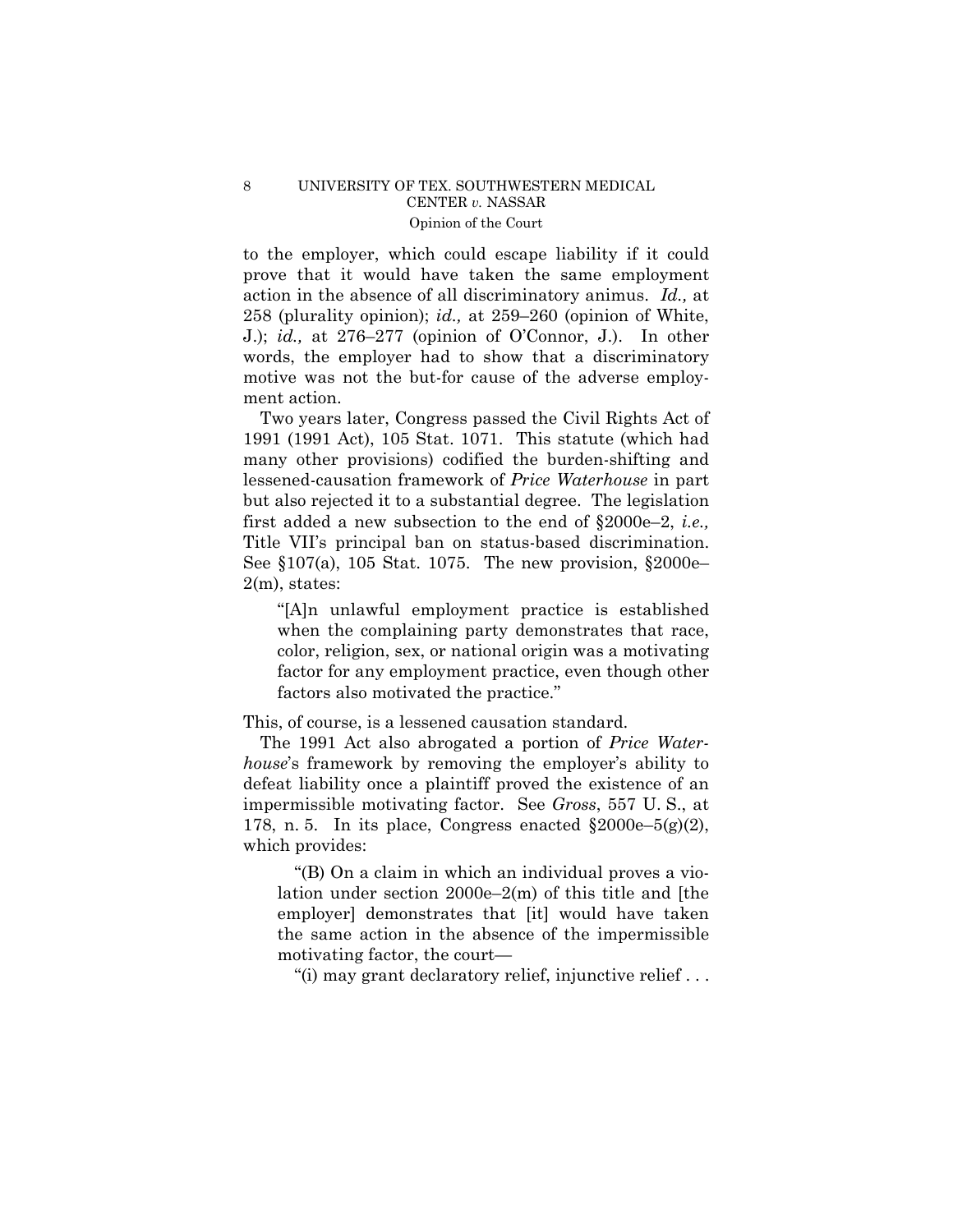and [limited] attorney's fees and costs . . . ; and

"(ii) shall not award damages or issue an order requiring any admission, reinstatement, hiring, promotion, or payment . . . ."

So, in short, the 1991 Act substituted a new burdenshifting framework for the one endorsed by *Price Waterhouse*. Under that new regime, a plaintiff could obtain declaratory relief, attorney's fees and costs, and some forms of injunctive relief based solely on proof that race, color, religion, sex, or nationality was a motivating factor in the employment action; but the employer's proof that it would still have taken the same employment action would save it from monetary damages and a reinstatement order. See *Gross*, 557 U. S., at 178, n. 5; see also *id.,* at 175, n. 2, 177, n. 3.

After *Price Waterhouse* and the 1991 Act, considerable time elapsed before the Court returned again to the meaning of "because" and the problem of causation. This time it arose in the context of a different, yet similar statute, the ADEA, 29 U. S. C. §623(a). See *Gross*, *supra*. Much like the Title VII statute in *Price Waterhouse*, the relevant portion of the ADEA provided that "'[i]t shall be unlawful for an employer . . . to fail or refuse to hire or to discharge any individual or otherwise discriminate against any individual with respect to his compensation, terms, conditions, or privileges of employment, *because of* such individual's age.'" 557 U. S., at 176 (quoting §623(a)(1); emphasis and ellipsis in original).

 phrase "'*because of* . . . age,'" the Court in *Gross* explained Concentrating first and foremost on the meaning of the that the ordinary meaning of "'because of '" is "'by reason of '" or "'on account of.'" *Id.,* at 176 (citing 1 Webster's Third New International Dictionary 194 (1966); 1 Oxford English Dictionary 746 (1933); The Random House Dictionary of the English Language 132 (1966); emphasis in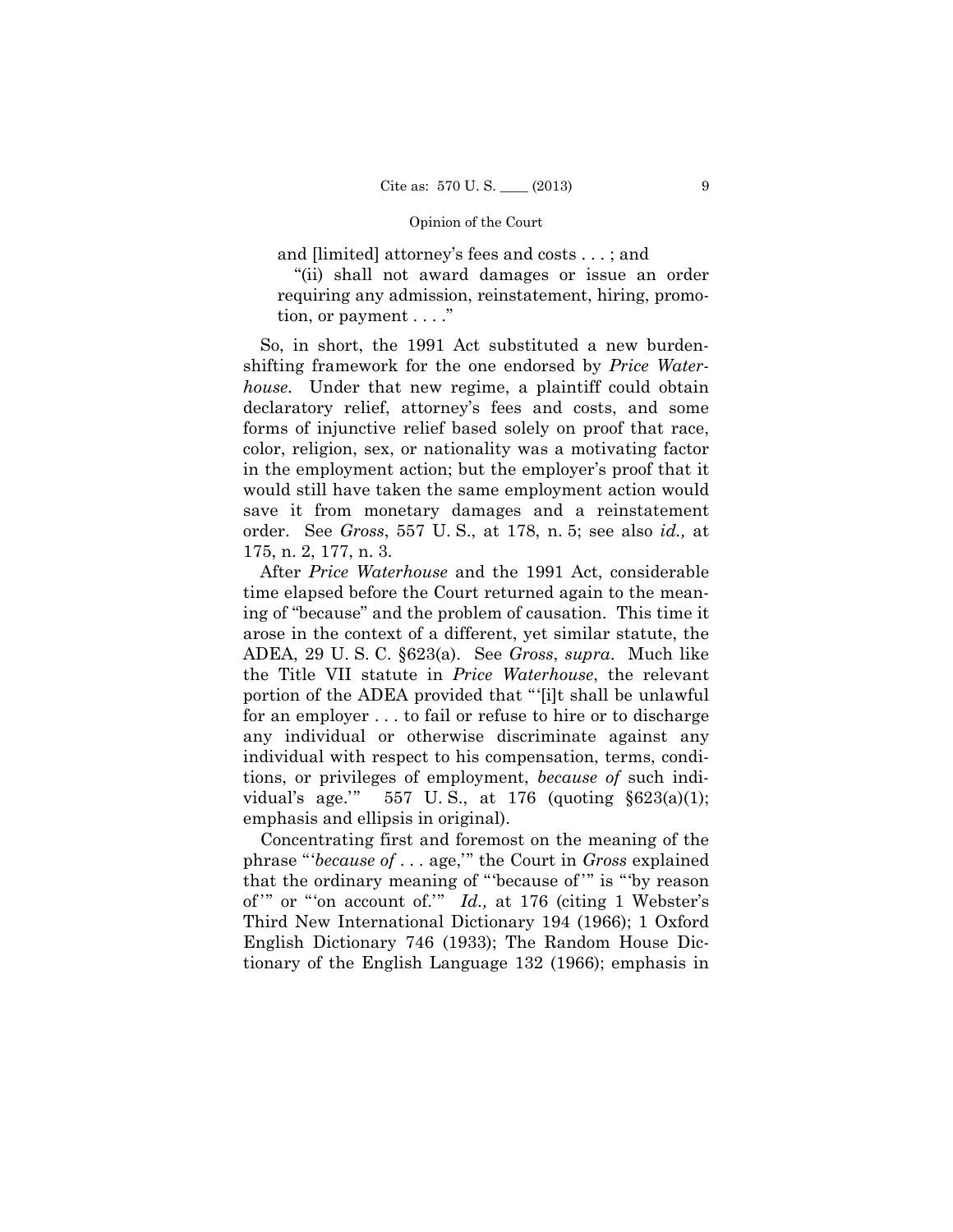original). Thus, the "requirement that an employer took adverse action 'because of' age [meant] that age was the 'reason' that the employer decided to act," or, in other words, that "age was the 'but-for' cause of the employer's adverse decision." 557 U. S., at 176. See also *Safeco Ins. Co. of America* v. *Burr*, 551 U. S. 47, 63–64, and n. 14 (2007) (noting that "because of" means "based on" and that "'based on' indicates a but-for causal relationship"); *Holmes* v. *Securities Investor Protection Corporation*, 503 U. S. 258, 265–266 (1992) (equating "by reason of" with "'but for' cause").

In the course of approving this construction, *Gross*  declined to adopt the interpretation endorsed by the plurality and concurring opinions in *Price Waterhouse*. Noting that "the ADEA must be 'read . . . the way Congress wrote it,'" 557 U. S., at 179 (quoting *Meacham* v. *Knolls Atomic Power Laboratory*, 554 U. S. 84, 102 (2008)), the Court concluded that "the textual differences between Title VII and the ADEA" "prevent[ed] us from applying *Price Waterhouse* . . . to federal age discrimination claims," 557 U. S., at 175, n. 2. In particular, the Court stressed the congressional choice not to add a provision like §2000e–2(m) to the ADEA despite making numerous other changes to the latter statute in the 1991 Act. *Id.,* at 174– 175 (citing *EEOC* v. *Arabian American Oil Co.*, 499 U. S. 244, 256 (1991)); 557 U. S., at 177, n. 3 (citing *14 Penn Plaza LLC* v. *Pyett*, 556 U. S. 247, 270 (2009)).

Finally, the Court in *Gross* held that it would not be proper to read *Price Waterhouse* as announcing a rule that applied to both statutes, despite their similar wording and near-contemporaneous enactment. 557 U. S., at 178, n. 5. This different reading was necessary, the Court concluded, because Congress' 1991 amendments to Title VII, including its "careful tailoring of the 'motivating factor' claim" and the substitution of §2000e–5(g)(2)(B) for *Price Waterhouse*'s full affirmative defense, indicated that the moti-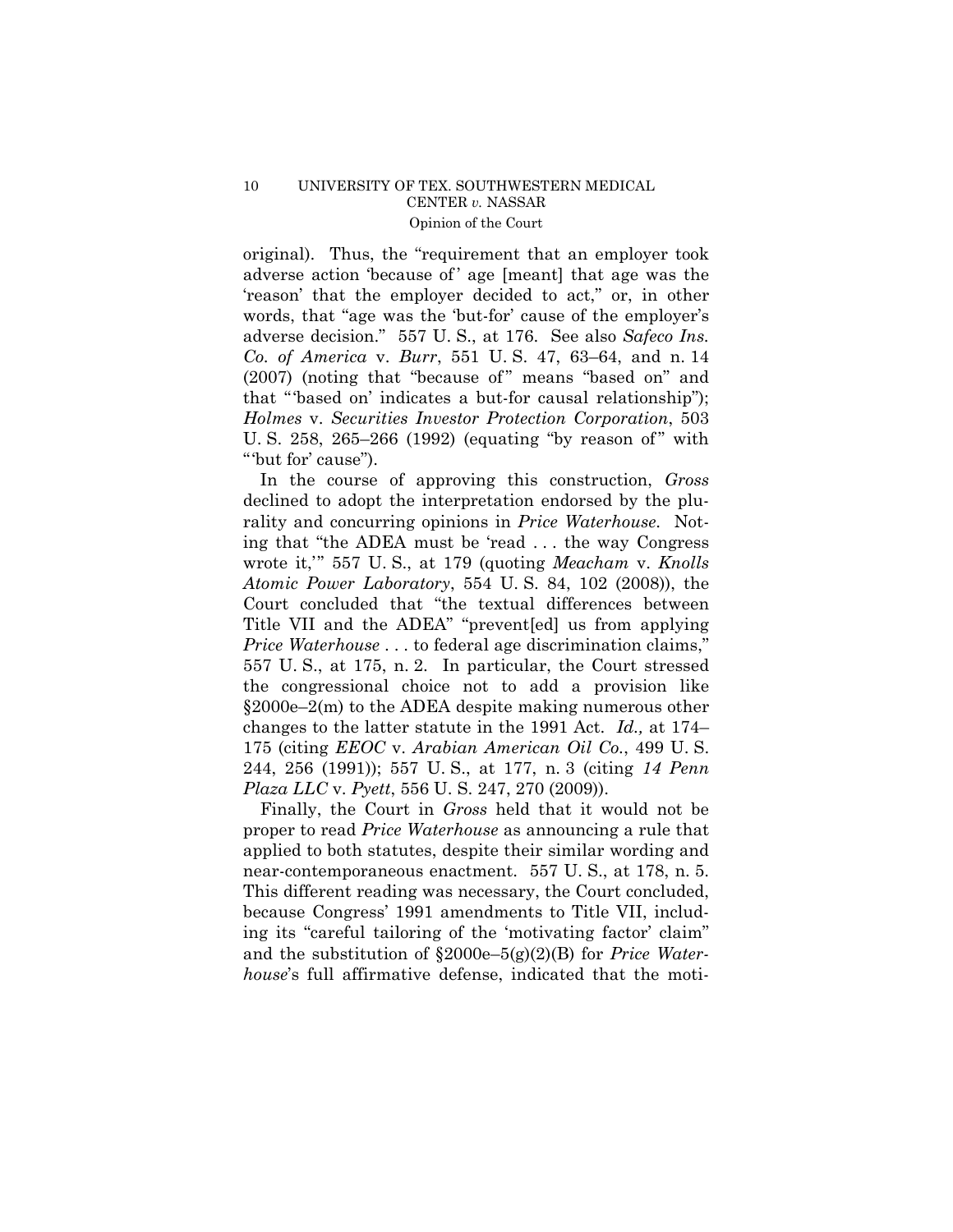vating-factor standard was not an organic part of Title VII and thus could not be read into the ADEA. See 557 U. S., at 178, n. 5*.*

 In *Gross*, the Court was careful to restrict its analysis to the statute before it and withhold judgment on the proper resolution of a case, such as this, which arose under Title VII rather than the ADEA. But the particular confines of *Gross* do not deprive it of all persuasive force. Indeed, that opinion holds two insights for the present case. The first is textual and concerns the proper interpretation of the term "because" as it relates to the principles of causation underlying both §623(a) and §2000e–3(a). The second is the significance of Congress' structural choices in both Title VII itself and the law's 1991 amendments. These principles do not decide the present case but do inform its analysis, for the issues possess significant parallels.

# III

### A

As noted, Title VII's antiretaliation provision, which is set forth in §2000e–3(a), appears in a different section from Title VII's ban on status-based discrimination. The antiretaliation provision states, in relevant part:

"It shall be an unlawful employment practice for an employer to discriminate against any of his employees . . . because he has opposed any practice made an unlawful employment practice by this subchapter, or because he has made a charge, testified, assisted, or participated in any manner in an investigation, proceeding, or hearing under this subchapter."

This enactment, like the statute at issue in *Gross*, makes it unlawful for an employer to take adverse employment action against an employee "because" of certain criteria. Cf. 29 U.S.C.  $\S623(a)(1)$ . Given the lack of any meaningful textual difference between the text in this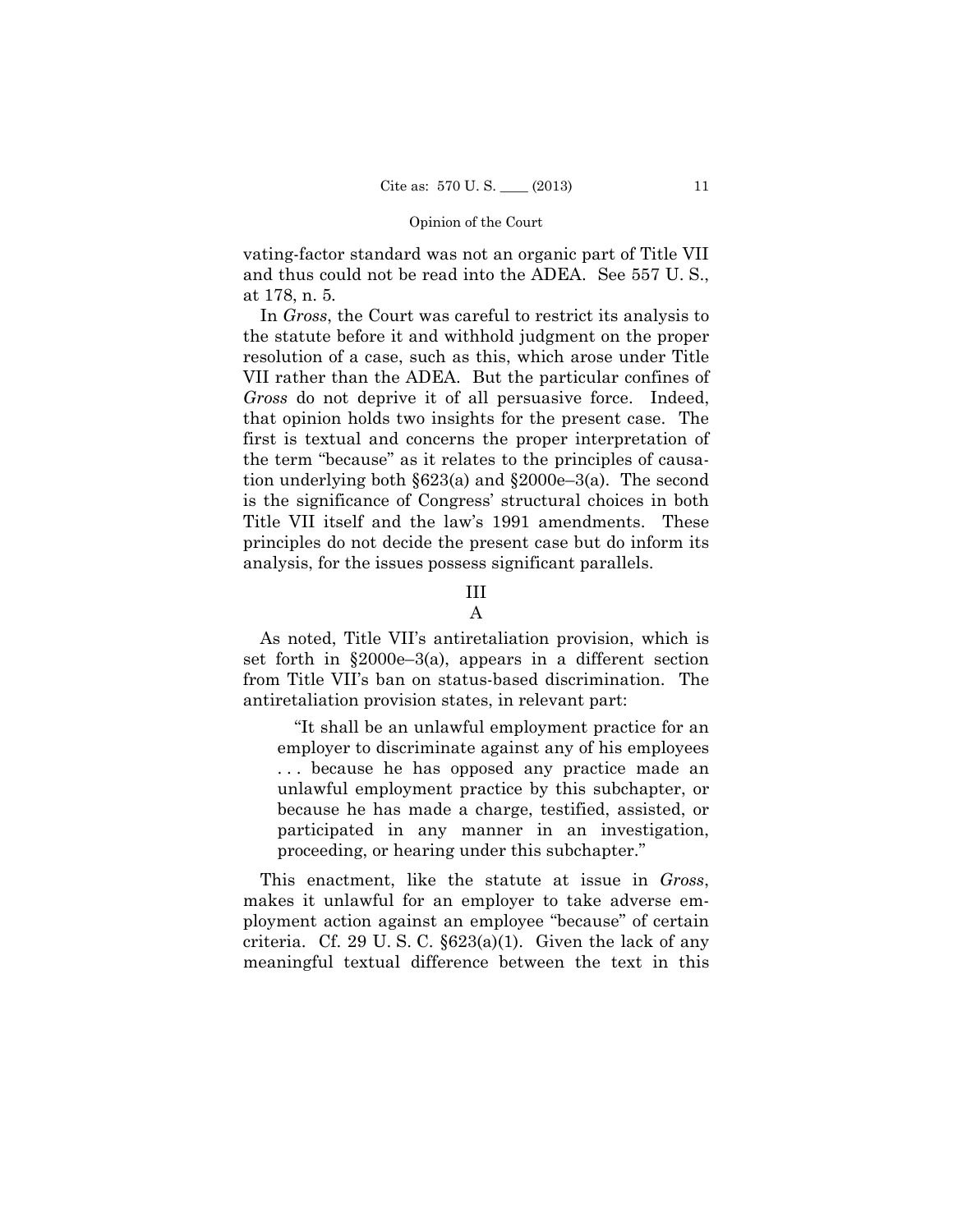### 12 UNIVERSITY OF TEX. SOUTHWESTERN MEDICAL CENTER *v.* NASSAR Opinion of the Court

statute and the one in *Gross*, the proper conclusion here, as in *Gross*, is that Title VII retaliation claims require proof that the desire to retaliate was the but-for cause of the challenged employment action. See *Gross*, *supra,* at 176.

The principal counterargument offered by respondent and the United States relies on their different understanding of the motivating-factor section, which—on its face applies only to status discrimination, discrimination on the basis of race, color, religion, sex, and national origin. In substance, they contend that: (1) retaliation is defined by the statute to be an unlawful employment practice; (2) §2000e–2(m) allows unlawful employment practices to be proved based on a showing that race, color, religion, sex, or national origin was a motivating factor for—and not necessarily the but-for factor in—the challenged employment action; and (3) the Court has, as a matter of course, held that "retaliation for complaining about race discrimination *is* 'discrimination based on race.'" Brief for United States as *Amicus Curiae* 14; see *id.*, at 11–14; Brief for Respondent 16–19.

There are three main flaws in this reading of §2000e–  $2(m)$ . The first is that it is inconsistent with the provision's plain language. It must be acknowledged that because Title VII defines "unlawful employment practice" to include retaliation, the question presented by this case would be different if  $$2000e-2(m)$  extended its coverage to all unlawful employment practices. As actually written, however, the text of the motivating-factor provision, while it begins by referring to "unlawful employment practices," then proceeds to address only five of the seven prohibited discriminatory actions—actions based on the employee's status, *i.e.,* race, color, religion, sex, and national origin. This indicates Congress' intent to confine that provision's coverage to only those types of employment practices. The text of §2000e–2(m) says nothing about retaliation claims.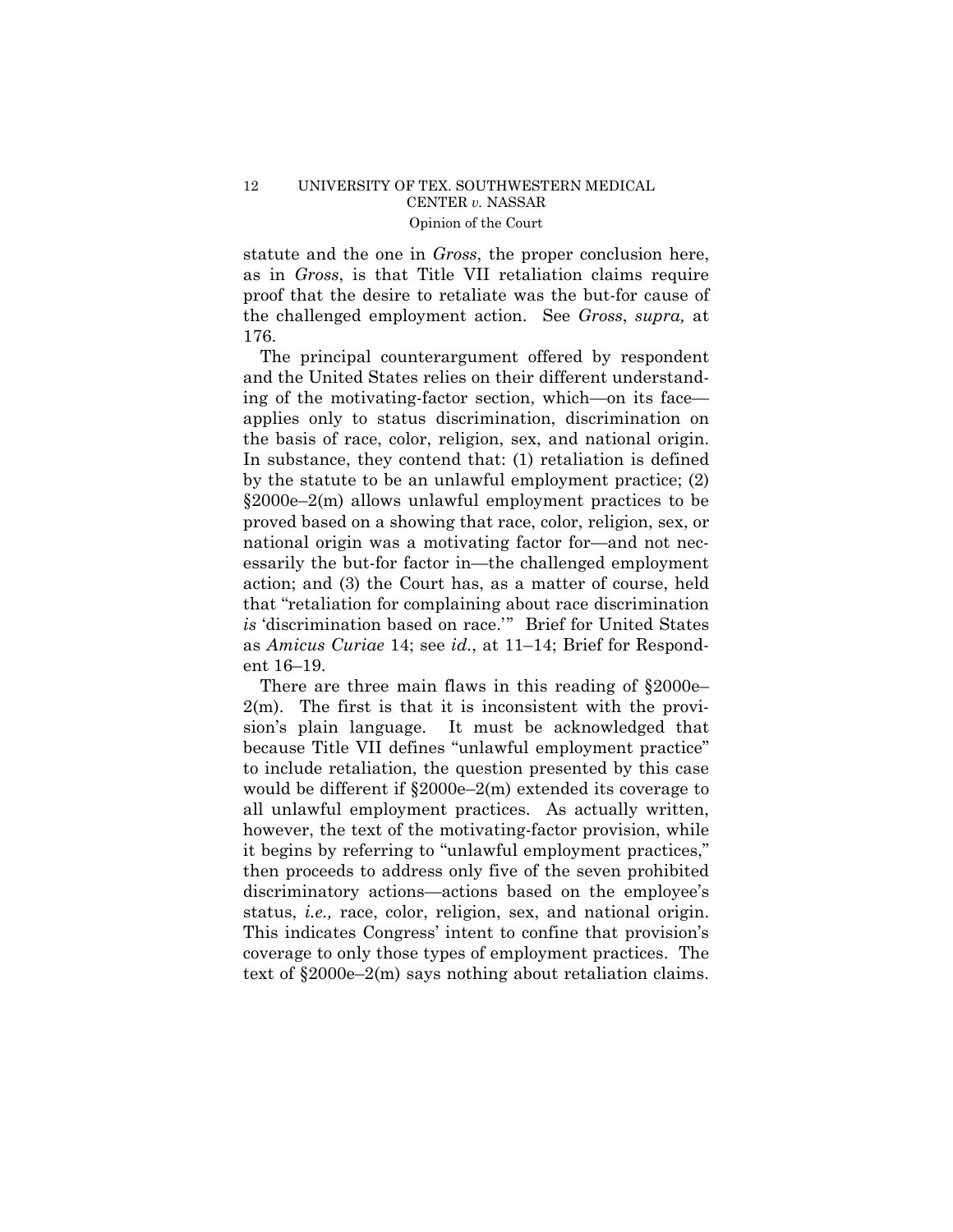Given this clear language, it would be improper to conclude that what Congress omitted from the statute is nevertheless within its scope. *Gardner* v. *Collins*, 2 Pet. 58, 93 (1829) ("What the legislative intention was, can be derived only from the words they have used; and we cannot speculate beyond the reasonable import of these words"); see *Sebelius* v. *Cloer*, 569 U. S. \_\_\_, \_\_\_ (2013)  $(slip$  op., at 8).

 are its structural choices. See *id.,* at 177, n. 3*.* When The second problem with this reading is its inconsistency with the design and structure of the statute as a whole. See *Gross*, 557 U. S., at 175, n. 2, 178, n. 5. Just as Congress' choice of words is presumed to be deliberate, so too Congress wrote the motivating-factor provision in 1991, it chose to insert it as a subsection within §2000e–2, which contains Title VII's ban on status-based discrimination, §§2000e–2(a) to (d), (*l*), and says nothing about retaliation. See 1991 Act, §107(a), 105 Stat. 1075 (directing that "§2000e–2 . . . [be] further amended by adding at the end the following new subsection  $\ldots$  (m)"). The title of the section of the 1991 Act that created §2000e–2(m)— "Clarifying prohibition against impermissible consideration of race, color, religion, sex, or national origin in employment practices"—also indicates that Congress determined to address only claims of status-based discrimination, not retaliation. See §107(a), *id.*, at 1075.

What is more, a different portion of the 1991 Act contains an express reference to all unlawful employment actions, thereby reinforcing the conclusion that Congress acted deliberately when it omitted retaliation claims from §2000e–2(m). See *Arabian American Oil Co.*, 499 U. S., at 256 (congressional amendment of ADEA on a similar subject coupled with congressional failure to amend Title VII weighs against conclusion that the ADEA's standard applies to Title VII); see also *Gross*, *supra,* at 177, n. 3. The relevant portion of the 1991 Act, §109(b), allowed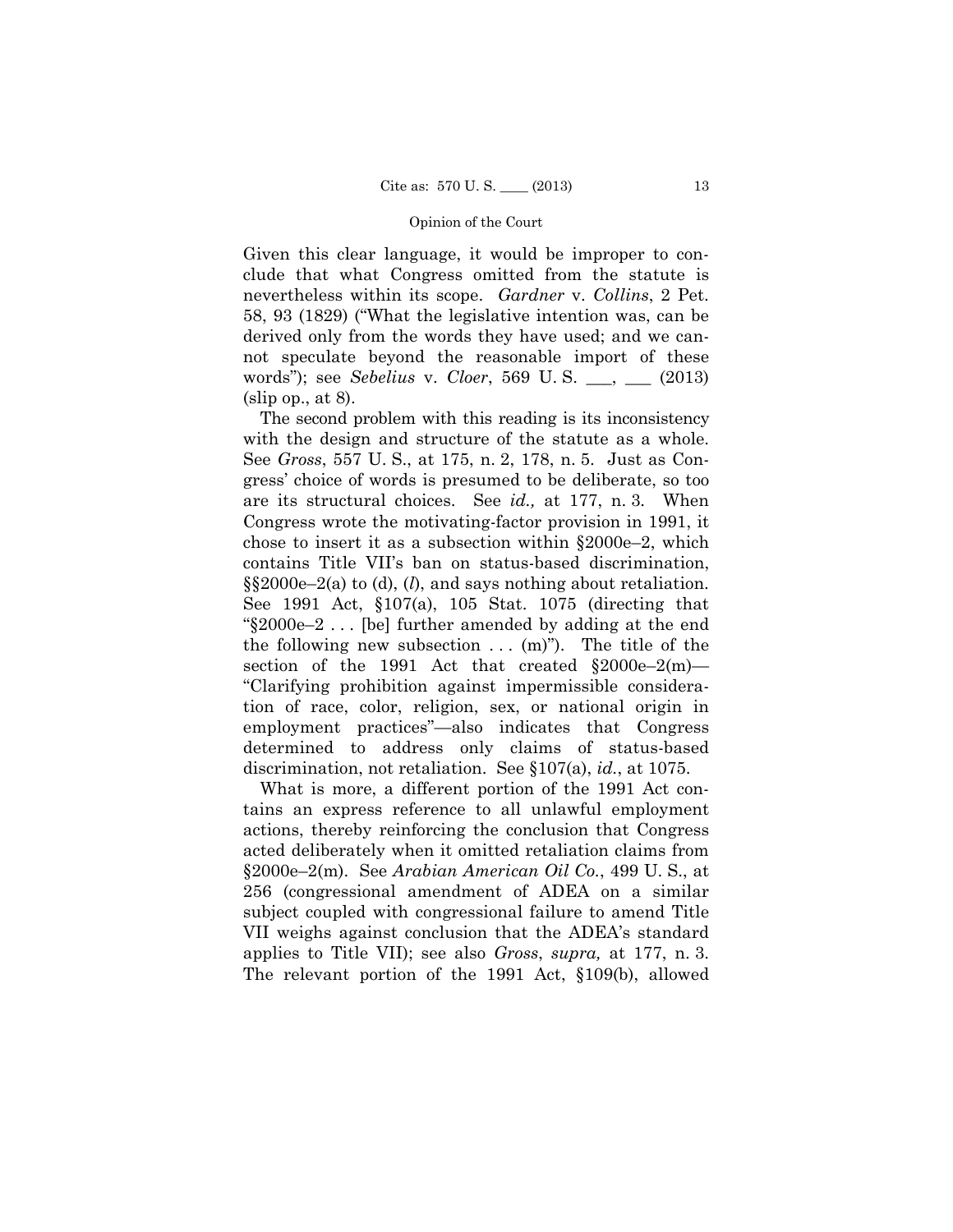certain overseas operations by U. S. employers to engage in "any practice prohibited by section 703 or 704," *i.e.,*  §2000e–2 or §2000e–3, "if compliance with such section would cause such employer . . . to violate the law of the foreign country in which such workplace is located." 105 Stat. 1077.

If Congress had desired to make the motivating-factor standard applicable to all Title VII claims, it could have used language similar to that which it invoked in §109. See *Arabian American Oil Co.*, *supra*, at 256. Or, it could have inserted the motivating-factor provision as part of a section that applies to all such claims, such as §2000e–5, which establishes the rules and remedies for all Title VII enforcement actions. See *FDA* v. *Brown & Williamson Tobacco Corp.*, 529 U. S. 120, 160 (2000). But in writing §2000e–2(m), Congress did neither of those things, and "[w]e must give effect to Congress' choice." *Gross*, *supra,*  at 177, n. 3.

The third problem with respondent's and the Government's reading of the motivating-factor standard is in its submission that this Court's decisions interpreting federal antidiscrimination law have, as a general matter, treated bans on status-based discrimination as also prohibiting retaliation. In support of this proposition, both respondent and the United States rely upon decisions in which this Court has "read [a] broadly worded civil rights statute . . . as including an antiretaliation remedy." *CBOCS West, Inc.* v. *Humphries*, 553 U. S. 442, 452–453 (2008). In *CBOCS*, for example, the Court held that 42 U. S. C. §1981—which declares that all persons "shall have the same right ... to make and enforce contracts ... as is enjoyed by white citizens"—prohibits not only racial discrimination but also retaliation against those who oppose it. 553 U. S., at 445. And in *Gómez-Pérez* v. *Potter*, 553 U. S. 474 (2008), the Court likewise read a bar on retaliation into the broad wording of the federal-employee provi-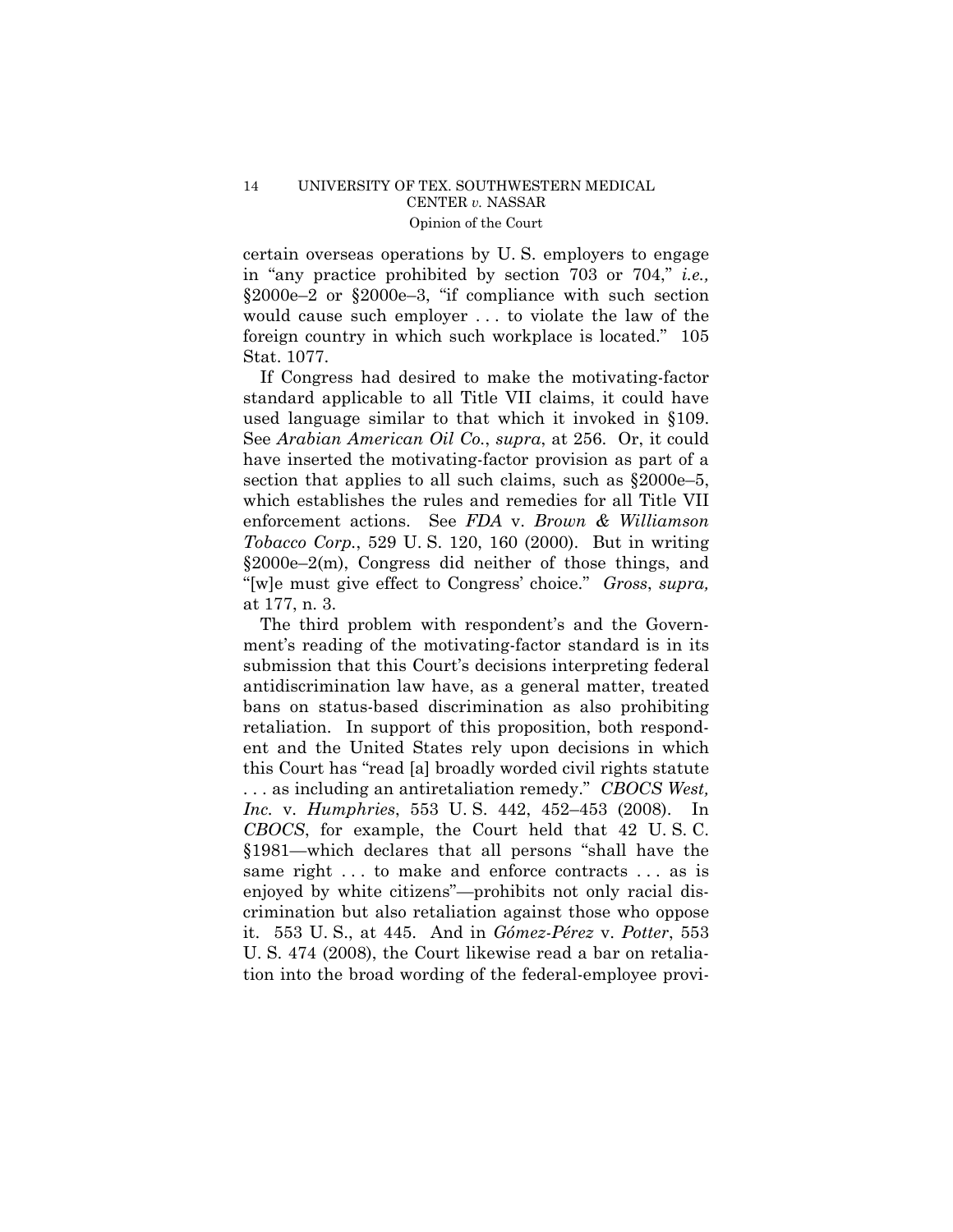sions of the ADEA. *Id.,* at 479, 487 ("All personnel actions affecting [federal] employees . . . who are at least 40 years of age . . . shall be made free from any discrimination based on age," 29 U. S. C. §633a(a)); see also *Jackson* v. *Birmingham Bd. of Ed.*, 544 U. S. 167, 173, 179 (2005) (20 U. S. C. §1681(a) (Title IX)); *Sullivan* v. *Little Hunting Park, Inc.*, 396 U. S. 229, 235, n. 3, 237 (1969) (42 U. S. C. §1982).

These decisions are not controlling here. It is true these cases do state the general proposition that Congress' enactment of a broadly phrased antidiscrimination statute may signal a concomitant intent to ban retaliation against individuals who oppose that discrimination, even where the statute does not refer to retaliation in so many words. What those cases do not support, however, is the quite different rule that every reference to race, color, creed, sex, or nationality in an antidiscrimination statute is to be treated as a synonym for "retaliation." For one thing,  $§2000e-2(m)$  is not itself a substantive bar on discrimination. Rather, it is a rule that establishes the causation standard for proving a violation defined elsewhere in Title VII. The cases cited by respondent and the Government do not address rules of this sort, and those precedents are of limited relevance here.

The approach respondent and the Government suggest is inappropriate in the context of a statute as precise, complex, and exhaustive as Title VII. As noted, the laws at issue in *CBOCS*, *Jackson*, and *Gómez-Pérez* were broad, general bars on discrimination. In interpreting them the Court concluded that by using capacious language Congress expressed the intent to bar retaliation in addition to status-based discrimination. See *Gómez-Pérez*, *supra,* at 486–488. In other words, when Congress' treatment of the subject of prohibited discrimination was both broad and brief, its omission of any specific discussion of retaliation was unremarkable.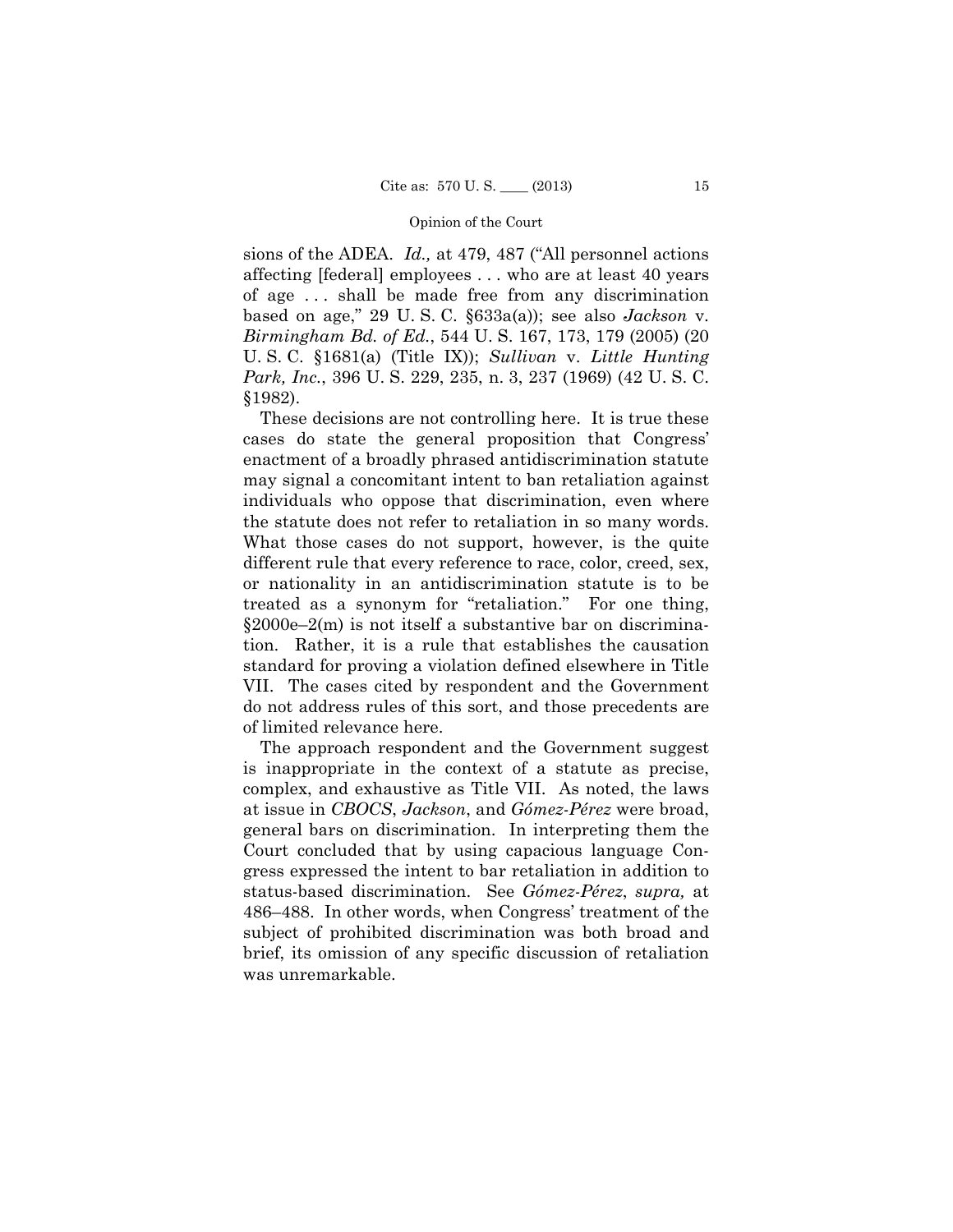### 16 UNIVERSITY OF TEX. SOUTHWESTERN MEDICAL CENTER *v.* NASSAR Opinion of the Court

If Title VII had likewise been phrased in broad and general terms, respondent's argument might have more force. But that is not how Title VII was written, which makes it incorrect to infer that Congress meant anything other than what the text does say on the subject of retaliation. Unlike Title IX, §1981, §1982, and the federal-sector provisions of the ADEA, Title VII is a detailed statutory scheme. This statute enumerates specific unlawful employment practices. See  $\S$  $2000e-2(a)(1)$ , (b), (c)(1), (d) (status-based discrimination by employers, employment agencies, labor organizations, and training programs, respectively); §2000e–2(*l*) (status-based discrimination in employment-related testing); §2000e–3(a) (retaliation for opposing, or making or supporting a complaint about, unlawful employment actions); §2000e–3(b) (advertising a preference for applicants of a particular race, color, religion, sex, or national origin). It defines key terms, see §2000e, and exempts certain types of employers, see §2000e–1. And it creates an administrative agency with both rulemaking and enforcement authority. See §§2000e–5, 2000e–12.

This fundamental difference in statutory structure renders inapposite decisions which treated retaliation as an implicit corollary of status-based discrimination. Text may not be divorced from context. In light of Congress' special care in drawing so precise a statutory scheme, it would be improper to indulge respondent's suggestion that Congress meant to incorporate the default rules that apply only when Congress writes a broad and undifferentiated statute. See *Gómez-Pérez*, *supra,* at 486–488 (when construing the broadly worded federal-sector provision of the ADEA, Court refused to draw inferences from Congress' amendments to the detailed private-sector provisions); *Arabian American Oil Co.*, 499 U. S., at 256; cf. *Jackson*, *supra,* at 175 (distinguishing Title IX's "broadly written general prohibition on discrimination" from Title VII's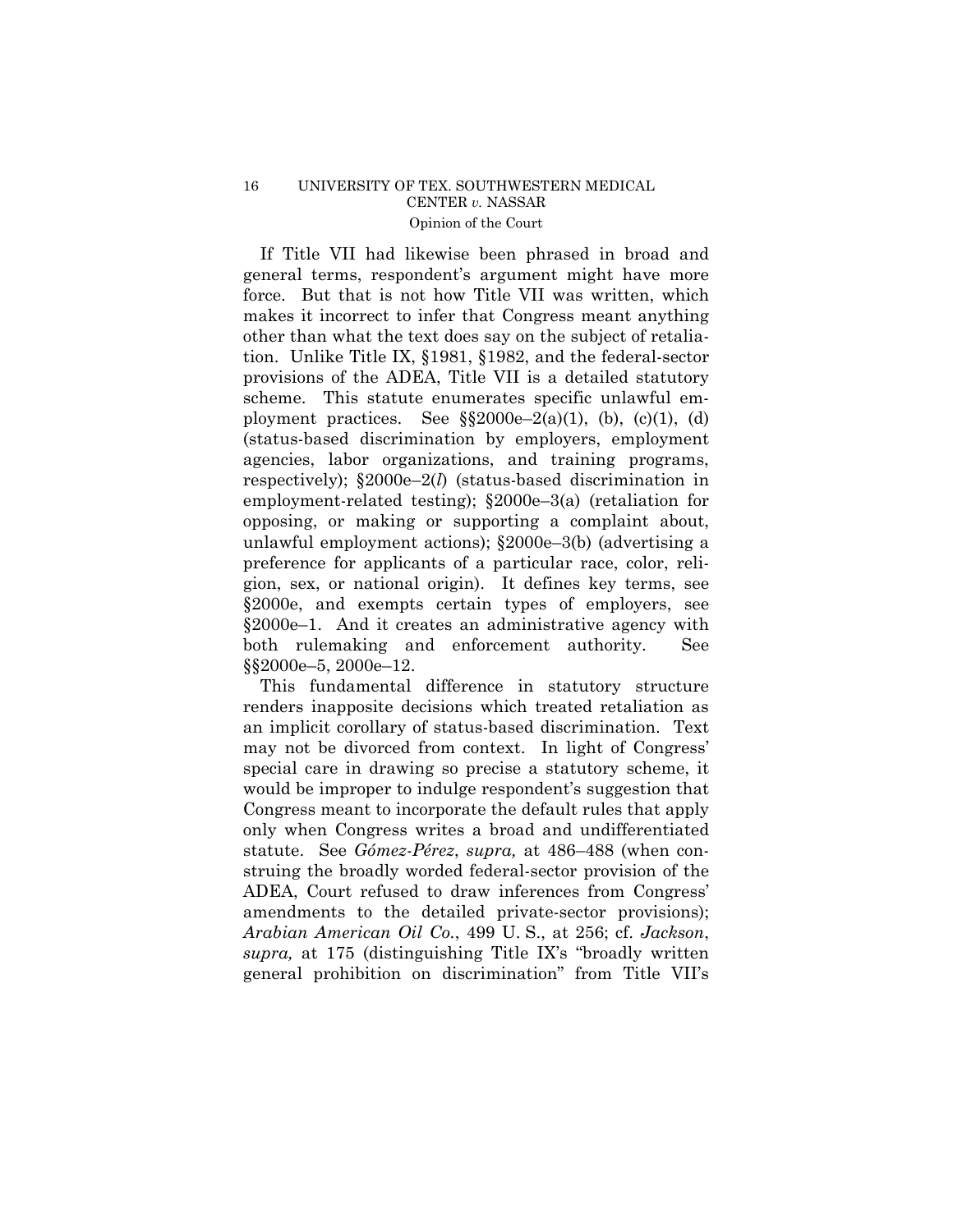"greater detail [with respect to] the conduct that constitutes discrimination").

Further confirmation of the inapplicability of §2000e– 2(m) to retaliation claims may be found in Congress' approach to the Americans with Disabilities Act of 1990 (ADA), 104 Stat. 327. In the ADA Congress provided not just a general prohibition on discrimination "because of [an individual's] disability," but also seven paragraphs of detailed description of the practices that would constitute the prohibited discrimination, see §§102(a), (b)(1)–(7), *id.*, at 331–332 (codified at 42 U. S. C. §12112). And, most pertinent for present purposes, it included an express antiretaliation provision, see §503(a), 104 Stat. 370 (codified at 42 U. S. C. §12203). That law, which Congress passed only a year before enacting §2000e–2(m) and which speaks in clear and direct terms to the question of retaliation, rebuts the claim that Congress must have intended to use the phrase "race, color, religion, sex, or national origin" as the textual equivalent of "retaliation." To the contrary, the ADA shows that when Congress elected to address retaliation as part of a detailed statutory scheme, it did so in clear textual terms.

 claims but not another, despite the obvious opportunity to The Court confronted a similar structural dispute in *Lehman* v. *Nakshian*, 453 U. S. 156 (1981). The question there was whether the federal-employment provisions of the ADEA, 29 U. S. C. §633a, provided a jury-trial right for claims against the Federal Government. *Nakshian*, 453 U. S., at 157. In concluding that it did not, the Court noted that the portion of the ADEA that prohibited age discrimination by private, state, and local employers, §626, expressly provided for a jury trial, whereas the federal-sector provisions said nothing about such a right. *Id.*, at 162–163, 168. So, too, here. Congress has in explicit terms altered the standard of causation for one class of do so in the 1991 Act.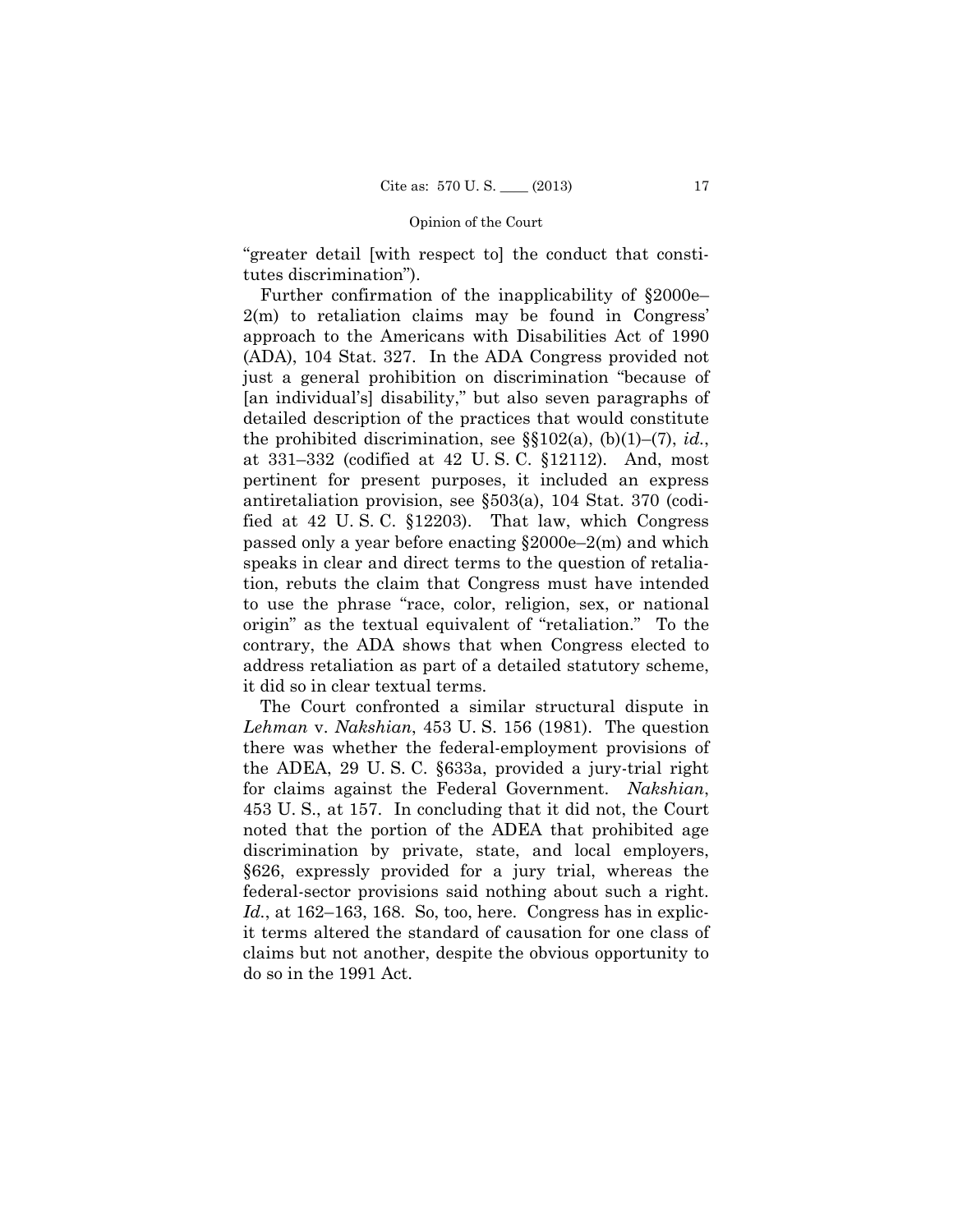## 18 UNIVERSITY OF TEX. SOUTHWESTERN MEDICAL CENTER *v.* NASSAR Opinion of the Court

B

The proper interpretation and implementation of §2000e–3(a) and its causation standard have central importance to the fair and responsible allocation of resources in the judicial and litigation systems. This is of particular significance because claims of retaliation are being made with ever-increasing frequency. The number of these claims filed with the Equal Employment Opportunity Commission (EEOC) has nearly doubled in the past 15 years—from just over 16,000 in 1997 to over 31,000 in 2012. EEOC, Charge Statistics FY 1997 Through FY 2012, http://www.eeoc.gov/eeoc/statistics/enforcement/ charges.cfm (as visited June 20, 2013, and available in Clerk of Court's case file). Indeed, the number of retaliation claims filed with the EEOC has now outstripped those for every type of status-based discrimination except race. See *ibid.* 

In addition lessening the causation standard could also contribute to the filing of frivolous claims, which would siphon resources from efforts by employer, administrative agencies, and courts to combat workplace harassment. Consider in this regard the case of an employee who knows that he or she is about to be fired for poor performance, given a lower pay grade, or even just transferred to a different assignment or location. To forestall that lawful action, he or she might be tempted to make an unfounded charge of racial, sexual, or religious discrimination; then, when the unrelated employment action comes, the employee could allege that it is retaliation. If respondent were to prevail in his argument here, that claim could be established by a lessened causation standard, all in order to prevent the undesired change in employment circumstances. Even if the employer could escape judgment after trial, the lessened causation standard would make it far more difficult to dismiss dubious claims at the summary judgment stage. Cf. *Vance* v. *Ball State Univ.*, *post,* at 9–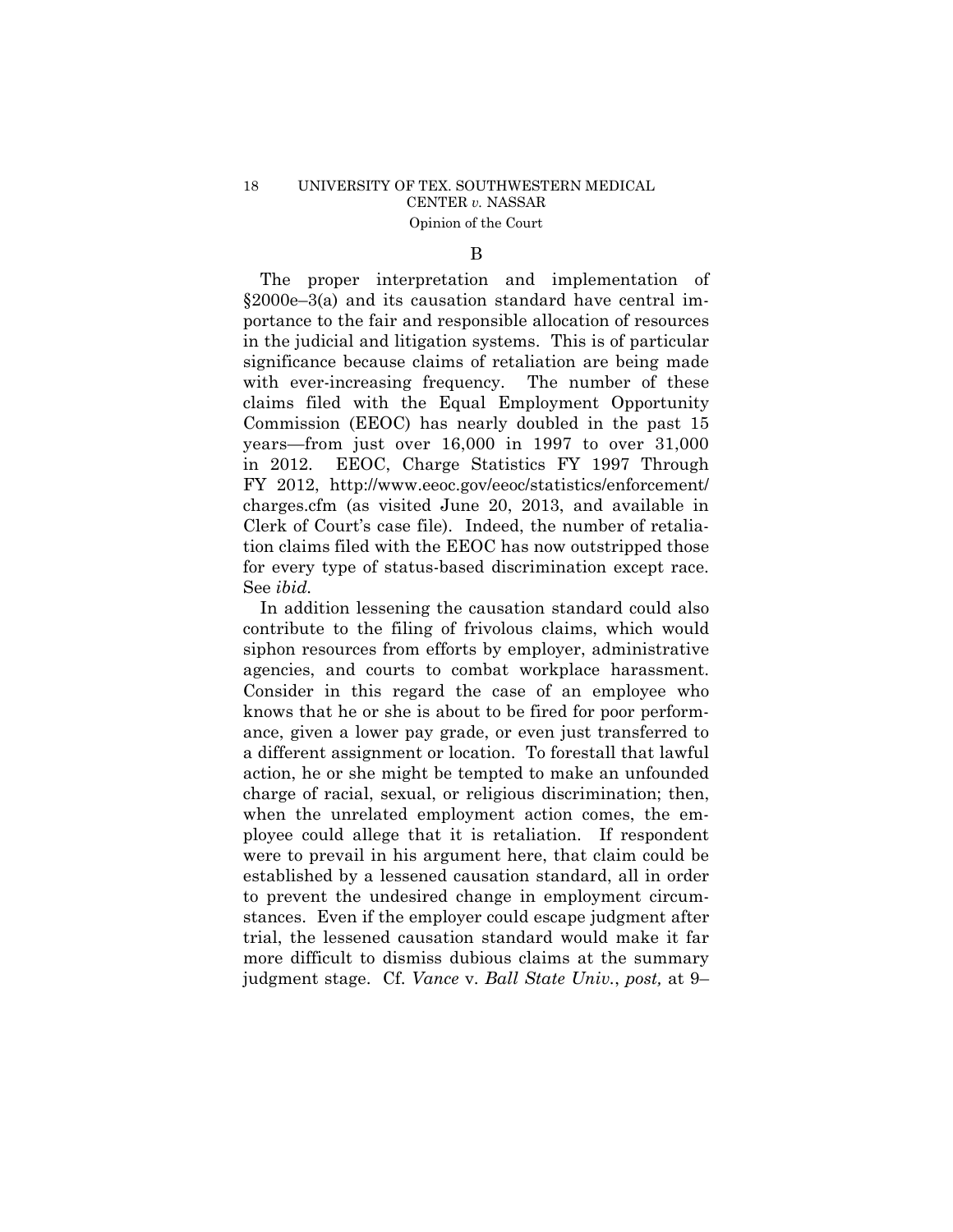11. It would be inconsistent with the structure and operation of Title VII to so raise the costs, both financial and reputational, on an employer whose actions were not in fact the result of any discriminatory or retaliatory intent. See Brief for National School Boards Association as *Amicus Curiae* 11–22. Yet there would be a significant risk of that consequence if respondent's position were adopted here.

The facts of this case also demonstrate the legal and factual distinctions between status-based and retaliation claims, as well as the importance of the correct standard of proof. Respondent raised both claims in the District Court. The alleged wrongdoer differed in each: In respondent's status-based discrimination claim, it was his indirect supervisor, Dr. Levine. In his retaliation claim, it was the Chair of Internal Medicine, Dr. Fitz. The proof required for each claim differed, too. For the status-based claim, respondent was required to show instances of racial slurs, disparate treatment, and other indications of nationality-driven animus by Dr. Levine. Respondent's retaliation claim, by contrast, relied on the theory that Dr. Fitz was committed to exonerating Dr. Levine and wished to punish respondent for besmirching her reputation. Separately instructed on each type of claim, the jury returned a separate verdict for each, albeit with a single damages award. And the Court of Appeals treated each claim separately, too, finding insufficient evidence on the claim of status-based discrimination.

If it were proper to apply the motivating-factor standard to respondent's retaliation claim, the University might well be subject to liability on account of Dr. Fitz's alleged desire to exonerate Dr. Levine, even if it could also be shown that the terms of the affiliation agreement precluded the Hospital's hiring of respondent and that the University would have sought to prevent respondent's hiring in order to honor that agreement in any event. That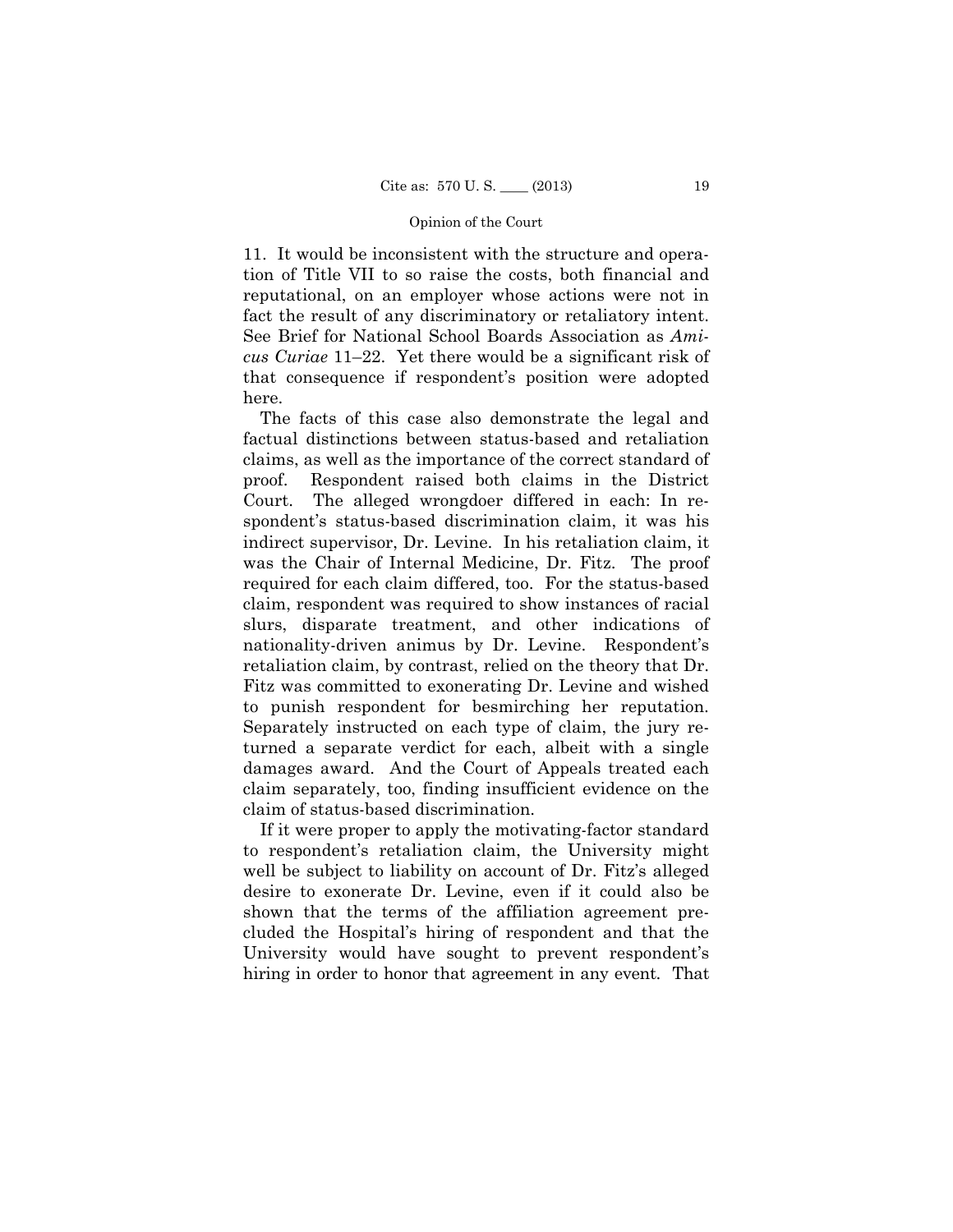result would be inconsistent with the both the text and purpose of Title VII.

In sum, Title VII defines the term "unlawful employment practice" as discrimination on the basis of any of seven prohibited criteria: race, color, religion, sex, national origin, opposition to employment discrimination, and submitting or supporting a complaint about employment discrimination. The text of  $\S2000e-2(m)$  mentions just the first five of these factors, the status-based ones; and it omits the final two, which deal with retaliation. When it added §2000e–2(m) to Title VII in 1991, Congress inserted it within the section of the statute that deals only with those same five criteria, not the section that deals with retaliation claims or one of the sections that apply to all claims of unlawful employment practices. And while the Court has inferred a congressional intent to prohibit retaliation when confronted with broadly worded antidiscrimination statutes, Title VII's detailed structure makes that inference inappropriate here. Based on these textual and structural indications, the Court now concludes as follows: Title VII retaliation claims must be proved according to traditional principles of but-for causation, not the lessened causation test stated in  $\S2000e-2(m)$ . This requires proof that the unlawful retaliation would not have occurred in the absence of the alleged wrongful action or actions of the employer.

IV

Respondent and the Government also argue that applying the motivating-factor provision's lessened causation standard to retaliation claims would be consistent with longstanding agency views, contained in a guidance manual published by the EEOC. It urges that those views are entitled to deference under this Court's decision in *Skidmore* v. *Swift & Co.*, 323 U. S. 134 (1944). See *National Railroad Passenger Corporation* v. *Morgan*, 536 U. S. 101,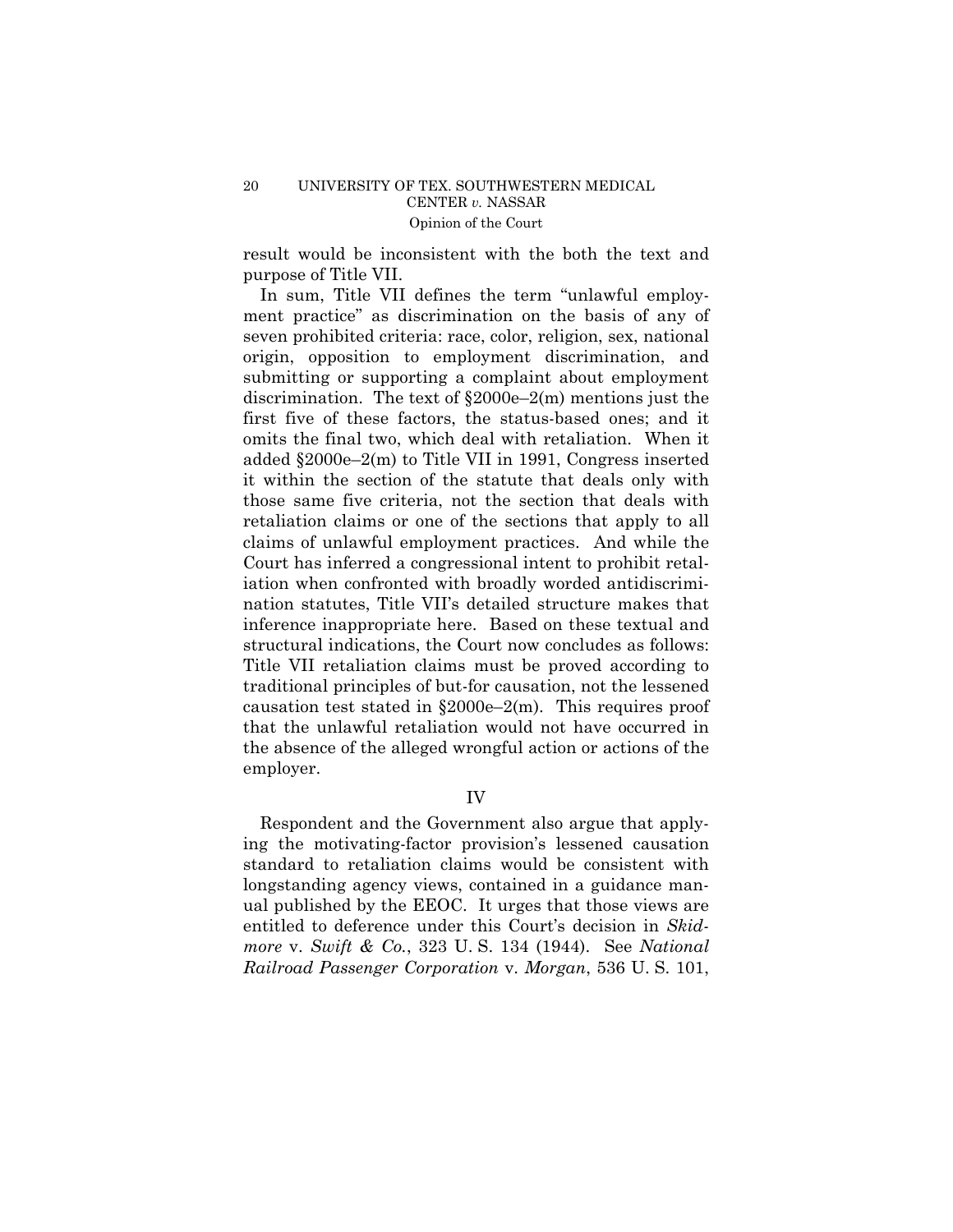110, n. 6 (2002). The weight of deference afforded to agency interpretations under *Skidmore* depends upon "the thoroughness evident in its consideration, the validity of its reasoning, its consistency with earlier and later pronouncements, and all those factors which give it power to persuade." 323 U. S., at 140; see *Vance*, *post*, at 9, n. 4.

According to the manual in question, the causation element of a retaliation claim is satisfied if "there is credible direct evidence that retaliation was a motive for the challenged action," regardless of whether there is also "[e]vidence as to [a] legitimate motive." 2 EEOC Compliance Manual §8–II(E)(1), pp. 614:0007–614:0008 (Mar. 2003). After noting a division of authority as to whether motivating-factor or but-for causation should apply to retaliation claims, the manual offers two rationales in support of adopting the former standard. The first is that "[c]ourts have long held that the evidentiary framework for proving [status-based] discrimination . . . also applies to claims of discrimination based on retaliation." *Id.*, at 614:0008, n. 45. Second, the manual states that "an interpretation . . . that permits proven retaliation to go unpunished undermines the purpose of the anti-retaliation provisions of maintaining unfettered access to the statutory remedial mechanism." *Ibid.* 

These explanations lack the persuasive force that is a necessary precondition to deference under *Skidmore*. See 323 U. S., at 140; *Vance*, *post,* at 9, n. 4. As to the first rationale, while the settled judicial construction of a particular statute is of course relevant in ascertaining statutory meaning, see *Lorillard* v. *Pons*, 434 U. S. 575, 580– 581 (1978), the manual's discussion fails to address the particular interplay among the status-based discrimination provision  $(\S 2000e-2(a))$ , the antiretaliation provision  $(\S 2000e-3(a))$ , and the motivating-factor provision  $(\S 2000e-2(m))$ . Other federal antidiscrimination statutes do not have the structure of statutory subsections that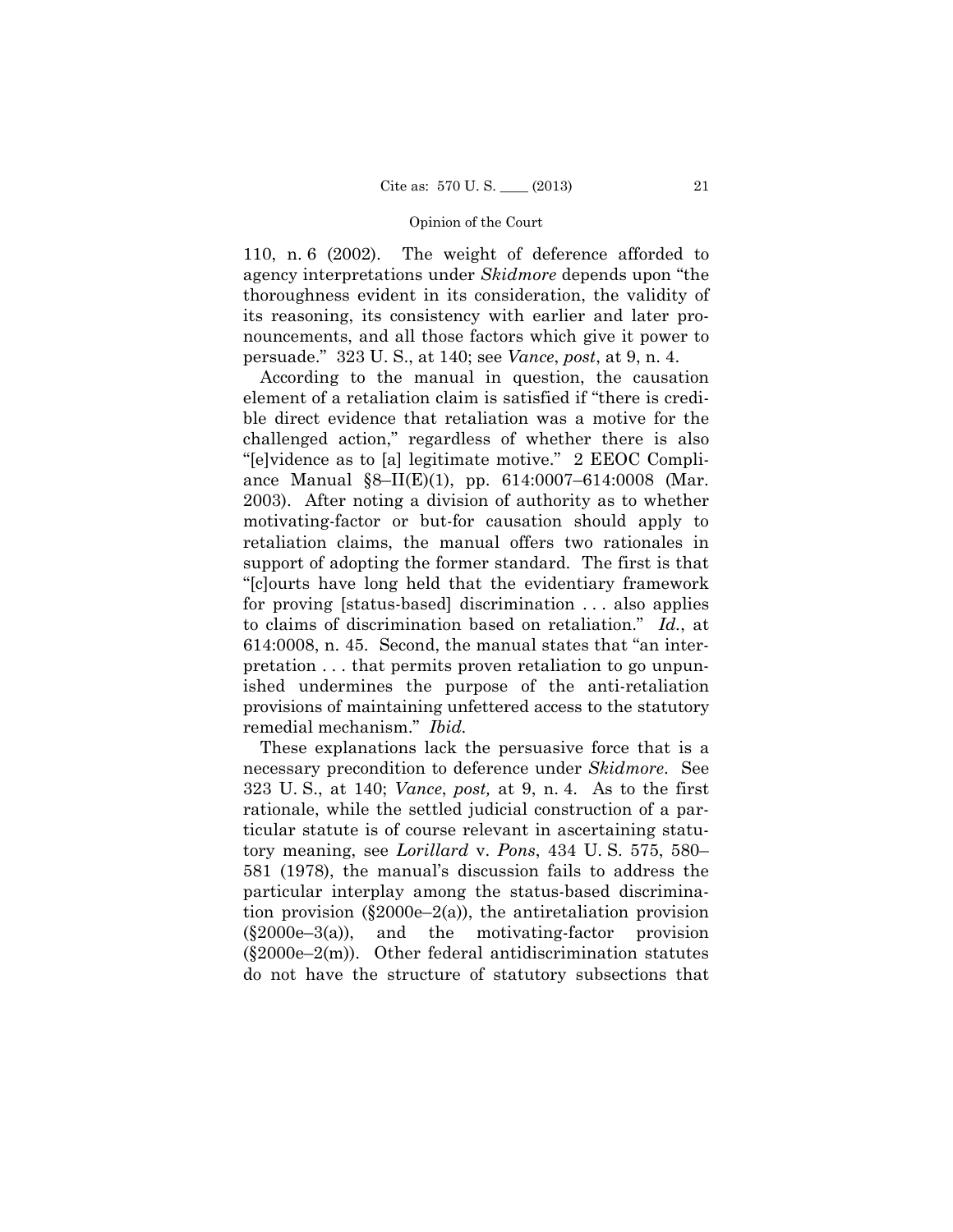control the outcome at issue here. The manual's failure to address the specific provisions of this statutory scheme, coupled with the generic nature of its discussion of the causation standards for status-based discrimination and retaliation claims, call the manual's conclusions into serious question. See *Kentucky Retirement Systems* v. *EEOC*, 554 U. S. 135, 149–150 (2008).

The manual's second argument is unpersuasive, too; for its reasoning is circular. It asserts the lessened causation standard is necessary in order to prevent "proven retaliation" from "go[ing] unpunished." 2 EEOC Compliance Manual  $\S8$ –II(E)(1), at 614:0008, n. 45. Yet this assumes the answer to the central question at issue here, which is what causal relationship must be shown in order to prove retaliation.

Respondent's final argument, in which he is not joined by the United States, is that even if §2000e–2(m) does not control the outcome in this case, the standard applied by *Price Waterhouse* should control instead. That assertion is incorrect. First, this position is foreclosed by the 1991 Act's amendments to Title VII. As noted above, *Price Waterhouse* adopted a complex burden-shifting framework. Congress displaced this framework by enacting §2000e–2(m) (which adopts the motivating-factor standard for status-based discrimination claims) and §2000e– 5(g)(2)(B) (which replaces employers' total defense with a remedial limitation). See *Gross*, 557 U. S., at 175, n. 2, 177, n. 3, 178, n. 5. Given the careful balance of lessened causation and reduced remedies Congress struck in the 1991 Act, there is no reason to think that the different balance articulated by *Price Waterhouse* somehow survived that legislation's passage. Second, even if this argument were still available, it would be inconsistent with the *Gross* Court's reading (and the plain textual meaning) of the word "because" as it appears in both §623(a) and §2000e–3(a). See *Gross*, *supra*, at 176–177. For these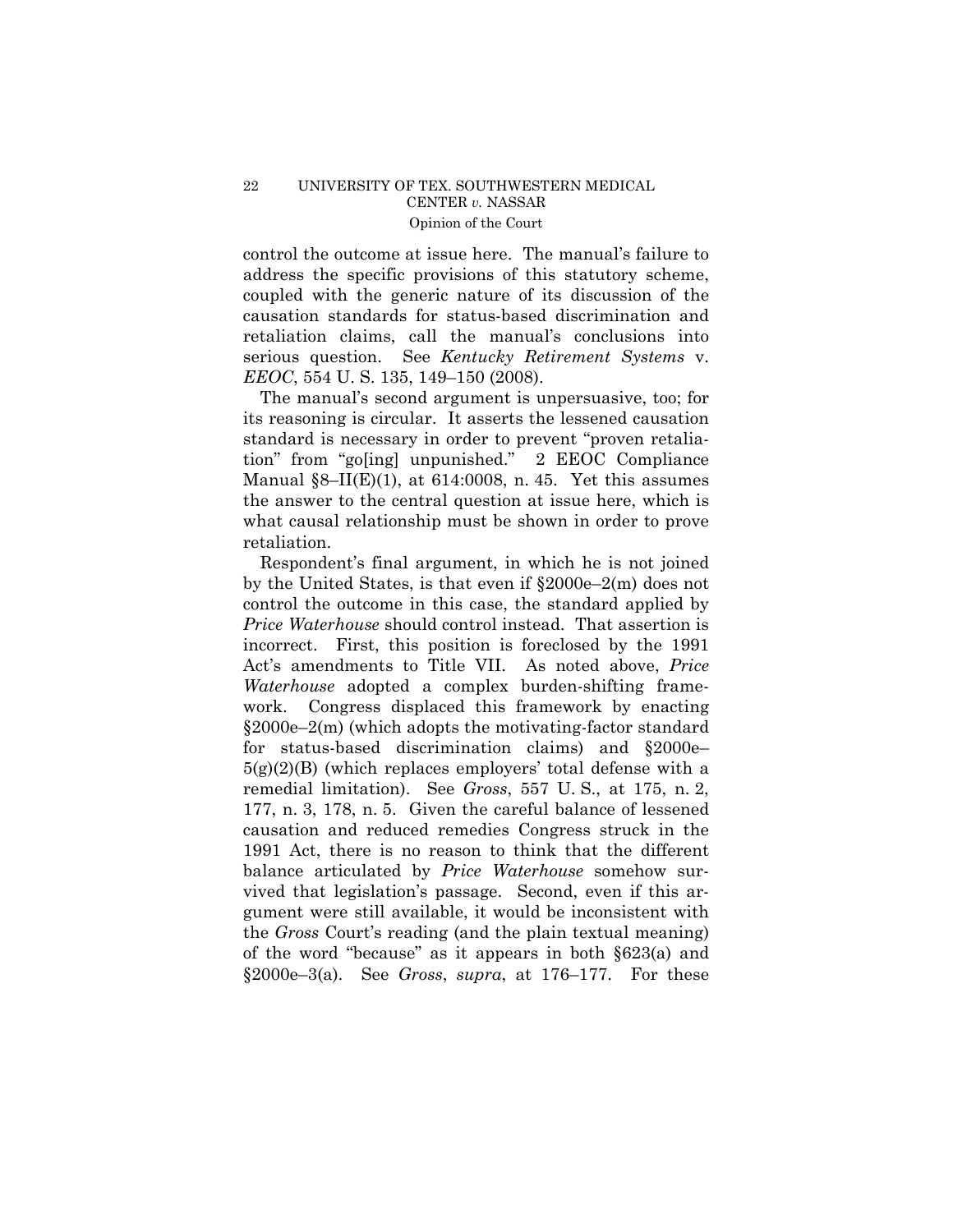reasons, the rule of *Price Waterhouse* is not controlling here.

### V

 ployer. The University claims that a fair application of this The text, structure, and history of Title VII demonstrate that a plaintiff making a retaliation claim under §2000e– 3(a) must establish that his or her protected activity was a but-for cause of the alleged adverse action by the emstandard, which is more demanding than the motivatingfactor standard adopted by the Court of Appeals, entitles it to judgment as a matter of law. It asks the Court to so hold. That question, however, is better suited to resolution by courts closer to the facts of this case. The judgment of the Court of Appeals for the Fifth Circuit is vacated, and the case is remanded for further proceedings consistent with this opinion.

*It is so ordered.*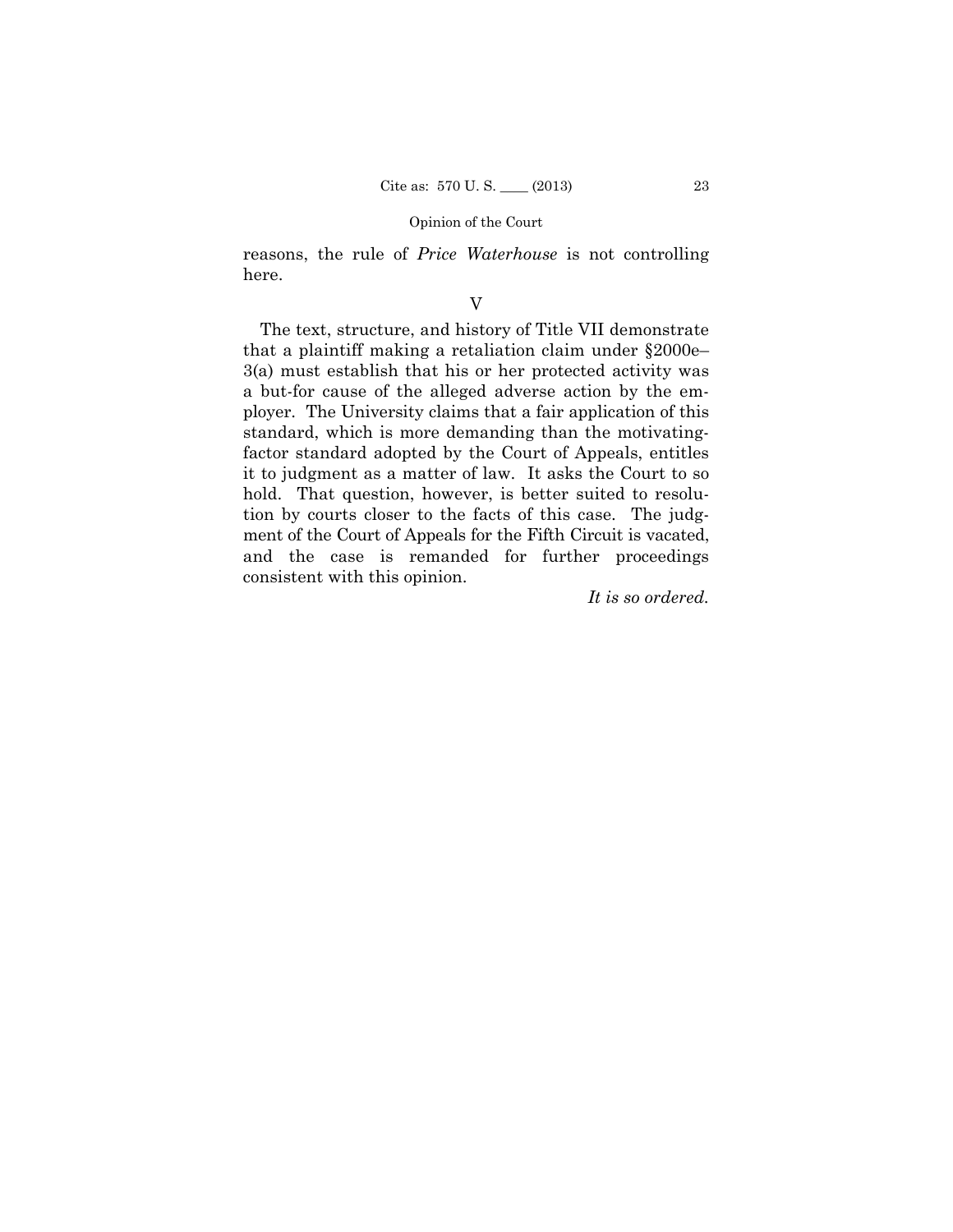### $\frac{1}{2}$  ,  $\frac{1}{2}$  ,  $\frac{1}{2}$  ,  $\frac{1}{2}$  ,  $\frac{1}{2}$  ,  $\frac{1}{2}$  ,  $\frac{1}{2}$ **SUPREME COURT OF THE UNITED STATES**

### $\frac{1}{2}$  ,  $\frac{1}{2}$  ,  $\frac{1}{2}$  ,  $\frac{1}{2}$  ,  $\frac{1}{2}$  ,  $\frac{1}{2}$ No. 12–484

## UNIVERSITY OF TEXAS SOUTHWESTERN MEDICAL CENTER, PETITIONER *v.* NAIEL NASSAR

### ON WRIT OF CERTIORARI TO THE UNITED STATES COURT OF APPEALS FOR THE FIFTH CIRCUIT

[June 24, 2013]

JUSTICE GINSBURG, with whom JUSTICE BREYER, JUS-TICE SOTOMAYOR, and JUSTICE KAGAN join, dissenting.

Title VII of the Civil Rights Act of 1964, 42 U. S. C. §2000e *et seq.*, makes it an "unlawful employment practice" to "discriminate against any individual . . . *because of*  such individual's race, color, religion, sex, or national origin." §2000e–2(a) (emphasis added). Backing up that core provision, Title VII also makes it an "unlawful employment practice" to discriminate against any individual "*because*" the individual has complained of, opposed, or participated in a proceeding about, prohibited discrimination. §2000e–3(a) (emphasis added). This form of discrimination is commonly called "retaliation," although Title VII itself does not use that term. The Court has recognized that effective protection against retaliation, the office of  $§2000e-3(a)$ , is essential to securing "a workplace where individuals are not discriminated against because of their racial, ethnic, religious, or gender-based status." *Burlington N. & S. F. R. Co.* v. *White*, 548 U. S. 53, 63 (2006) (*Burlington Northern*). That is so because "fear of retaliation is the leading reason why people stay silent" about the discrimination they have encountered or observed. *Crawford* v. *Metropolitan Government of Nashville and Davidson Cty*., 555 U. S. 271, 279 (2009) (internal quotation marks and brackets omitted).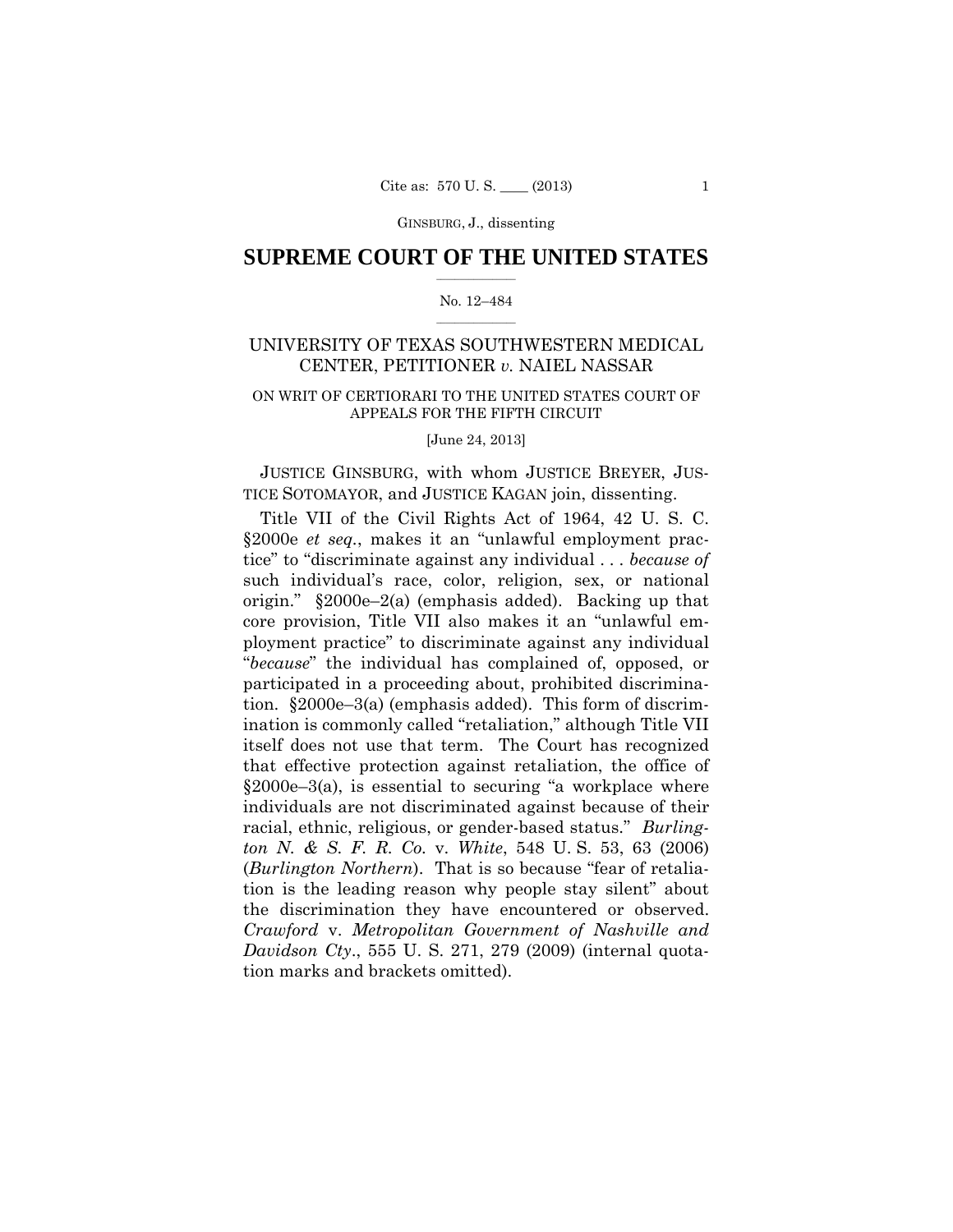### 2 UNIVERSITY OF TEX. SOUTHWESTERN MEDICAL CENTER *v.* NASSAR GINSBURG, J., dissenting

Similarly worded, the ban on discrimination and the ban on retaliation against a discrimination complainant have traveled together: Title VII plaintiffs often raise the two provisions in tandem. Today's decision, however, drives a wedge between the twin safeguards in so-called "mixedmotive" cases. To establish discrimination, all agree, the complaining party need show only that race, color, religion, sex, or national origin was "a motivating factor" in an employer's adverse action; an employer's proof that "other factors also motivated the [action]" will not defeat the discrimination claim. §2000e–2(m). But a retaliation claim, the Court insists, must meet a stricter standard: The claim will fail unless the complainant shows "but-for" causation, *i.e.*, that the employer would not have taken the adverse employment action but for a design to retaliate.

In so reining in retaliation claims, the Court misapprehends what our decisions teach: Retaliation for complaining about discrimination is tightly bonded to the core prohibition and cannot be disassociated from it. Indeed, this Court has explained again and again that "retaliation in response to a complaint about [proscribed] discrimination *is* discrimination" on the basis of the characteristic Congress sought to immunize against adverse employment action. *Jackson* v. *Birmingham Bd. of Ed.*, 544 U. S. 167, 179, n. 3 (2005) (emphasis added; internal quotation marks omitted).

The Court shows little regard for the trial judges who will be obliged to charge discrete causation standards when a claim of discrimination "because of," *e.g.*, race is coupled with a claim of discrimination "because" the individual has complained of race discrimination. And jurors will puzzle over the rhyme or reason for the dual standards. Of graver concern, the Court has seized on a provision,  $$2000e-2(m)$ , adopted by Congress as part of an endeavor to strengthen Title VII, and turned it into a measure reducing the force of the ban on retaliation.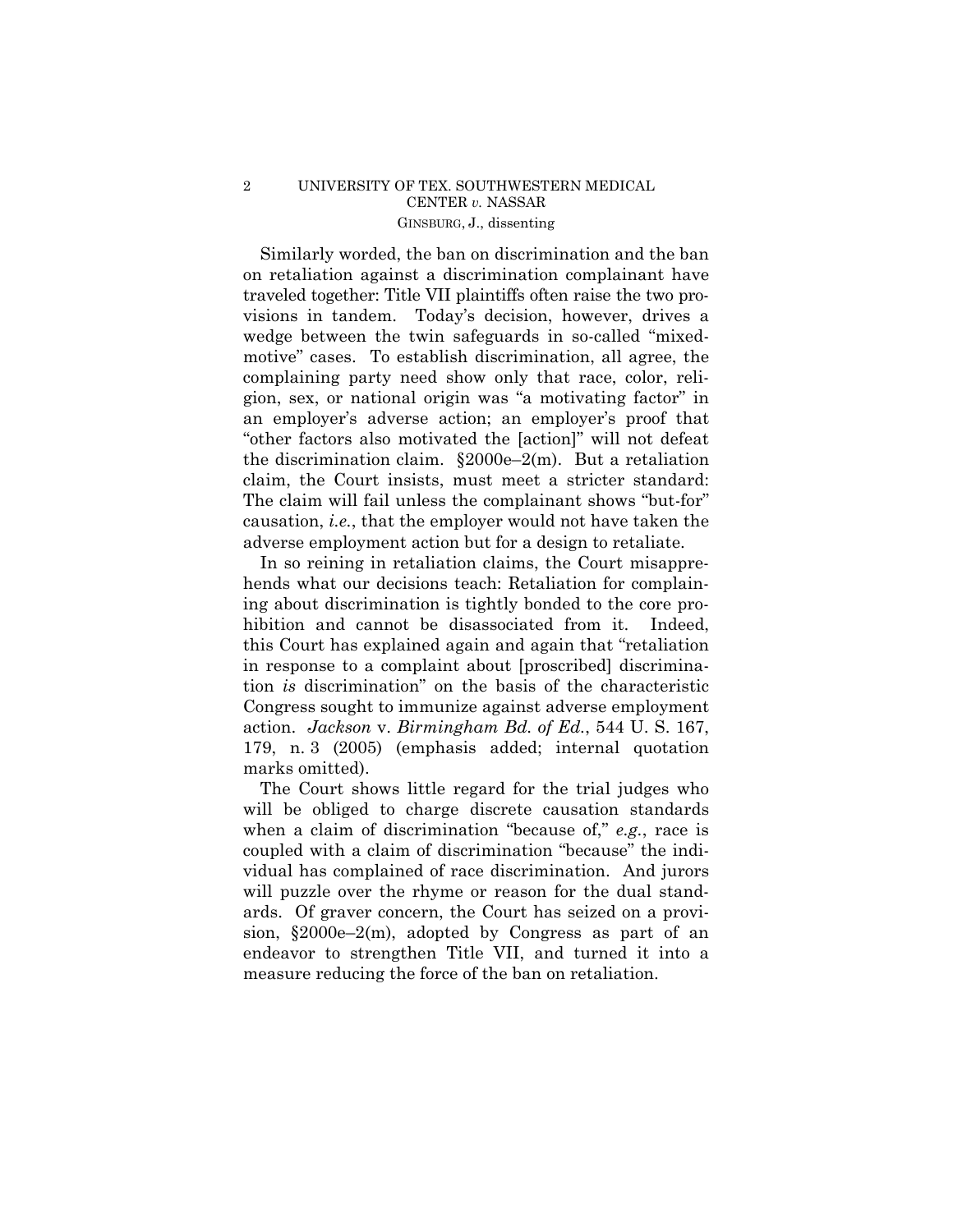I

Dr. Naiel Nassar is of Middle Eastern descent. A specialist in the treatment of HIV/AIDS, Nassar was a faculty member of the University of Texas Southwestern Medical Center (UTSW) from 1995 until 2006, save for a period during which he left his employment to continue his education. UTSW is affiliated with Parkland Hospital and, like other faculty members at the University, Nassar also worked as a physician at the Hospital*.* Beginning in 2001, Nassar served as Associate Medical Director of the Hospital's Amelia Court Clinic.

Until 2004, Dr. Phillip Keiser, Medical Director of the Clinic, was Nassar's principal supervisor. In that year, UTSW hired Dr. Beth Levine to oversee the Clinic and to supervise Keiser. Before Levine commenced her employment at UTSW, she interviewed her potential subordinates. Meeting with other Clinic doctors for only 15 to 20 minutes, Levine spent an hour and a half with Nassar, engaging in a detailed review of his resume and reading from a list of prepared questions. Record 2926–2928.

Once Levine came on board, she expressed concern to Keiser about Nassar's productivity and questioned his work ethic. *Id.*, at 2361–2362. According to Keiser, Levine "never seemed to [be] satisf[ied]" with his assurances that Nassar was in fact working harder than other physicians. *Id.*, at 2362. Disconcerted by Levine's scrutiny, Nassar several times complained about it to Levine's supervisor, Dr. Gregory Fitz, Chair of Internal Medicine. App. to Pet. for Cert. 4.

In 2005, Levine opposed hiring another physician who, like Nassar, was of Middle Eastern descent. In Keiser's presence, Levine remarked that "Middle Easterners are lazy." *Id.*, at 3. When that physician was hired by Parkland, Levine said, again in Keiser's presence, that the Hospital had "hired another one." *Ibid.* See also Record 2399–2400. Keiser presented to Levine objective data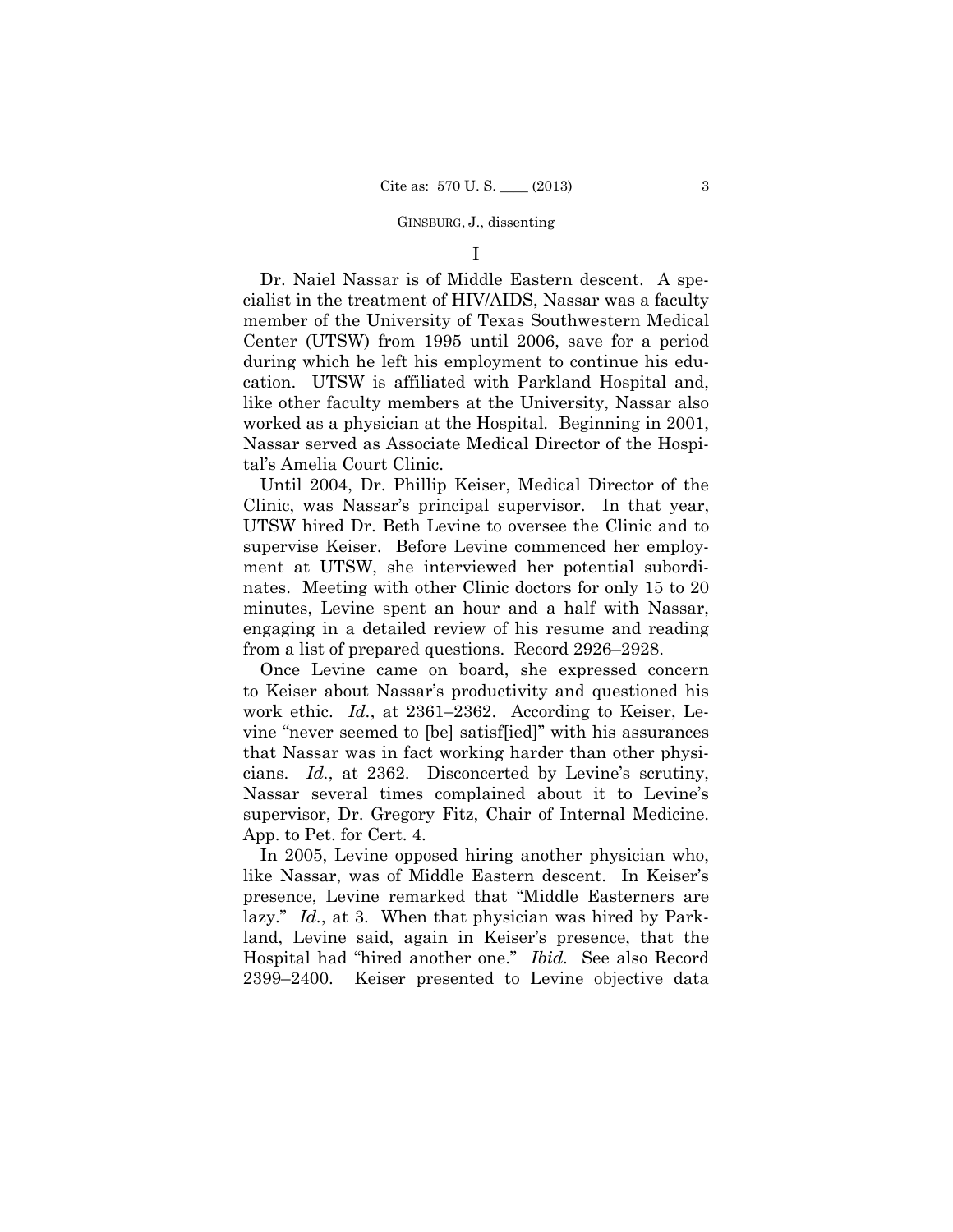demonstrating Nassar's high productivity. Levine then began criticizing Nassar's billing practices. Her criticism did not take into account that Nassar's salary was funded by a federal grant that precluded billing for most of his services. App. to Pet. for Cert. 3.

Because of Levine's hostility, Nassar sought a way to continue working at the Clinic without falling under her supervision. To that end, Nassar engaged in discussions with the Hospital about dropping his affiliation with UTSW and retaining his post at Parkland. Although he was initially told that an affiliation agreement between UTSW and Parkland obliged Parkland to fill its staff physician posts with UTSW faculty, talks with the Hospital continued. Eventually, Parkland verbally offered Nassar a position as a staff physician. See App. 67–71, 214–216, 326–330.

In July 2006, Nassar resigned from his position at UTSW. "The primary reason [for his] resignation," Nassar wrote in a letter to Fitz, "[was] the continuing harassment and discrimination . . . by . . . Dr. Beth Levine." App. to Pet. for Cert. 5 (internal quotation marks omitted). According to Keiser, Nassar's letter shocked Fitz, who told Keiser that, because Levine had been "publicly humiliated," she should be "publicly exonerated." App. 41. Fitz's opposition to Parkland's hiring Nassar prompted the Hospital to withdraw the offer to engage him. App. to Pet. for Cert. 5–6.

After accepting a position at a smaller HIV/AIDS clinic in Fresno, California, Nassar filed a complaint with the Equal Employment Opportunity Commission (EEOC). The agency found "credibl[e] testimonial evidence," that UTSW had retaliated against Nassar for his allegations of discrimination by Levine. Brief for Respondent 8 (citing Pl. Trial Exh. 78). Nassar then filed suit in District Court alleging that UTSW had discriminated against him, in violation of Title VII, on the basis of his race, religion, and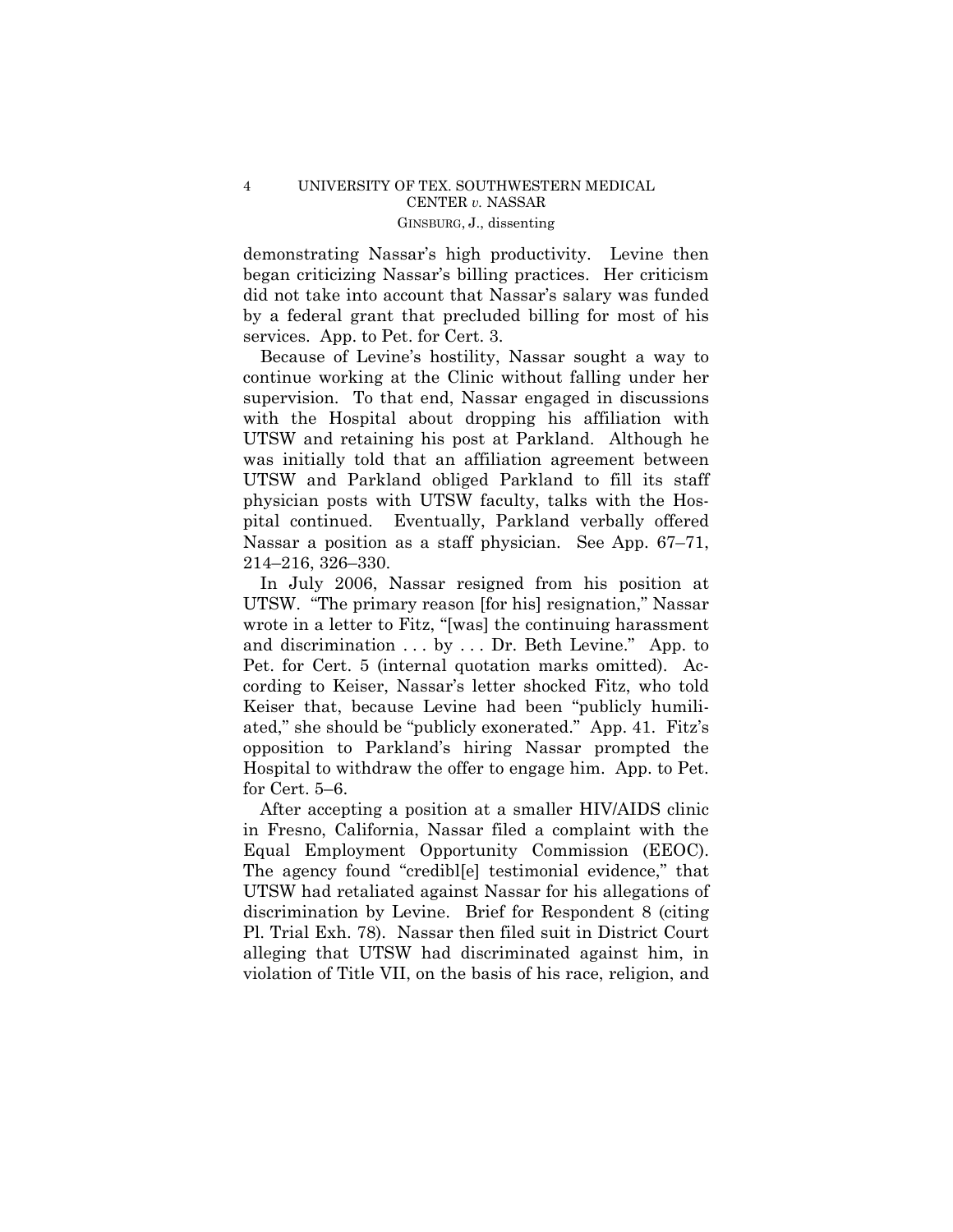national origin, see  $$2000e-2(a)$ , and had constructively discharged him. App. to Pet. for Cert. 6; Complaint ¶23. He further alleged that UTSW had retaliated against him for complaining about Levine's behavior. App. to Pet. for Cert. 6.

 protected activity." *Id.*, at 42–43. Finding that UTSW On the retaliation claim, the District Court instructed the jury that Nassar "[did] not have to prove that retaliation was [UTSW's] only motive, but he [had to] prove that [UTSW] acted at least in part to retaliate." *Id.*, at 47. The jury found UTSW liable for both constructive discharge and retaliation. At the remedial phase, the judge charged the jury not to award damages for "actions which [UTSW] prove[d] by a preponderance of the evidence . . . it would have taken even if it had not considered ... Nassar's had not met its proof burden, the jury awarded Nassar \$438,167.66 in backpay and \$3,187,500 in compensatory damages. *Id.*, at 43–44.1

The Court of Appeals for the Fifth Circuit affirmed in part.2 Responding to UTSW's argument that the District Court erred in instructing the jury on a mixed-motive theory of retaliation, the Fifth Circuit held that the instruction conformed to Circuit precedent. 674 F. 3d 448, 454, n. 16 (2012) (citing *Smith* v. *Xerox Corp*., 602 F. 3d 320, 330 (2010)).3

——————

<sup>1</sup>The District Court reduced compensatory damages to \$300,000, the

statutory cap under Title VII. See 42 U.S. C. §1981a(b)(3)(D).<br><sup>2</sup>The Court of Appeals found the evidence insufficient to support the claim of constructive discharge and reversed the District Court's judgment to that extent. See App. to Pet. for Cert. 8–10. That ruling is

not contested here.<br><sup>3</sup>The Fifth Circuit has since reversed course in an unpublished opinion, concluding that §2000e–2(m)'s motivating-factor prescription does not apply to retaliation claims. See *Carter* v. *Luminant Power Servs. Co.*, No. 12–10642, 2013 WL 1337365 (Apr. 3, 2013).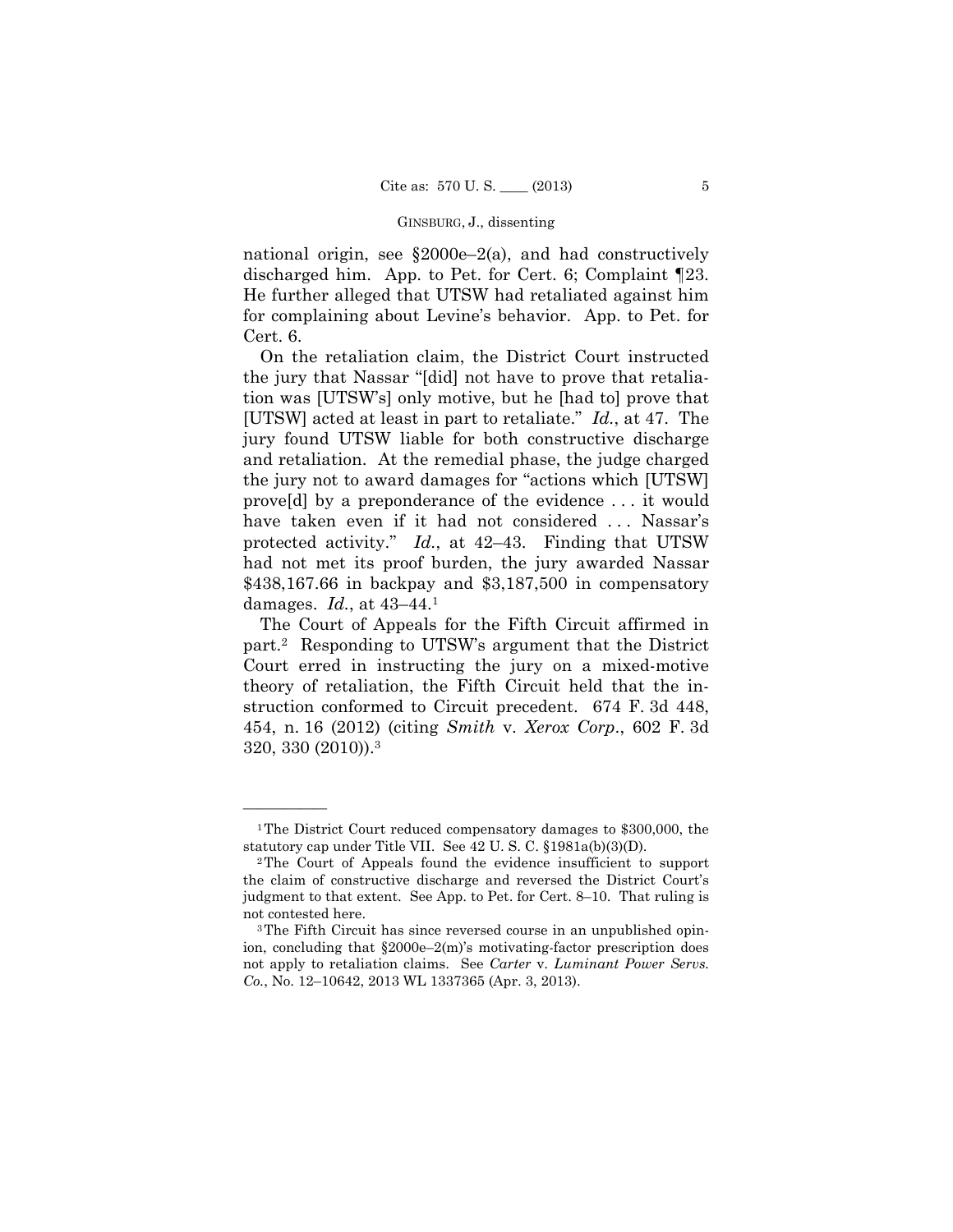## 6 UNIVERSITY OF TEX. SOUTHWESTERN MEDICAL CENTER *v.* NASSAR GINSBURG, J., dissenting

### II

This Court has long acknowledged the symbiotic relationship between proscriptions on discrimination and proscriptions on retaliation. Antidiscrimination provisions, the Court has reasoned, endeavor to create a workplace where individuals are not treated differently on account of race, ethnicity, religion, or sex. See *Burlington Northern*, 548 U. S., at 63. Antiretaliation provisions "see[k] to secure that primary objective by preventing an employer from interfering . . . with an employee's efforts to secure or advance enforcement of [antidiscrimination] guarantees." *Ibid*. As the Court has comprehended, "Title VII depends for its enforcement upon the cooperation of employees who are willing to file complaints and act as witnesses." *Id.*, at 67. "'[E]ffective enforcement," therefore, can "'only be expected if employees . . . [feel] free to approach officials with their grievances.'" *Ibid.* (quoting *Mitchell* v. *Robert DeMario Jewelry, Inc.*, 361 U. S. 288, 292 (1960)). See also *Crawford*, 555 U. S., at 279.

Adverting to the close connection between discrimination and retaliation for complaining about discrimination, this Court has held, in a line of decisions unbroken until today, that a ban on discrimination encompasses retaliation. In *Sullivan* v. *Little Hunting Park, Inc.*, 396 U. S. 229, 237 (1969), the Court determined that 42 U. S. C. §1982, which provides that "[a]ll citizens of the United States shall have the same right . . . as is enjoyed by white citizens . . . to inherit, purchase, lease, sell, hold, and convey real and personal property," protected a white man who suffered retaliation after complaining of discrimination against his black tenant. *Jackson* v. *Birmingham Board of Education* elaborated on that holding in the context of sex discrimination. "Retaliation against a person because [he] has complained of sex discrimination," the Court found it inescapably evident, "is another form of intentional sex discrimination." 544 U. S., at 173. As the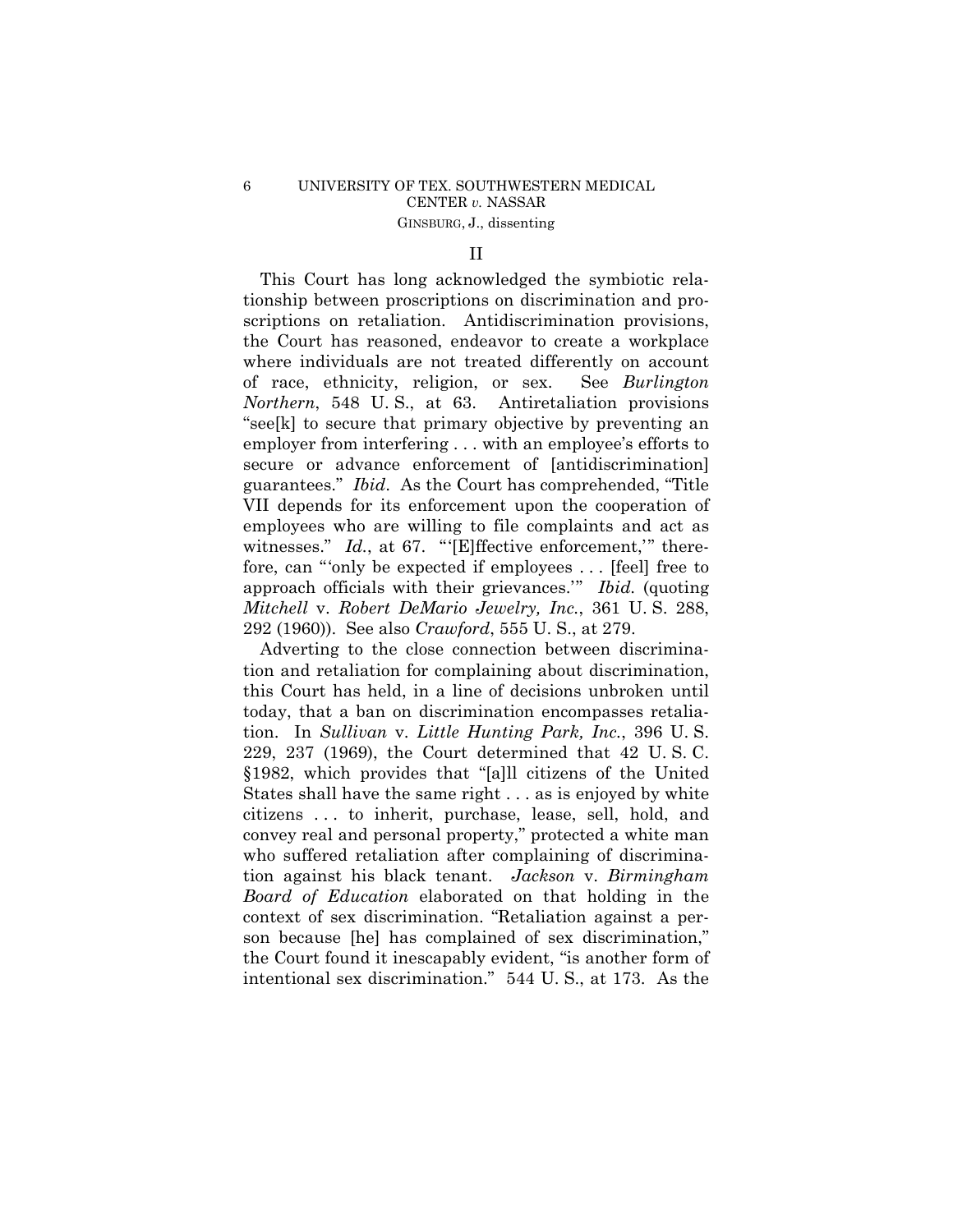Court explained:

"Retaliation is, by definition, an intentional act. It is a form of 'discrimination' because the complainant is being subject to differential treatment. Moreover, retaliation is discrimination 'on the basis of sex' because it is an intentional response to the nature of the complaint: an allegation of sex discrimination." *Id.*, at 173–174 (citations omitted).

*Jackson* interpreted Title IX of the Educational Amendments of 1972, 20 U. S. C. §1681(a). Noting that the legislation followed three years after *Sullivan*, the Court found it "not only appropriate but also realistic to presume that Congress was thoroughly familiar with *Sullivan* and . . . expected its enactment of Title IX to be interpreted in conformity with it." 544 U. S., at 176 (internal quotation marks and alterations omitted).

 federal-sector provision." *Id.*, at 485. See also *CBOCS West,*  based on race under 42 U.S.C. §1981). There is no sound *Gómez-Pérez* v. *Potter*, 553 U. S. 474 (2008), was similarly reasoned. The Court there held that the federal-sector provision of the Age Discrimination in Employment Act of 1967 (ADEA), 29 U. S. C. §633a(a), barring discrimination "based on age," also proscribes retaliation. 553 U. S., at 479–491. "What *Jackson* said about the relationship between *Sullivan* and the enactment of Title IX," the Court observed, "can be said as well about the relationship between *Sullivan* and the enactment of the ADEA's *Inc.* v. *Humphries*, 553 U. S. 442, 447–457 (2008) (retaliation for race discrimination constitutes discrimination reason in this case to stray from the decisions in *Sullivan*, *Jackson*, *Gómez-Pérez*, and *CBOCS West.* 

# III

## A

The Title VII provision key here, §2000e–2(m), states that "an unlawful employment practice is established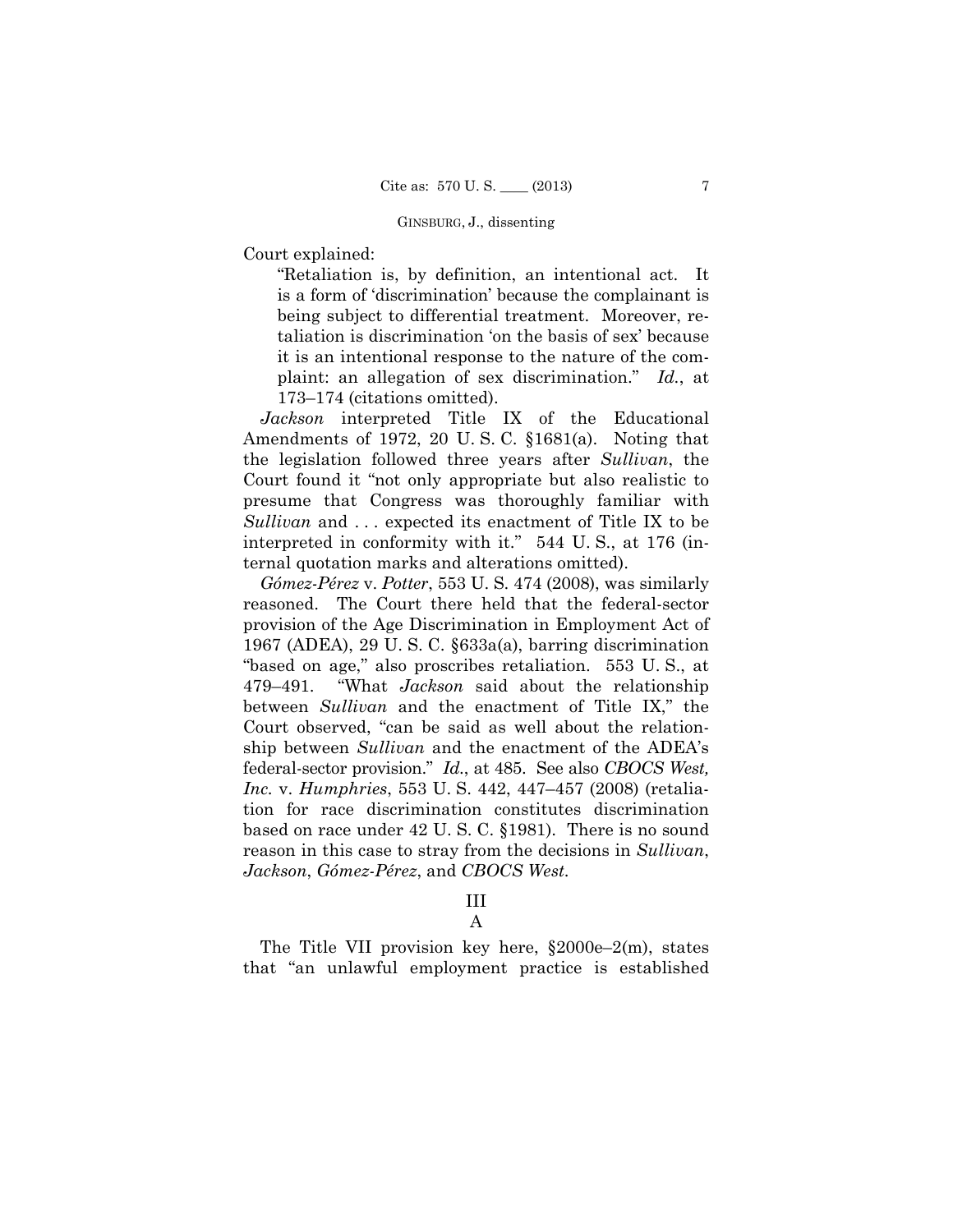when the complaining party demonstrates that race, color, religion, sex, or national origin was a motivating factor for any employment practice, even though other factors also motivated the practice." Section 2000e–2(m) was enacted as part of the Civil Rights Act of 1991, which amended Title VII, along with other federal antidiscrimination statutes. See 105 Stat. 1071. The amendments were intended to provide "additional protections against unlawful discrimination in employment," *id.*, §2(3), and to "respon[d] to a number of . . . decisions by [this Court] that sharply cut back on the scope and effectiveness" of antidiscrimination laws, H. R. Rep. No. 102–40, pt. II, pp. 2–4 (1991) (hereinafter House Report Part II) (citing, *inter alia*, *Patterson* v. *McLean Credit Union*, 491 U. S. 164 (1989); *Martin* v. *Wilks*, 490 U. S. 755 (1989); *Lorance* v. *AT&T Technologies*, *Inc.*, 490 U. S. 900 (1989)).

Among the decisions found inadequately protective was *Price Waterhouse* v. *Hopkins*, 490 U. S. 228 (1989). A plurality of the Court in that case held that the words "because of" in  $\S2000e-2(a)$  encompass claims challenging an employment decision attributable to "mixed motives," *i.e.*, one motivated by both legitimate and illegitimate factors. See *id.*, at 240–242.4 A Title VII plaintiff, the plurality concluded, need show only that a prohibited factor contributed to the employment decision—not that it was the but-for or sole cause. *Id.*, at 240–244. But see *id.*, at 281–282 (KENNEDY, J., dissenting). An employer would not be liable, however, if it could show by a preponderance of the evidence that it would have taken the same action absent the illegitimate motive. *Id.*, at 244–245.

——————

<sup>4</sup> Justices White and O'Connor separately concurred and would have required the Title VII plaintiff to show that protected characteristics constituted a *substantial* motivating factor in the adverse employment decision. See *Price Waterhouse* v. *Hopkins*, 490 U. S. 228, 259 (1989) (White, J., concurring in judgment); *id.*, at 265 (O'Connor, J., concurring in judgment).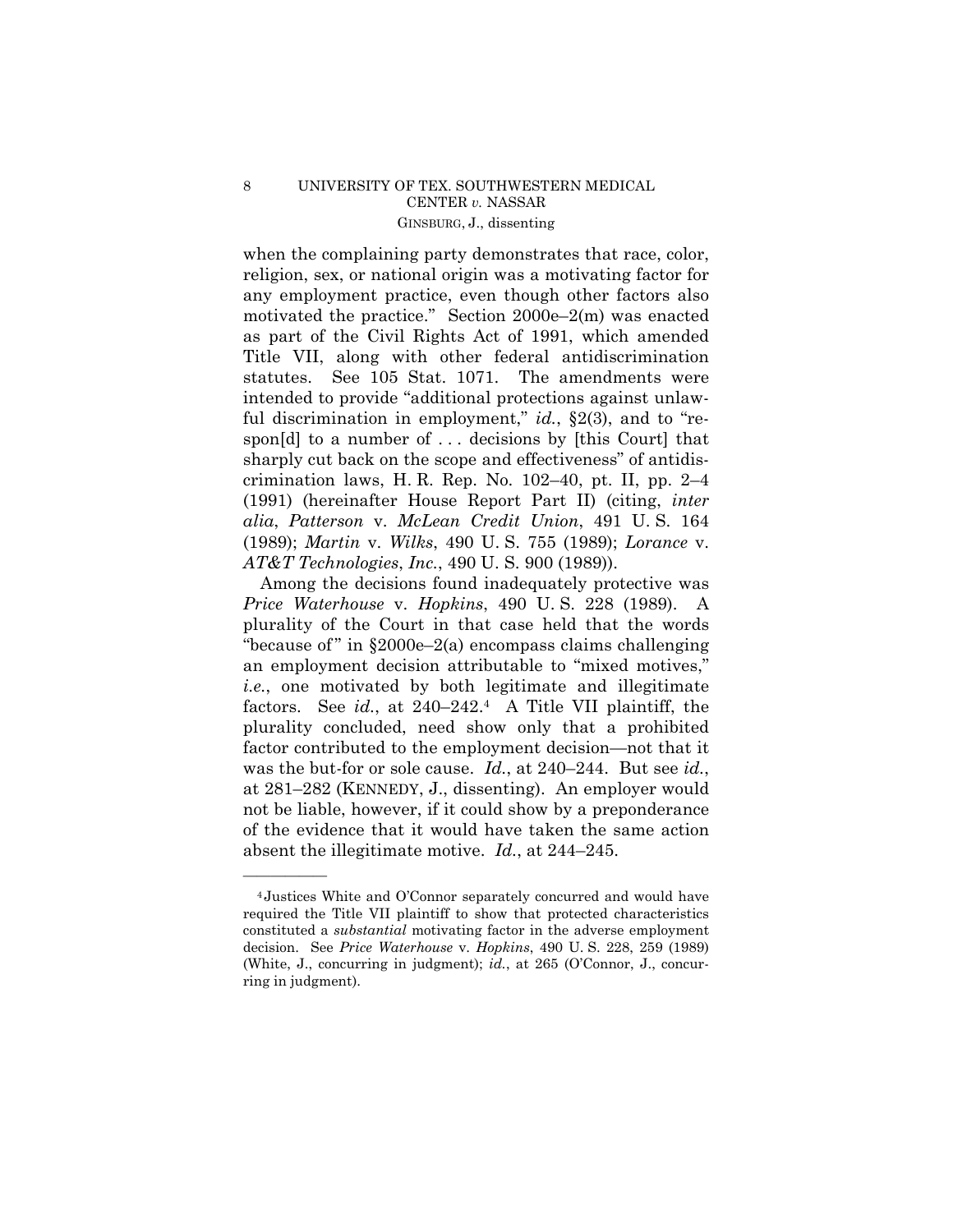Congress endorsed the plurality's conclusion that, to be actionable under Title VII, discrimination must be a motivating factor in, but need not be the but-for cause of, an adverse employment action. See House Report Part II, at 18. Congress disagreed with the Court, however, insofar as the *Price Waterhouse* decision allowed an employer to escape liability by showing that the same action would have been taken regardless of improper motive. House Report Part II, at 18. See also H. R. Rep. No. 102–40, pt. I, pp. 45–48 (1991) (hereinafter House Report Part I). "If Title VII's ban on discrimination in employment is to be meaningful," the House Report explained, "victims of intentional discrimination must be able to obtain relief, and perpetrators of discrimination must be held liable for their actions." House Report Part II, at 18.

Superseding *Price Waterhouse* in part, Congress sought to "restore" the rule of decision followed by several Circuits that any discrimination "actually shown to play a role in a contested employment decision may be the subject of liability." House Report Part II, at 18. See also House Report Part I, at 48. To that end, Congress enacted  $§2000e-2(m)$  and  $§2000e-5(g)(2)(B)$ . The latter provides that an employer's proof that an adverse employment action would have been taken in any event does not shield the employer from liability; such proof, however, limits the plaintiff 's remedies to declaratory or injunctive relief, attorney's fees, and costs.

Critically, the rule Congress intended to "restore" was not limited to substantive discrimination. As the House Report explained, "the Committee endors[ed] . . . the decisional law" in *Bibbs* v. *Block*, 778 F. 2d 1318 (CA8 1985) (en banc), which held that a violation of Title VII is established when the trier of fact determines that "an unlawful motive played some part in the employment decision or decisional process." *Id.*, at 1323; see House Report Part I, at 48. Prior to the 1991 Civil Rights Act,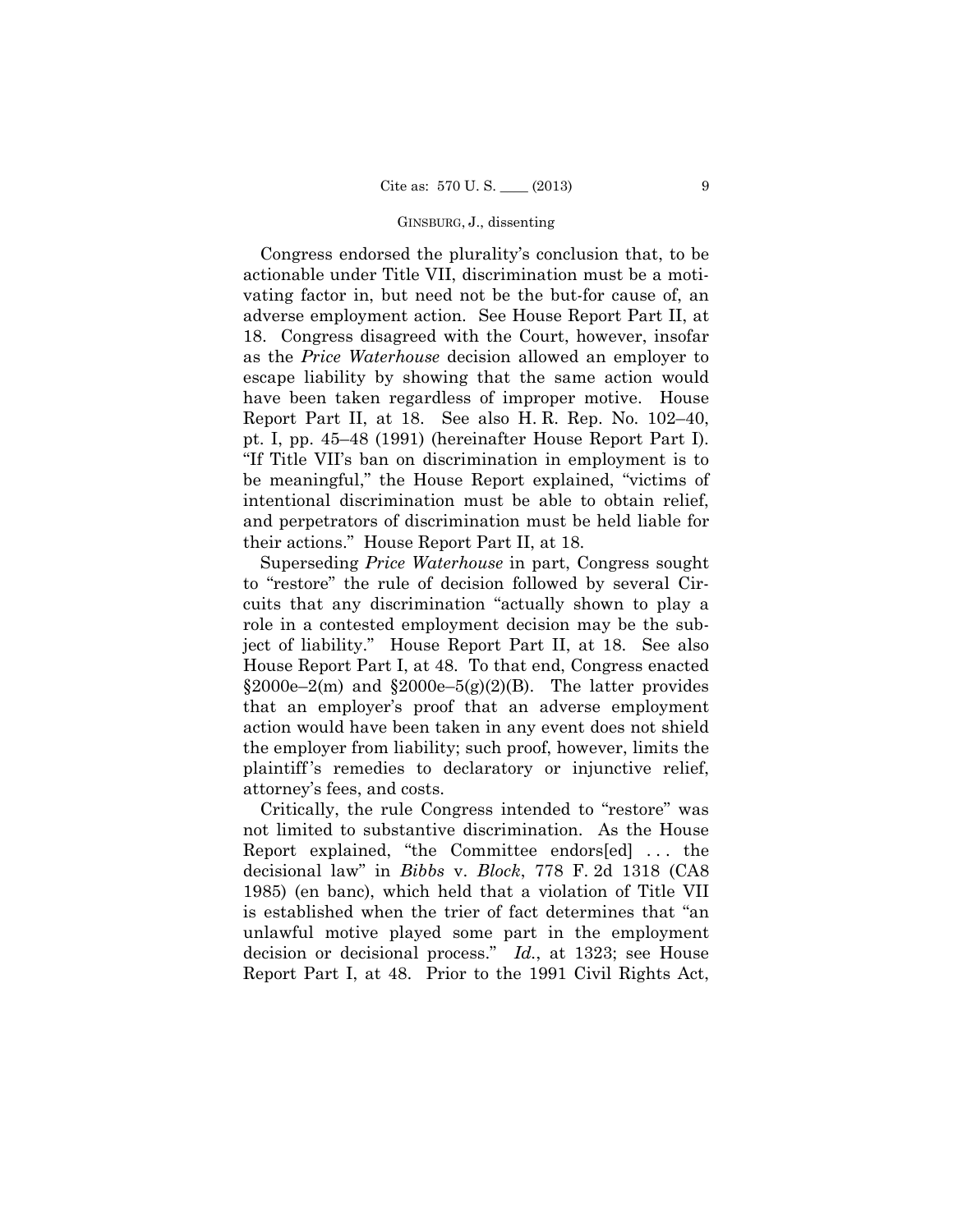### 10 UNIVERSITY OF TEX. SOUTHWESTERN MEDICAL CENTER *v.* NASSAR GINSBURG, J., dissenting

*Bibbs* had been applied to retaliation claims. See, *e.g.*, *Johnson* v. *Legal Servs. of Arkansas, Inc.*, 813 F. 2d 893, 900 (CA8 1987) ("Should the court find that retaliation played some invidious part in the [plaintiff 's] termination, a violation of Title VII will be established under *Bibbs*."). See also *EEOC* v. *General Lines, Inc.*, 865 F. 2d 1555, 1560 (CA10 1989).

B

There is scant reason to think that, despite Congress' aim to "restore and strengthen . . . laws that ban discrimination in employment," House Report Part II, at 2, Congress meant to exclude retaliation claims from the newly enacted "motivating factor" provision. Section 2000e–2(m) provides that an "unlawful employment practice is established" when the plaintiff shows that a protected characteristic was a factor driving "any employment practice." Title VII, in §2000e–3(a), explicitly denominates retaliation, like status-based discrimination, an "unlawful employment practice." Because "any employment practice" necessarily encompasses practices prohibited under  $\S 2000e-3(a)$ ,  $\S 2000e-2(m)$ , by its plain terms, covers retaliation.

Notably, when it enacted §2000e–2(m), Congress did not tie the new provision specifically to  $\S$ 2000e–2(a)–(d), which proscribe discrimination "because of" race, color, religion, gender, or national origin. Rather, Congress added an entirely new provision to codify the causation standard, one encompassing "any employment practice."  $§2000e-2(m).$ 

Also telling, §2000e–2(m) is not limited to situations in which *the complainant's* race, color, religion, sex, or national origin motivates the employer's action. In contrast, Title VII's substantive antidiscrimination provisions refer to the protected characteristics of the complaining party. See  $\S$  $2000e-2(a)(1)-(2)$ , (c)(2) (referring to "such individu-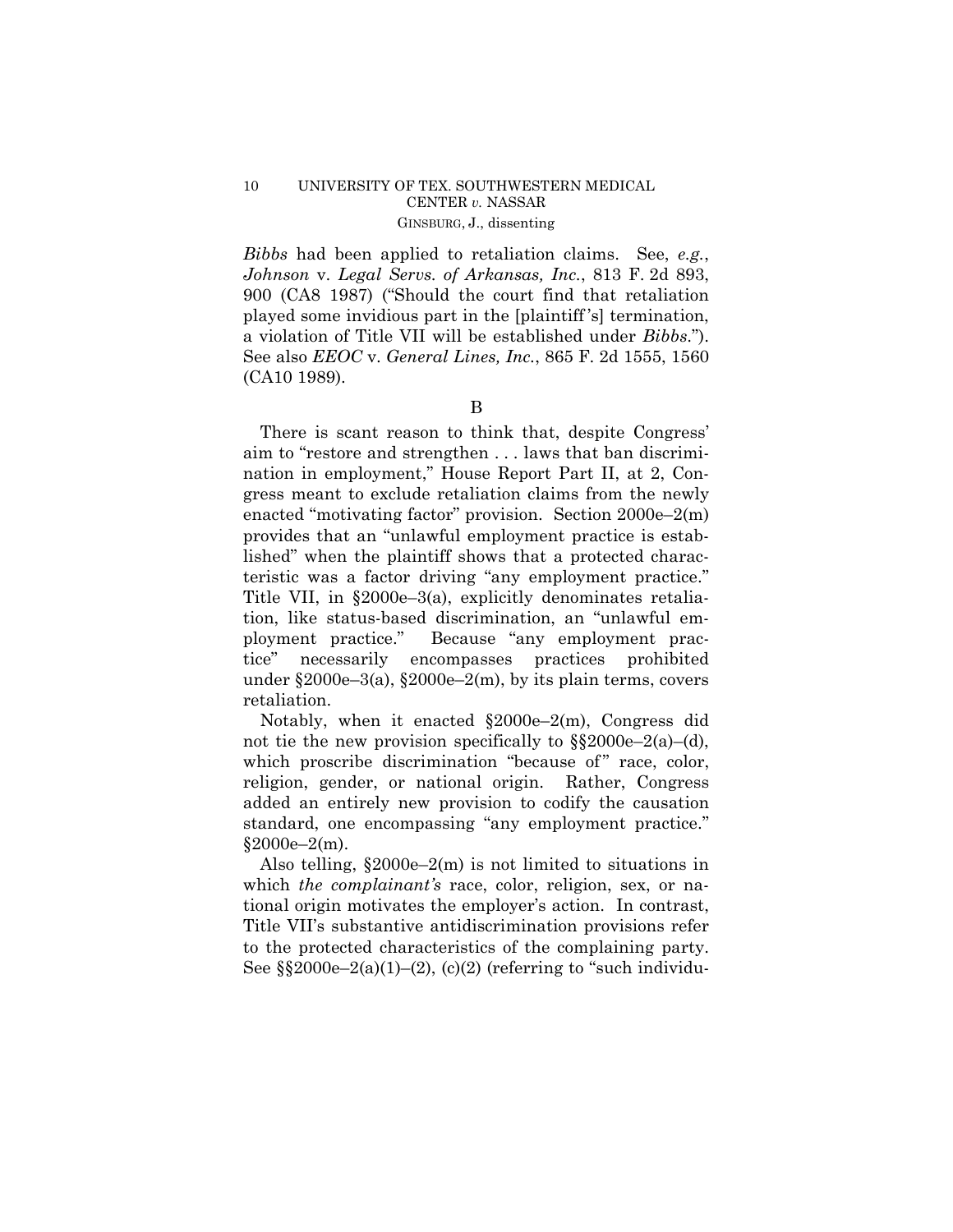al's" protected characteristics);  $\S$  $2000e-2(b)$ , (c)(1), (d) (referring to "his race, color, religion, sex, or national origin"). Congress thus knew how to limit Title VII's coverage to victims of status-based discrimination when it was so minded. It chose, instead, to bring within §2000e– 2(m) "any employment practice." To cut out retaliation from  $$2000e-2(m)$ 's scope, one must be blind to that choice. Cf. *Jackson*, 544 U. S., at 179, n. 3 (omission of reference to the complaining party's sex in Title IX supports the conclusion that the statute protects a male plaintiff from retaliation in response to complaints about sex discrimination against women).

 $\mathcal{C}$ 

 motivating factor for an action, neither does it suggest From the inception of  $\S2000e-2(m)$ , the agency entrusted with interpretation of Title VII and superintendence of the Act's administration, the EEOC, see §2000e–5, has understood the provision to cover retaliation claims. Shortly after Congress amended Title VII to include the motivating-factor provision, the EEOC issued guidance advising that, "[a]lthough  $[\S 2000e-2(m)]$  does not specify retaliation as a basis for finding liability whenever it is a any basis for deviating from the Commission's longstanding rule that it will find liability . . . whenever retaliation plays any role in an employment decision." EEOC, Revised Enforcement Guidance on Recent Developments in Disparate Treatment Theory, p. 20, n. 14 (July 14, 1992) (hereinafter EEOC Guidance), available at http://www.eeoc.gov/policy/docs/disparat.html (as visited June 21, 2013, and in Clerk of Court's case file). As the EEOC's initial guidance explained, "if retaliation were to go unremedied, it would have a chilling effect upon the willingness of individuals to speak out against employment discrimination." *Ibid.* 

In its compliance manual, the EEOC elaborated on its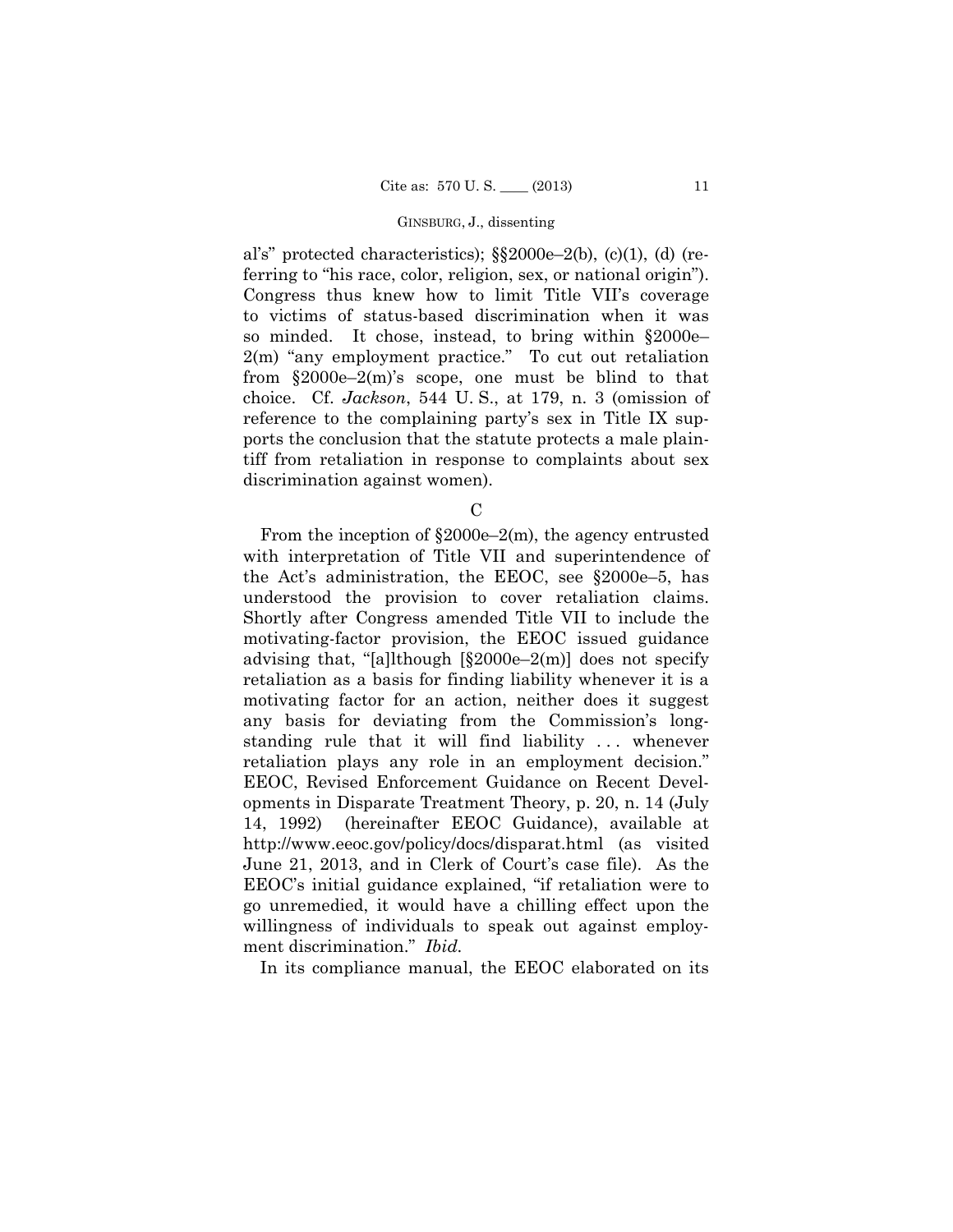(May 20, 1998) (hereinafter EEOC Compliance Manual). conclusion that " $[\$2000e-2(m)]$  applies to retaliation." 2 EEOC Compliance Manual  $\S8-II(E)(1)$ , p. 614:0008, n. 45 That reading, the agency observed, tracked the view, widely held by courts, "that the evidentiary framework for proving employment discrimination based on race, sex, or other protected class status also applies to claims of discrimination based on retaliation." *Ibid.* "[A]n interpretation of [§2000e–2(m)] that permit[ted] proven retaliation to go unpunished," the EEOC noted, would "undermin[e] the purpose of the anti-retaliation provisions of maintaining unfettered access to the statutory remedial mechanism." *Ibid.* 

The position set out in the EEOC's guidance and compliance manual merits respect. See *Skidmore* v. *Swift & Co.*, 323 U. S. 134, 140 (1944); *Federal Express Corp.* v. *Holowecki*, 552 U. S. 389, 399 (2008) ("[EEOC's] policy statements, embodied in its compliance manual and internal directives . . . reflect a body of experience and informed judgment. . . . As such, they are entitled to a measure of respect under the less deferential *Skidmore* standard." (internal quotation marks omitted)). If the breadth of §2000e–2(m) can be deemed ambiguous (although I believe its meaning is plain), the provision should be construed to accord with the EEOC's well-reasoned and longstanding guidance.

IV

The Court draws the opposite conclusion, ruling that retaliation falls outside the scope of  $\S2000e-2(m)$ . In so holding, the Court ascribes to Congress the unlikely purpose of separating retaliation claims from discrimination claims, thereby undermining the Legislature's effort to fortify the protections of Title VII. None of the reasons the Court offers in support of its restrictive interpretation of §2000e–2(m) survives inspection.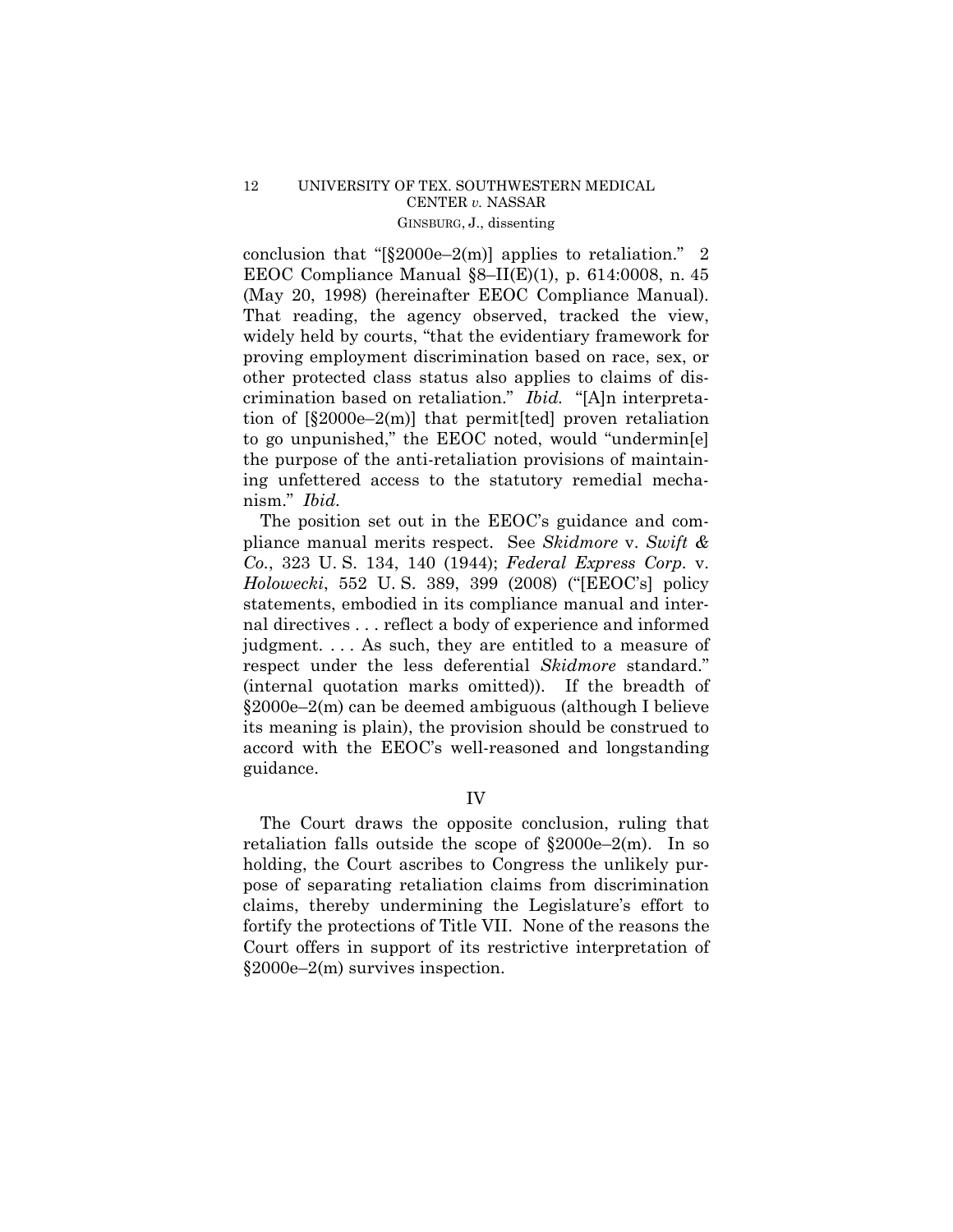### A

The Court first asserts that reading  $$2000e-2(m)$  to encompass claims for retaliation "is inconsistent with the provision's plain language." *Ante*, at 12. The Court acknowledges, however, that "the text of the motivatingfactor provision . . . begins by referring to unlawful employment practices," a term that undeniably includes retaliation. *Ibid.* (internal quotation marks omitted). Nevermind that, the Court continues, for  $$2000e-2(m)$ goes on to reference as "motivating factor[s]" only "race, color, religion, sex, or national origin." The Court thus sees retaliation as a protected activity entirely discrete from status-based discrimination. *Ibid.* 

This vision of retaliation as a separate concept runs up against precedent. See *supra*, at 6–7. Until today, the Court has been clear eyed on just what retaliation is: a manifestation of status-based discrimination. As *Jackson*  explained in the context of sex discrimination, "retaliation is discrimination 'on the basis of sex' because it is an intentional response to the nature of the complaint: an allegation of sex discrimination." 544 U. S., at 174.

The Court does not take issue with *Jackson*'s insight. Instead, it distinguishes *Jackson* and like cases on the ground that they concerned laws in which "Congress' treatment of the subject of prohibited discrimination was both broad and brief." *Ante*, at 15. Title VII, by contrast, "is a detailed statutory scheme," that "enumerates specific unlawful employment practices," "defines key terms," and "exempts certain types of employers." *Ante*, at 16. Accordingly, the Court says, "it would be improper to indulge [the] suggestion that Congress meant to incorporate [in Title VII] the default rules that apply only when Congress writes a broad and undifferentiated statute." *Ibid*.

It is strange logic indeed to conclude that when Congress homed in on retaliation and codified the proscription, as it did in Title VII, Congress meant protection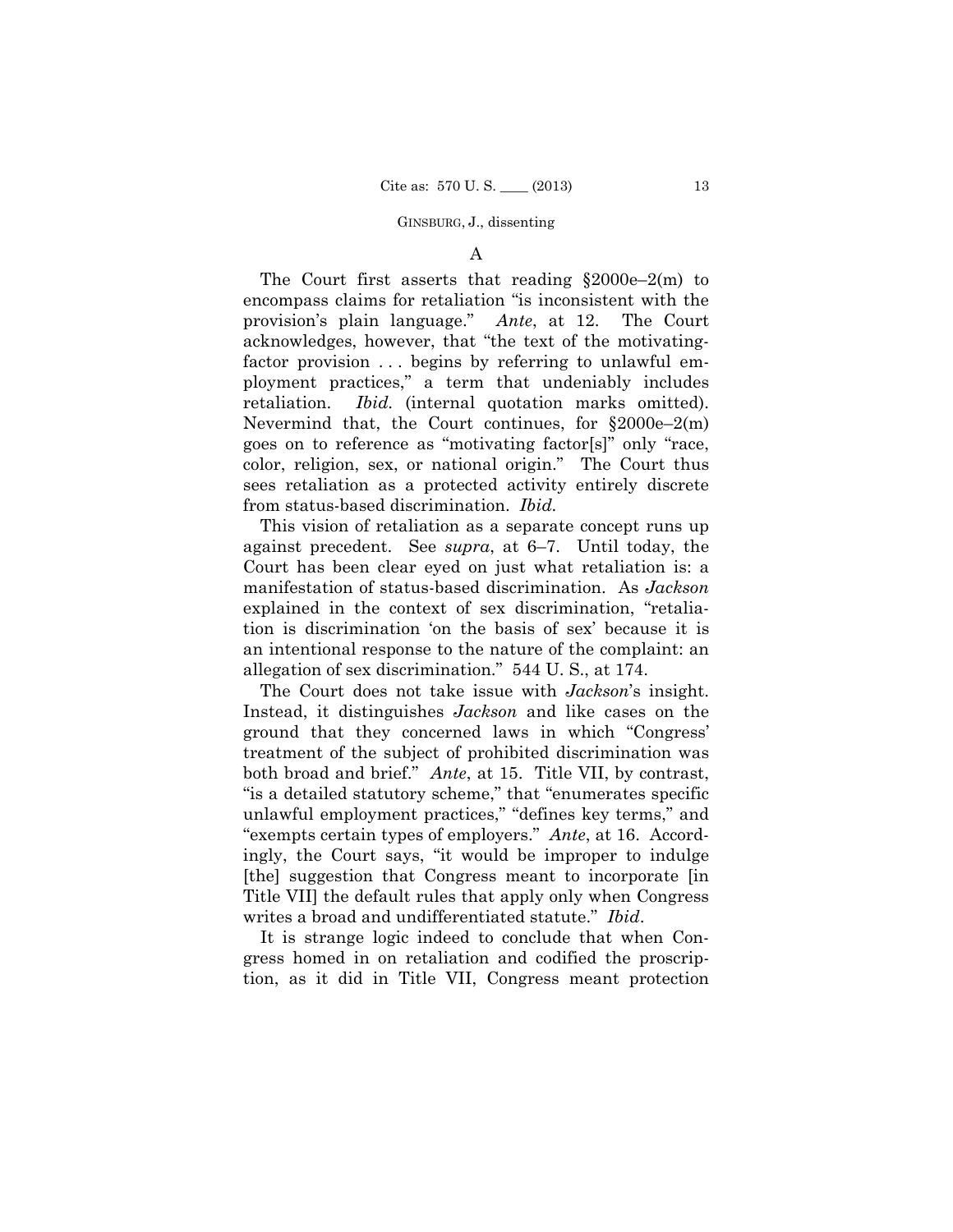against that unlawful employment practice to have *less*  force than the protection available when the statute does not mention retaliation. It is hardly surprising, then, that our jurisprudence does not support the Court's conclusion. In *Gómez-Pérez*, the Court construed the federal-sector provision of the ADEA, which proscribes "discrimination based on age," 29 U. S. C. §633a(a), to bar retaliation. The Court did so mindful that another part of the Act, the provision applicable to private-sector employees, explicitly proscribes retaliation and, moreover, "set[s] out a specific list of forbidden employer practices." *Gómez-Pérez*, 553 U. S., at 486–487 (citing 29 U. S. C. §§623(a) and (d)).

The Court suggests that "the  $a[w]$  at issue in ... *Gómez-Pérez* [was a] broad, general ba[r] on discrimination." *Ante*, at 15. But, as our opinion in that case observes, some of the ADEA's provisions are brief, broad, and general, while others are extensive, specific, and detailed. 553 U. S., at 487. So too of Title VII. See *ibid.*  ("The ADEA federal-sector provision was patterned directly after Title VII's federal-sector discrimination ban . . . [which] contains a broad prohibition of 'discrimination,' rather than a list of specific prohibited practices." (some internal quotation marks omitted)). It makes little sense to apply a different mode of analysis to Title VII's §2000e–  $2(m)$  and the ADEA's  $\S 633a(a)$ , both brief statements on discrimination in the context of larger statutory schemes.<sup>5</sup>

——————

<sup>5</sup>The Court obscures the inconsistency between today's opinion and *Gómez-Pérez* by comparing §633a to *all of* Title VII. See *ante*, at 16 ("Unlike Title IX, §1981, §1982, and the federal-sector provisions of the ADEA, Title VII is a detailed statutory scheme."). That comparison is inapt. Like Title VII, the ADEA is a "detailed statutory scheme." *Ibid.*  Compare *ibid.* (citing Title VII provisions that proscribe status-based discrimination by employers, employment agencies, labor organizations, and training programs; bar retaliation; prohibit advertising a preference for certain protected characteristics; define terms; exempt certain employers; and create an agency with rulemaking and enforcement authority), with 29 U.S. C.  $\S623(a)$ –(e) (proscribing age discrim-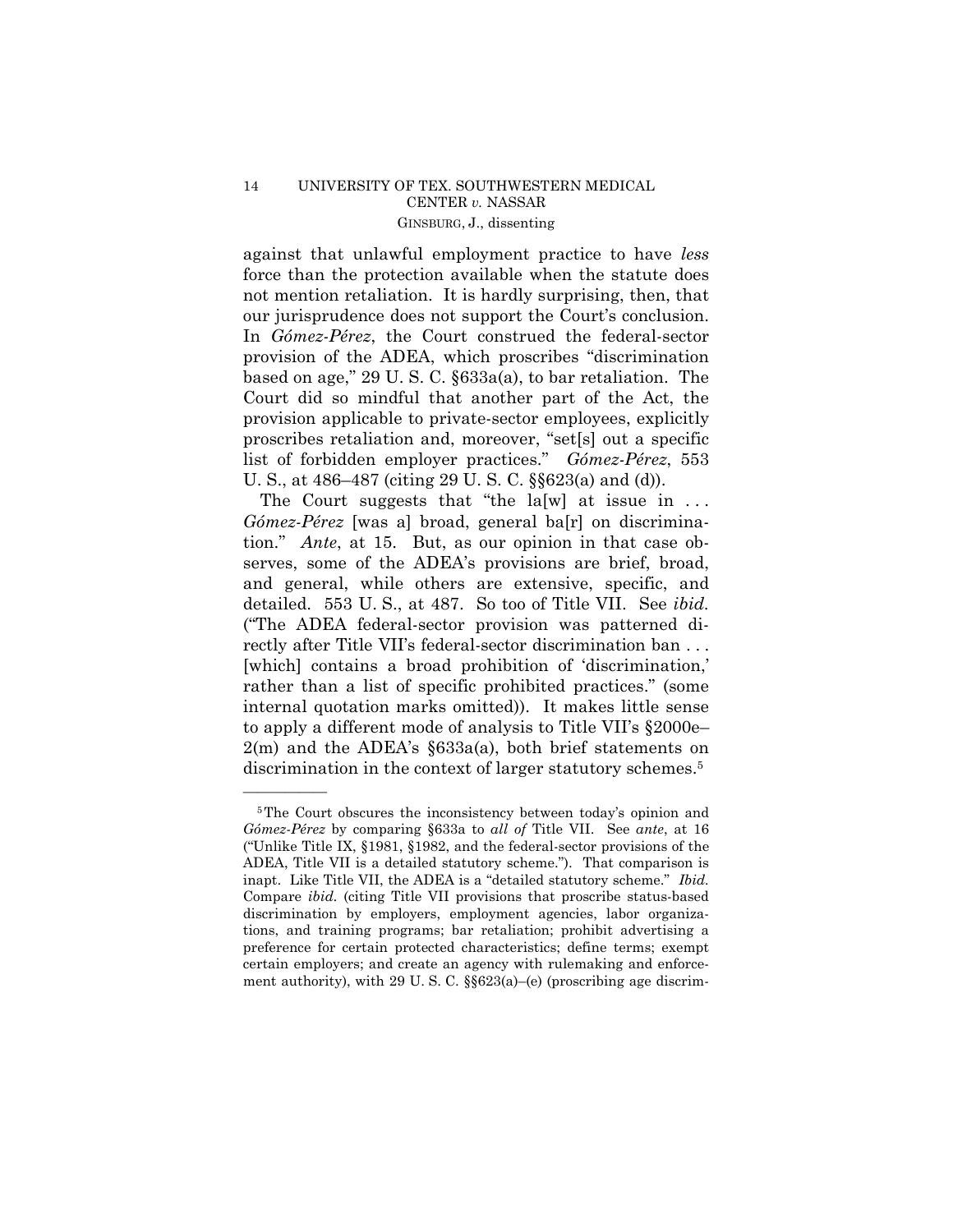The Court's reliance on §109(b) of the Civil Rights Act of 1991, 105 Stat. 1077,6 and the Americans with Disabilities Act of 1990 (ADA), 104 Stat. 327, is similarly unavailing. According to the Court, Congress' explicit reference to §2000e–3(a) in §109(b) "reinforc[es] the conclusion that Congress acted deliberately when it omitted retaliation claims from §2000e–2(m)." *Ante*, at 13. The same is true of the ADA, the Court says, as "Congress provided not just a general prohibition on discrimination 'because of [an individual's] disability,' but also seven paragraphs of detailed description of the practices that would constitute the prohibited discrimination  $\ldots$  [a]nd  $\ldots$  an express antiretaliation provision." *Ante*, at 17.

This argument is underwhelming. Yes, Congress has sometimes addressed retaliation explicitly in antidiscrimination statutes. When it does so, there is no occasion for interpretation. But when Congress simply targets discrimination "because of" protected characteristics, or, as in §2000e–2(m), refers to employment practices motivated by race, color, religion, sex, or national origin, how should courts comprehend those phrases? They should read them informed by this Court's consistent holdings that such phrases draw in retaliation, for, in truth, retaliation is a

——————

ination by employers, employment agencies, and labor unions; barring retaliation; prohibiting advertising a preference for employees of a particular age), §628 (granting rulemaking authority to the EEOC), and §630 (defining terms). Thus, §633a is just like §2000e–2(m) in the relevant respect: both are single provisions comprised within a detailed scheme.<br><sup>6</sup>Now codified at 42 U. S. C. §2000e–1(b), §109(b) provides:

<sup>&</sup>quot;It shall not be unlawful under §2000e–2 or 2000e–3 . . . for an employer . . . to take any action otherwise prohibited by such section, with respect to an employee in a workplace in a foreign country if compliance with such section would cause such employer . . . to violate the law of the foreign country in which such workplace is located." The provision was framed to accord with this Court's decision in *EEOC* v. *Arabian American Oil Co*., 499 U. S. 244 (1991).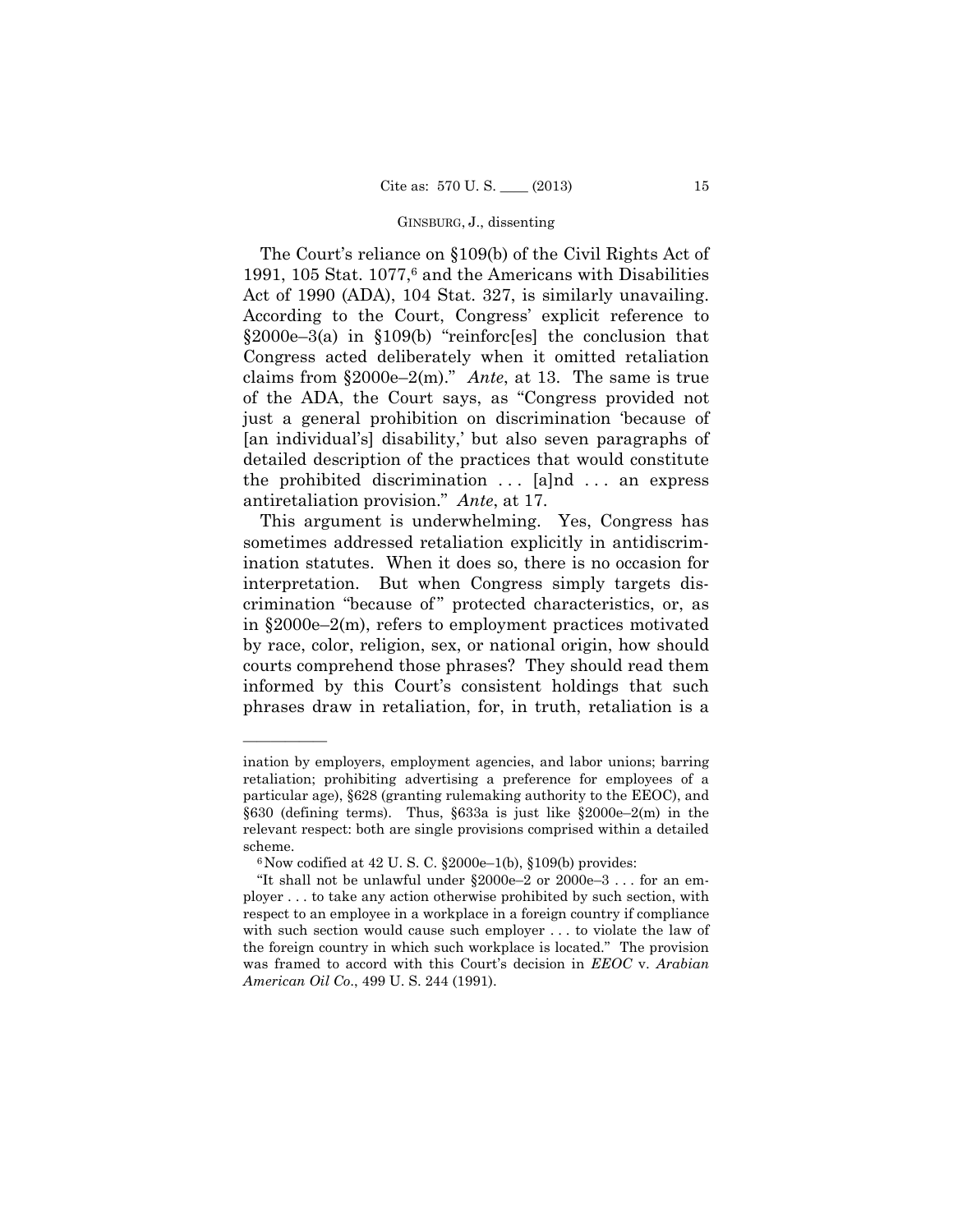### 16 UNIVERSITY OF TEX. SOUTHWESTERN MEDICAL CENTER *v.* NASSAR GINSBURG, J., dissenting

"form of intentional [status-based] discrimination." See *Jackson*, 544 U. S., at 173, described *supra*, at 6–7. That is why the Court can point to no prior instance in which an antidiscrimination law was found *not* to cover retaliation. The Court's *volte-face* is particularly imprudent in the context of §2000e–2(m), a provision added as part of Congress' effort to toughen protections against workplace discrimination.

The Court also disassociates retaliation from statusbased discrimination by stressing that the bar on the latter appears in §2000e–2, while the proscription of retaliation appears in a separate provision, §2000e–3. Section 2000e–2, the Court asserts, "contains Title VII's ban on status-based discrimination . . . and says nothing about retaliation." *Ante*, at 13*.* Retaliation, the Court therefore concludes, should not be read into §2000e–2(m). *Ante*, at 13–14.

The Court's reasoning rests on a false premise. Section 2000e–2 does not deal exclusively with discrimination based on protected characteristics. The provisions stated after  $\S$  $2000e-2(a)$  deal with a variety of matters, some of them unquestionably covering retaliation. For example, §2000e–2(n), enacted in tandem with and located immediately after §2000e–2(m), limits opportunities to collaterally attack employment practices installed to implement a consent judgment. Section 2000e–2(n) applies beyond the substantive antidiscrimination provisions in §2000e–2; indeed, it applies beyond Title VII to encompass claims "under the Constitution or [other] Federal civil rights laws."  $\S2000e-2(n)(1)(A)$ . Thus, if an employee sues for retaliatory discharge in violation of §2000e–3(a), and a consent judgment orders reinstatement, any person adversely affected by that judgment (*e.g.*, an employee who loses seniority as a result) would generally be barred

B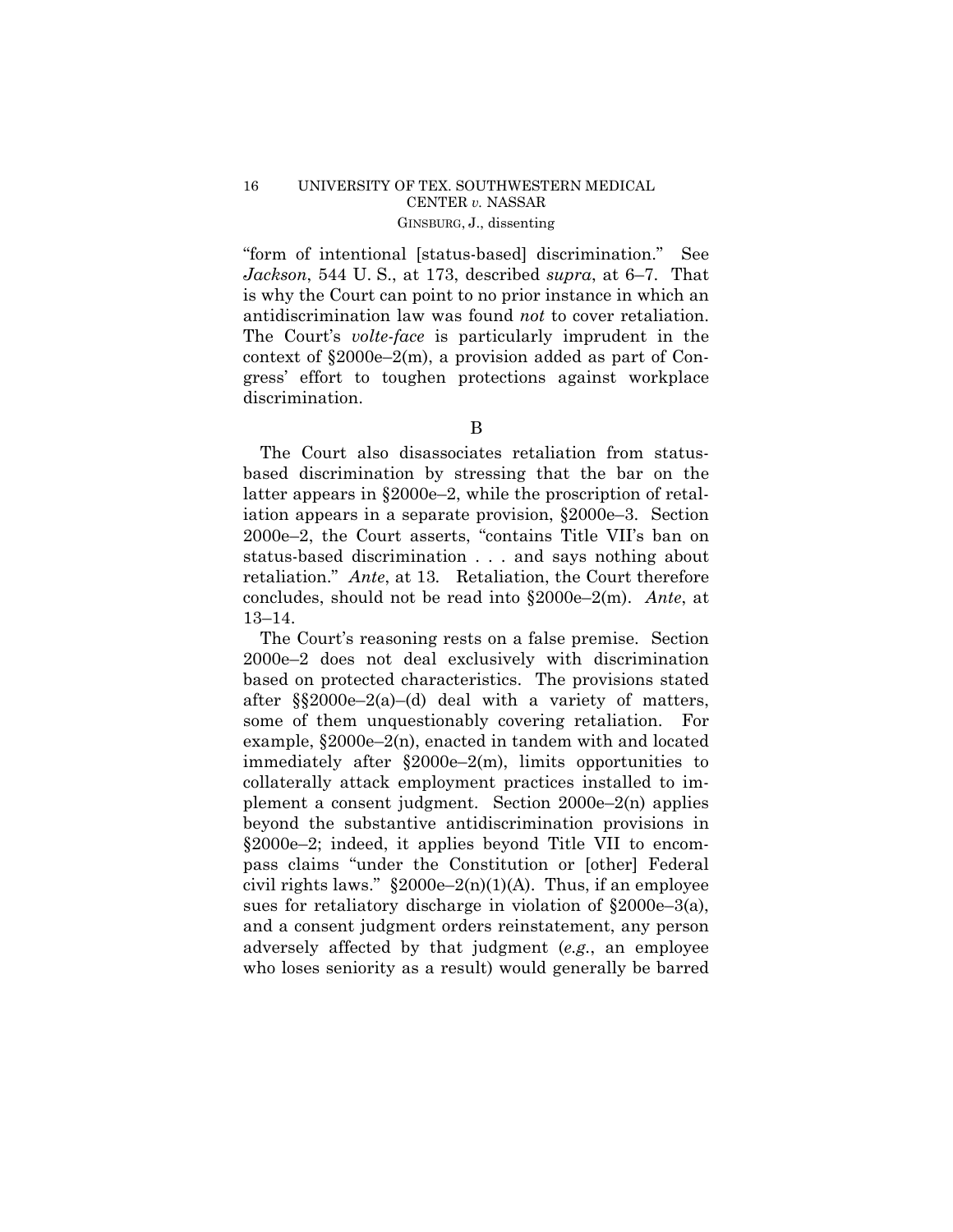from attacking the judgment if she was given actual notice of the proposed order and a reasonable opportunity to present objections. That Congress placed the consentjudgment provision in §2000e–2 and not in §2000e–3 is of no moment. As the text of the provision plainly conveys, §2000e–2(n) would reach consent judgments settling complaints about retaliation, just as it would cover consent judgments settling complaints about status-based discrimination.

Section 2000e–2 $(g)$  is similarly illustrative. Under that provision, "it shall not be an unlawful employment practice for an employer . . . to discharge [an] individual" if she fails to fulfill any requirement imposed in the interest of national security. Because §2000e–3(a) renders retaliation an "unlawful employment practice," §2000e–2(g)'s exemption would no doubt apply to a Title VII retaliatory discharge claim. Given these provisions, Congress' placement of the motivating-factor provision within §2000e–2 cannot bear the weight the Court places on it.7

### $\mathcal{C}$

The Court gives no deference to the EEOC's longstanding position that  $$2000e-2(m)$  applies to retaliation because, the Court charges, the agency did not "address the particular interplay among the status-based antidiscrimi

——————

 sumes its own conclusion. As the Court explains, in *Nakshian*, the private employers, as well as state and local governmental entities. 7The Court's assertion that we "confronted a similar structural dispute in *Lehman* v. *Nakshian*, 453 U. S. 156 (1981)," *ante*, at 17, asplaintiff argued that §633a of the ADEA afforded the right to trial by jury. 453 U. S., at 157. An amendment to the private-sector provision, codified at 29 U. S. C. §626(c), granted that right to plaintiffs suing But no one argued in *Nakshian* that the private-sector amendment applied to the federal-sector provision. Hence, *Nakshian*'s holding that the ADEA does not permit a federal-sector plaintiff to try her case before a jury is relevant only if the Court is correct that  $$2000e-2(m)$ does not cover retaliation claims.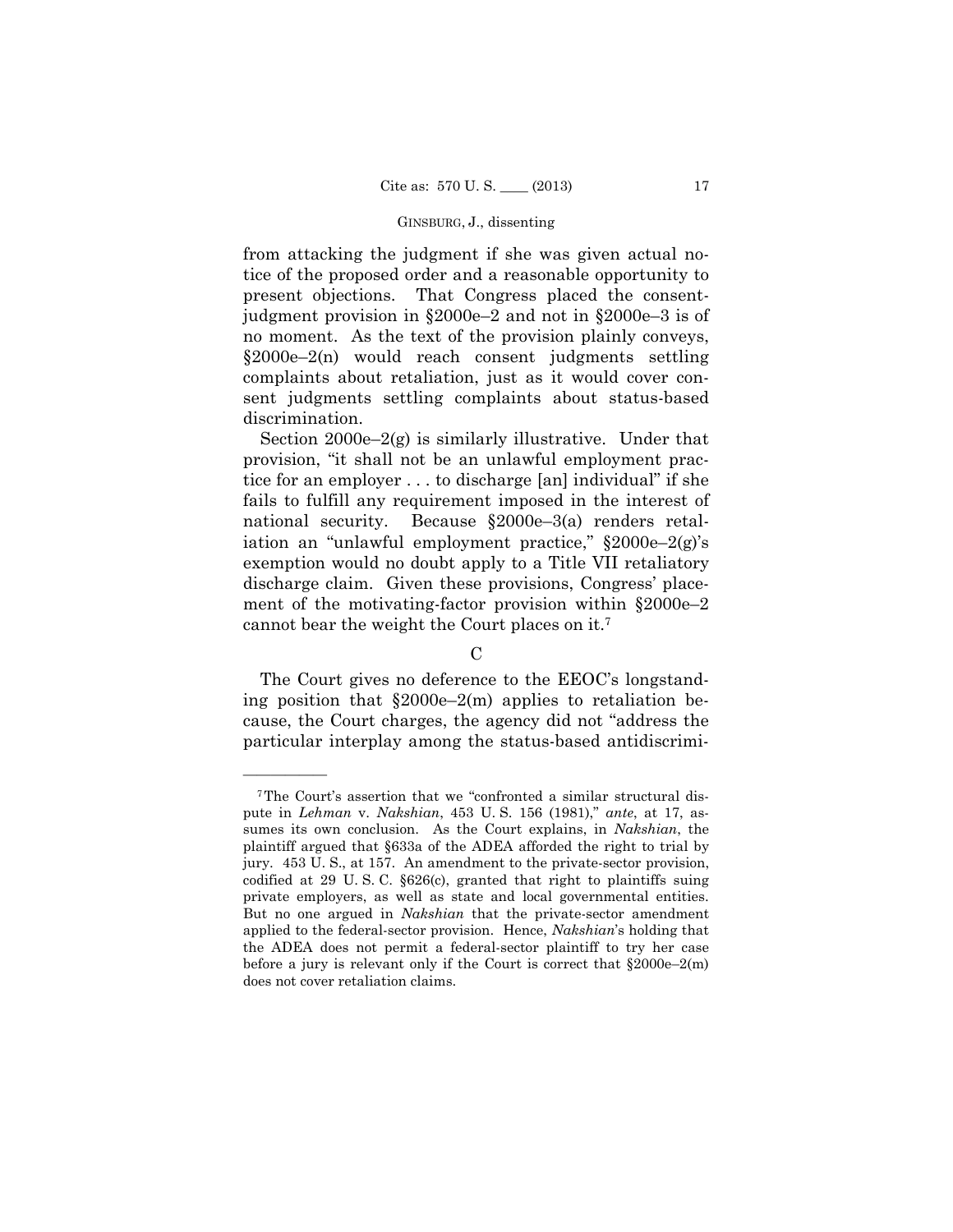nation provision  $(\S 2000e-2(a))$ , the antiretaliation provision  $(\S 2000e-3(a))$ , and the motivating-factor provision (§2000e–2(m))." *Ante*, at 21. Not so.

In its compliance manual, the EEOC noted that some courts had concluded that §2000e–2(m) does not cover retaliation, citing as an example *Woodson* v. *Scott Paper Co.*, 109 F. 3d 913 (CA3 1997). In that decision, the Third Circuit acknowledged it was "given pause by the fact that . . . courts have generally borrowed from discrimination law in determining the burdens and order of proof in retaliation cases." *Id.*, at 934. One could therefore say, the Third Circuit continued, that "Congress knew of the practice of borrowing in retaliation cases, and presumed that courts would continue this practice after the 1991 Act." *Ibid.*

 While *Woodson* rejected that argument, the EEOC found it sound. See EEOC Compliance Manual, at 614:0008, n. 45 ("Courts have long held that the evidentiary framework for proving employment discrimination based on race, sex, or other protected class status also applies to claims of discrimination based on retaliation."). See also EEOC Guidance, at 20, n. 14 (while §2000e–2(m) does not explicitly refer to retaliation, nothing in the provision calls for deviation from the longstanding practice of finding liability when a plaintiff demonstrates that retaliatory intent motivated an adverse employment decision). By adverting to *Woodson*, the EEOC made clear that it considered the very argument the Court relies on today. Putting down the agency's appraisal as "generic," *ante*, at 22, is thus conspicuously unfair comment.

The Court's second reason for refusing to accord deference to the EEOC fares no better. The EEOC's conclusion that "the lessened causation standard is necessary in order to prevent 'proven retaliation' from 'go[ing] unpunished,'" the Court reasons, "is circular" because it "assumes the answer to the central question at issue here,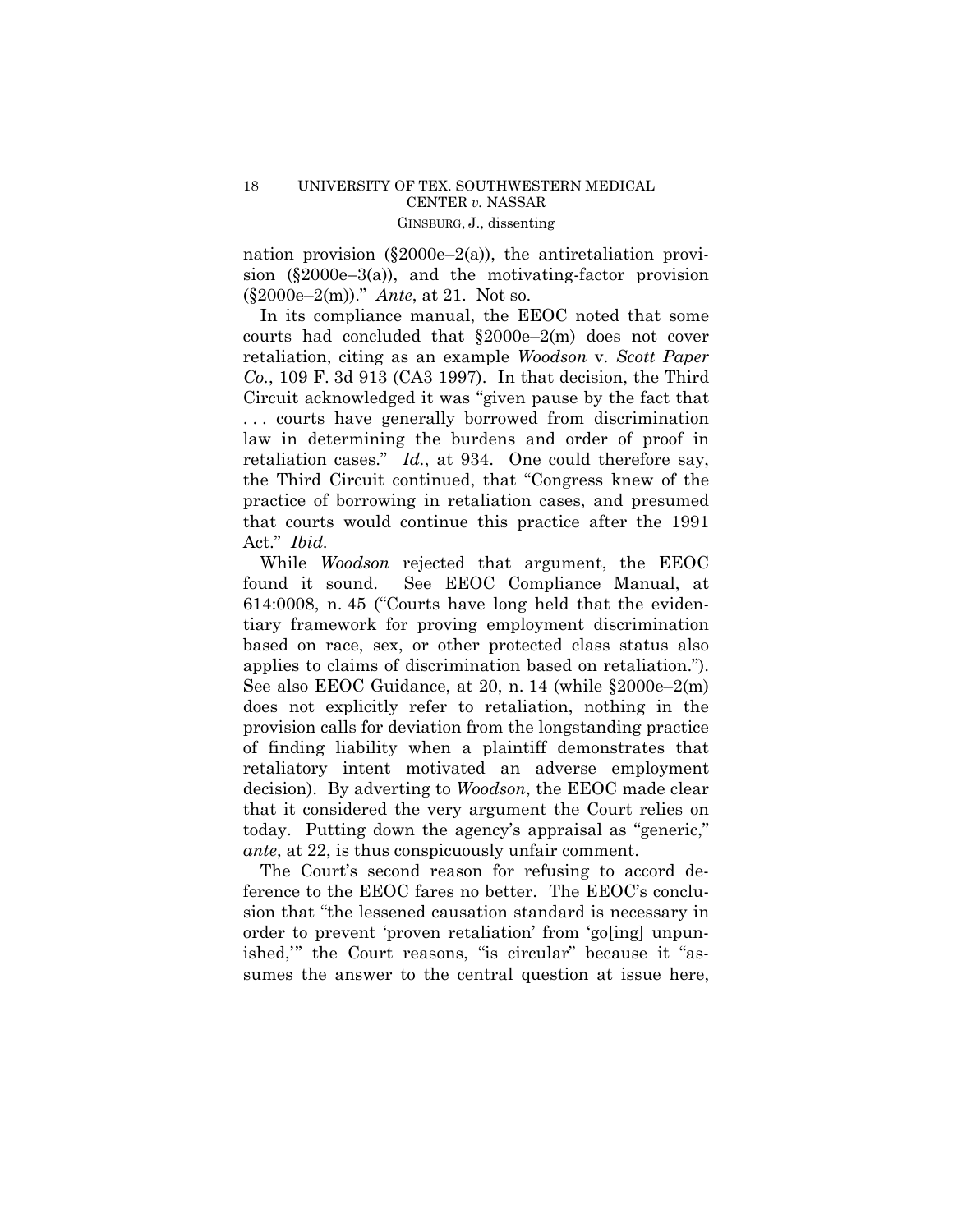which is what causal relationship must be shown in order to prove retaliation." *Ibid*. That reasoning will not wash. Under the motivating-factor test set out in  $\S 2000e^{-2}$ (m), a plaintiff prevails if she shows that proscribed conduct "was a motivating factor" for the adverse employment action she encountered, "even though other factors also motivated the [action]." She will succeed, although the relief to which she is entitled may be restricted. See *supra*, at 9. Under the Court's view, proof that retaliation was a factor motivating an adverse employment action is insufficient to establish liability under §2000e–3(a). The Court's but-for causation standard does not mean that the plaintiff has failed to prove she was subjected to unlawful retaliation. It does mean, however, that proof of a retaliatory motive alone yields no victory for the plaintiff. Put otherwise, the Court's view "permits proven retaliation to go unpunished," just as the EEOC recognized. See EEOC Compliance Manual, at 614:0008, n. 45.

# V

# A

Having narrowed §2000e–2(m) to exclude retaliation claims, the Court turns to *Gross* v. *FBL Financial Services, Inc*., 557 U. S. 167 (2009), to answer the question presented: Whether a plaintiff must demonstrate but-for causation to establish liability under §2000e–3(a).

The Court held in *Gross* that, in contrast to Title VII, §623(a) of the ADEA does not authorize any age discrimination claim asserting mixed motives. Explaining that uniform interpretation of the two statutes is sometimes unwarranted, the Court noted in *Gross* that the phrase "because of . . . age" in §623(a) has not been read "to bar discrimination against people of all ages, even though the Court had previously interpreted 'because of . . . race [or] sex' in Title VII to bar discrimination against people of all races and both sexes." 557 U. S., at 175, n. 2. Yet *Gross*,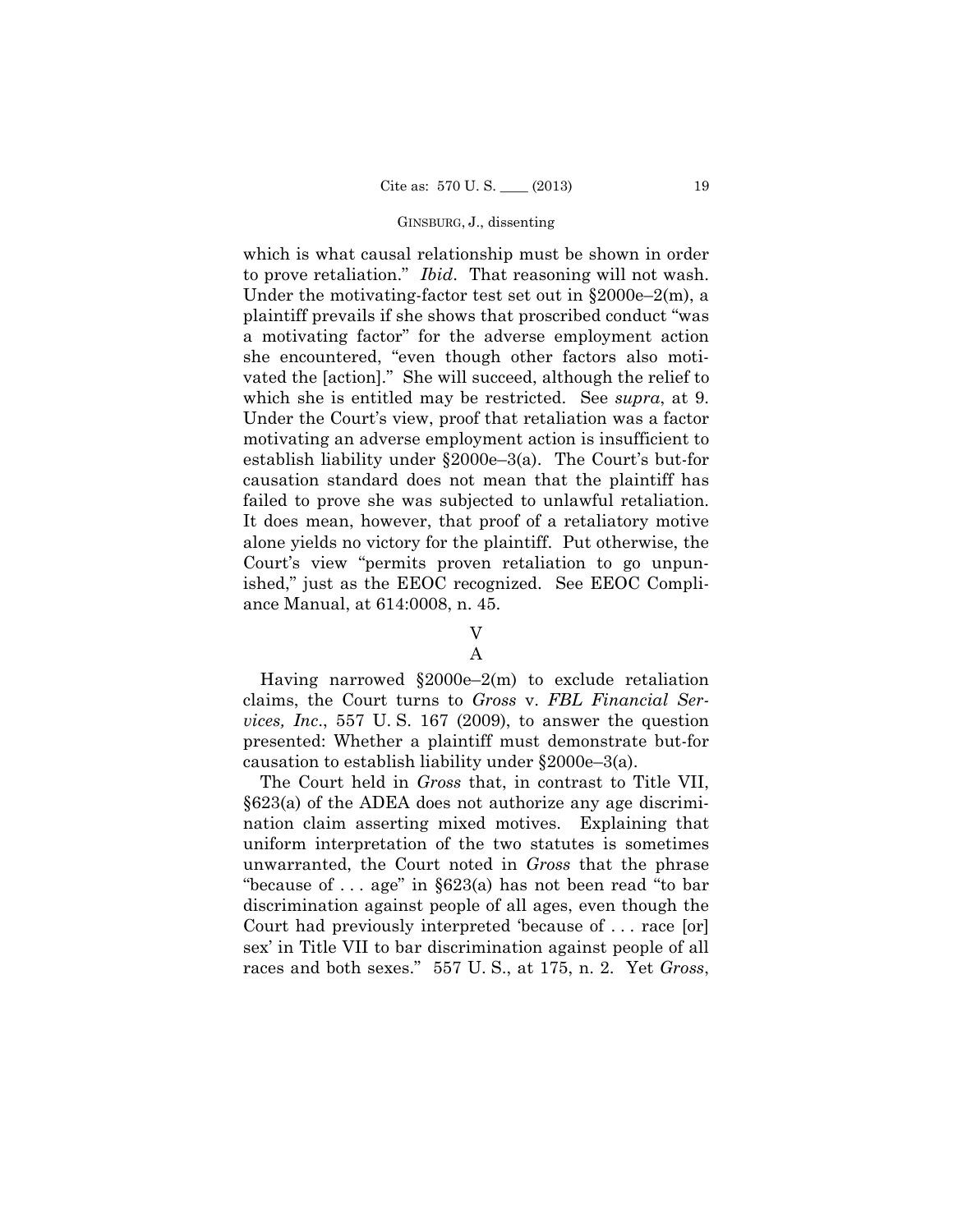which took pains to distinguish ADEA claims from Title VII claims, is invoked by the Court today as pathmarking. See *ante*, at 2 ("The holding and analysis of [*Gross*] are instructive here.").

 *Gross*, 557 U. S., at 174 ("When conducting statutory The word "because" in Title VII's retaliation provision, §2000e–3(a), the Court tells us, should be interpreted not to accord with the interpretation of that same word in the companion status-based discrimination provision of Title VII, §2000e–2(a). Instead, statutory lines should be crossed: The meaning of "because" in Title VII's retaliation provision should be read to mean just what the Court held "because" means for ADEA-liability purposes. But see interpretation, we 'must be careful not to apply rules applicable under one statute to a different statute without careful and critical examination.'"(quoting *Holowecki*, 552 U. S., at 393)). In other words, the employer prevailed in *Gross* because, according to the Court, the ADEA's antidiscrimination prescription is not like Title VII's. But the employer prevails again in Nassar's case, for there is no "meaningful textual difference," *ante*, at 11, between the ADEA's use of "because" and the use of the same word in Title VII's retaliation provision. What sense can one make of this other than "heads the employer wins, tails the employee loses"?

It is a standard principle of statutory interpretation that identical phrases appearing in the same statute—here, Title VII—ordinarily bear a consistent meaning. See *Powerex Corp.* v. *Reliant Energy Services, Inc.*, 551 U. S. 224, 232 (2007). Following that principle, Title VII's retaliation provision, like its status-based discrimination provision, would permit mixed-motive claims, and the same causation standard would apply to both provisions.

The Court's decision to construe §2000e–3(a) to require

 $\mathbf{B}$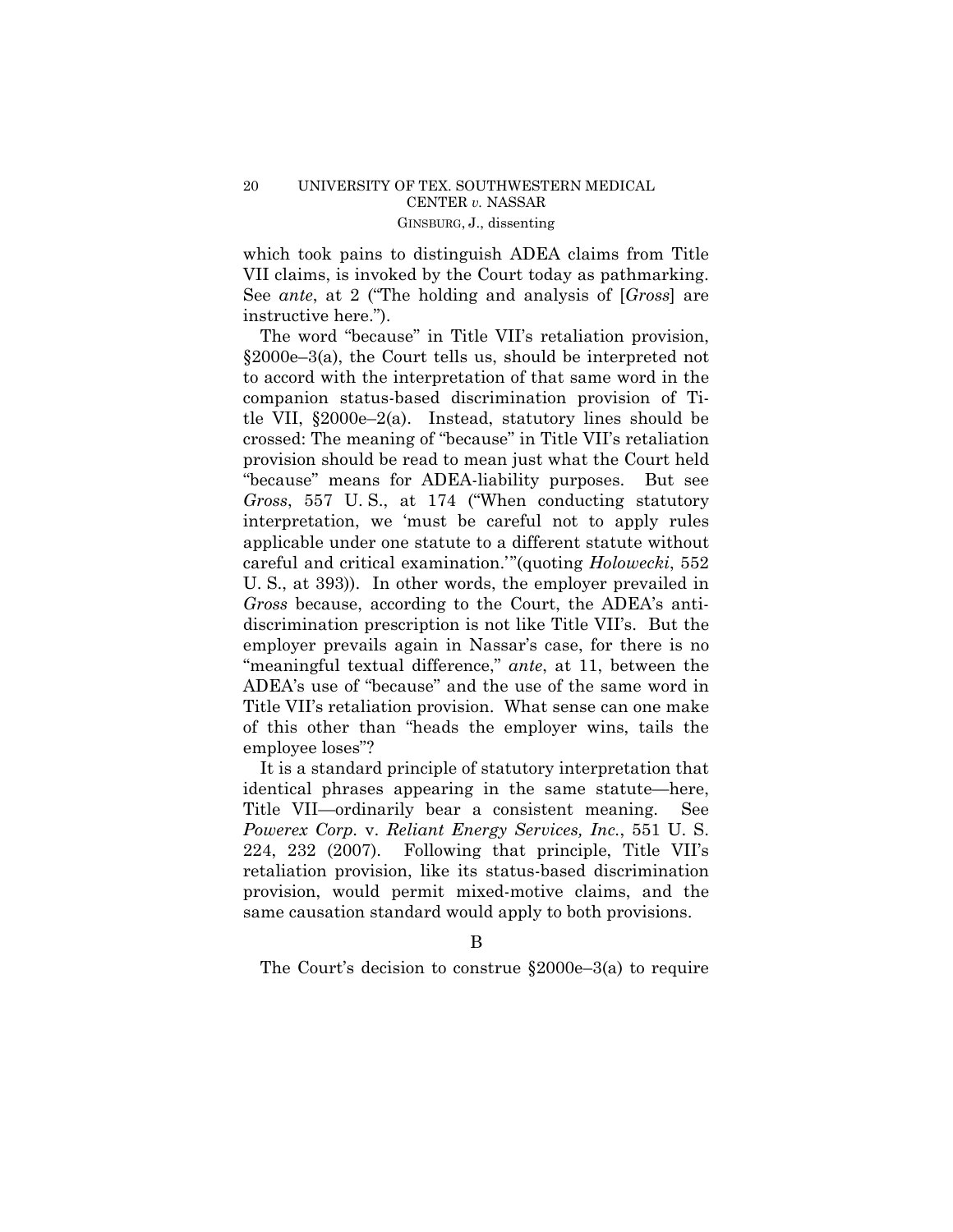but-for causation in line with *Gross* is even more confounding in light of *Price Waterhouse*. Recall that *Price Waterhouse* interpreted "because of" in §2000e–2(a) to permit mixed-motive claims. See *supra*, at 8. The Court today rejects the proposition that, if §2000e–2(m) does not cover retaliation, such claims are governed by *Price Waterhouse*'s burden-shifting framework, *i.e.*, if the plaintiff shows that discrimination was *a* motivating factor in an adverse employment action, the defendant may escape liability only by showing it would have taken the same action had there been no illegitimate motive. It is wrong to revert to *Price Waterhouse*, the Court says, because the 1991 Civil Rights Act's amendments to Title VII abrogated that decision.

 burden-shifting framework to retaliation claims.8 In the This conclusion defies logic. Before the 1991 amendments, several courts had applied *Price Waterhouse*'s Court's view, Congress designed §2000e–2(m)'s motivatingfactor standard not only to exclude retaliation claims, but also to override, *sub silentio*, Circuit precedent applying the *Price Waterhouse* framework to such claims. And with what did the 1991 Congress replace the *Price Waterhouse* burden-shifting framework? With a but-for causation requirement *Gross* applied to the ADEA 17 years after the 1991 amendments to Title VII. Shut from the Court's sight is a legislative record replete with statements evincing Congress' intent to strengthen antidiscrimination laws and thereby hold employers accountable for prohibited discrimination. See Civil Rights Act of 1991, §2, 105 Stat. 1071; House Report Part II, at 18. It is an odd mode of statutory interpretation that divines Congress' aim in 1991 by looking to a decision of this Court,

——————

<sup>8</sup>See *Vislisel* v. *Turnage*, 930 F. 2d 9, 9–10 (CA8 1991); *Carter* v. *South Central Bell*, 912 F. 2d 832, 843 (CA5 1990); *Williams* v. *Mallinckrodt*, 892 F. 2d 75 (CA4 1989) (table).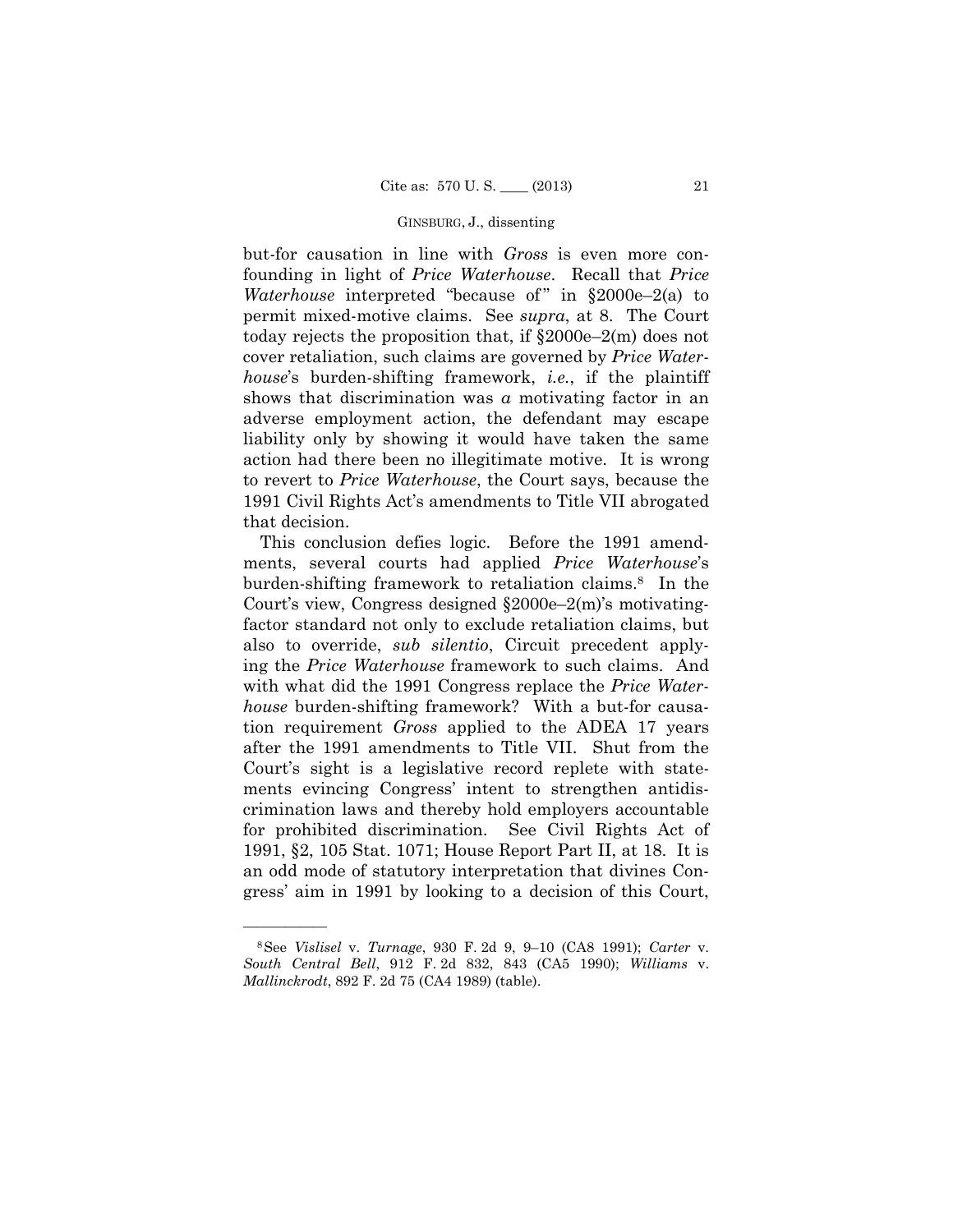### 22 UNIVERSITY OF TEX. SOUTHWESTERN MEDICAL CENTER *v.* NASSAR GINSBURG, J., dissenting

*Gross*, made under a different statute in 2008, while ignoring the overarching purpose of the Congress that enacted the 1991 Civil Rights Act, see *supra*, at 8–10.

 $\mathcal{C}$ 

The Court shows little regard for trial judges who must instruct juries in Title VII cases in which plaintiffs allege both status-based discrimination and retaliation. Nor is the Court concerned about the capacity of jurors to follow instructions conforming to today's decision. Causation is a complicated concept to convey to juries in the best of circumstances. Asking jurors to determine liability based on different standards in a single case is virtually certain to sow confusion. That would be tolerable if the governing statute required double standards, but here, for the reasons already stated, it does not.

# VI

# A

The Court's assertion that the but-for cause requirement it adopts necessarily follows from §2000e–3(a)'s use of the word "because" fails to convince. Contrary to the Court's suggestion, see *ante*, at 5–6, the word "because" does not inevitably demand but-for causation to the exclusion of all other causation formulations. When more than one factor contributes to a plaintiff 's injury, but-for causation is problematic. See, *e.g.*, 1 Restatement (Third) of Torts §27, Comment *a,* p. 385 (2005) (noting near universal agreement that the but-for standard is inappropriate when multiple sufficient causes exist) (hereinafter Restatement Third); Restatement of Torts §9, Comment *b,*  p. 18 (1934) (legal cause is a cause that is a "substantial factor in bringing about the harm").

When an event is "overdetermined," *i.e.*, when two forces create an injury each alone would be sufficient to cause, modern tort law permits the plaintiff to prevail upon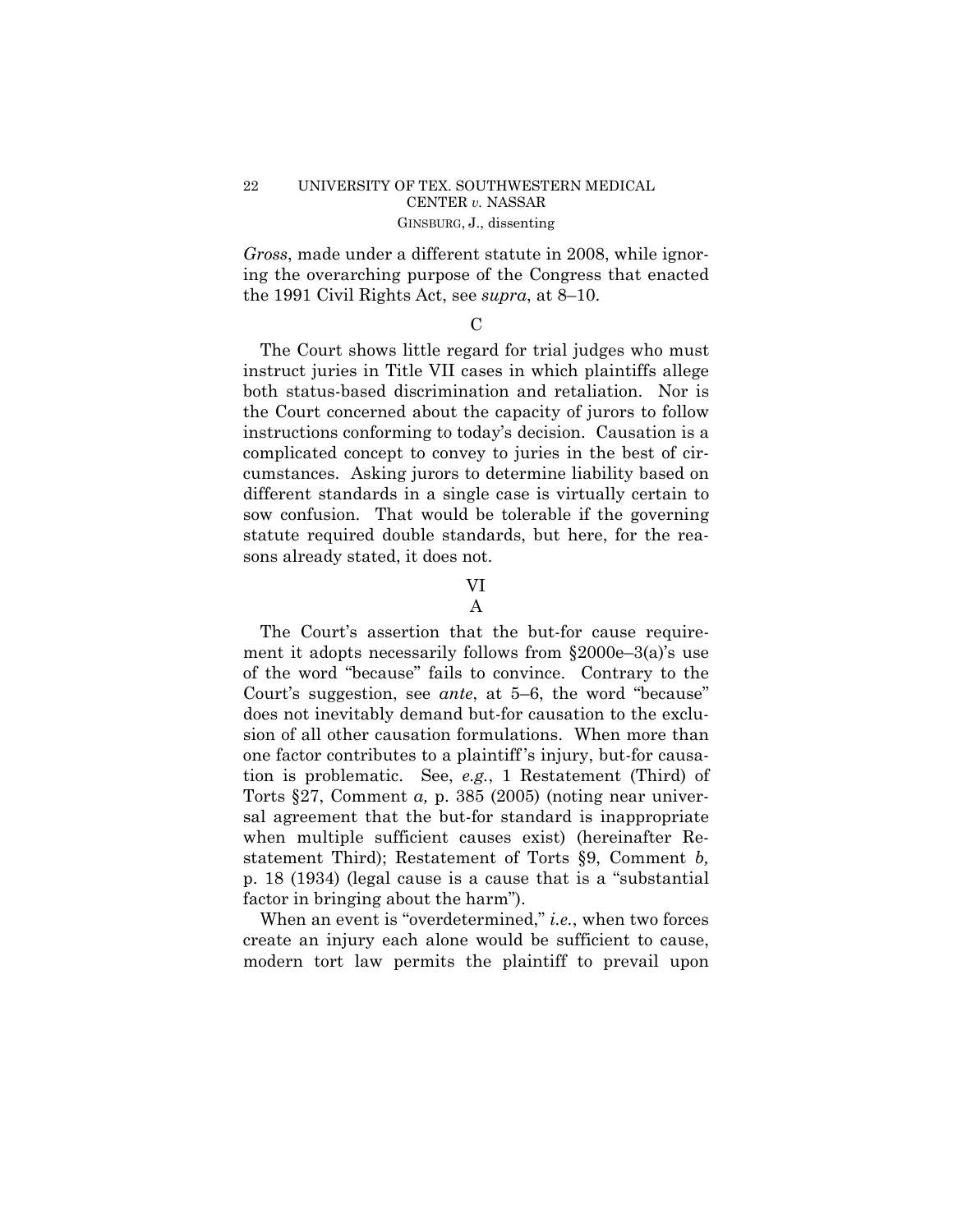showing that either sufficient condition created the harm. Restatement Third §27, at 376–377. In contrast, under the Court's approach (which it erroneously calls "textbook tort law," *ante*, at 6), a Title VII plaintiff alleging retaliation *cannot* establish liability if her firing was prompted by both legitimate and illegitimate factors. *Ante,* at 18–19.

Today's opinion rehashes arguments rightly rejected in *Price Waterhouse.* Concurring in the judgment in that case*,* Justice O'Connor recognized the disconnect between the standard the dissent advocated, which would have imposed on the plaintiff the burden of showing but-for causation, see 490 U. S., at 282, 286–287 (KENNEDY, J., dissenting), and the common-law doctrines on which the dissent relied. As Justice O'Connor explained:

"[I]n the area of tort liability, from whence the dissent's 'but-for' standard of causation is derived, ... the law has long recognized that in certain 'civil cases' leaving the burden of persuasion on the plaintiff to prove 'but-for' causation would be both unfair and destructive of the deterrent purposes embodied in the concept of duty of care. Thus, in multiple causation cases, where a breach of duty has been established, the common law of torts has long shifted the burden of proof to . . . defendants to prove that their negligent actions were not the 'but-for' cause of the plaintiff 's injury." *Id.*, at 263–264 (concurring in judgment) (citing *Summers* v. *Tice*, 33 Cal. 2d 80, 84–87, 199 P. 2d 1, 3–4 (1948)).

Justice Brennan's plurality opinion was even less solicitous of the dissent's approach. Noting that, under the standard embraced by the dissent in *Price Waterhouse*, neither of two sufficient forces would constitute cause even if either one alone would have led to the injury, the plurality remarked: "We need not leave our common sense at the doorstep when we interpret a statute." 490 U. S., at 241.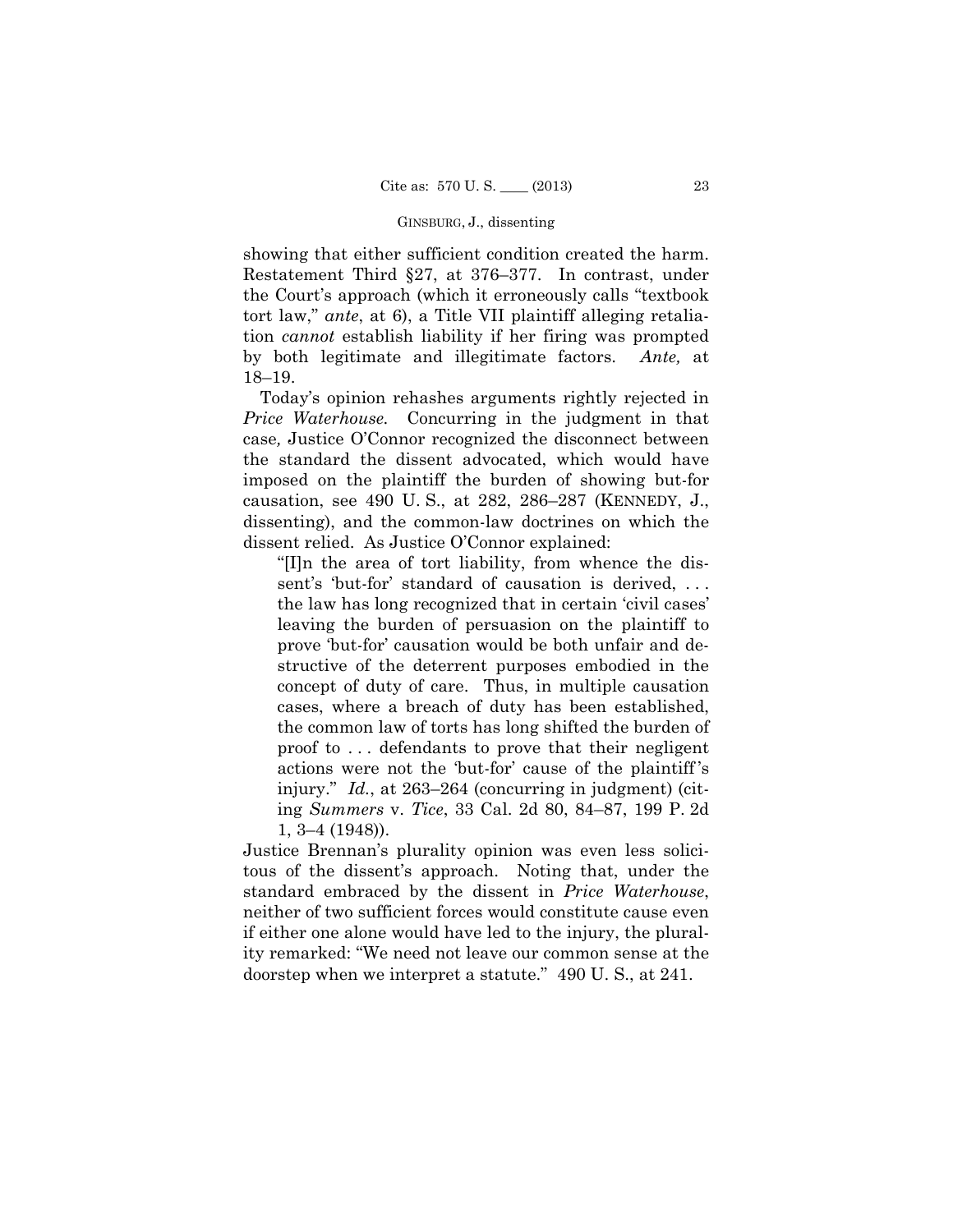B

 characteristics that constitute motive." *Gross*, 557 U. S., at As the plurality and concurring opinions in *Price Waterhouse* indicate, a strict but-for test is particularly ill suited to employment discrimination cases. Even if the test is appropriate in some tort contexts, "it is an entirely different matter to determine a 'but-for' relation when . . . consider[ing], not physical forces, but the mind-related 190 (BREYER, J., dissenting). When assessing an employer's multiple motives, "to apply 'but-for' causation is to engage in a hypothetical inquiry about what would have happened if the employer's thoughts and other circumstances had been different." *Id.*, at 191. See also *Price Waterhouse*, 490 U. S., at 264 (opinion of O'Connor, J.)  $("A]t \ldots$  times the [but-for] test demands the impossible. It challenges the imagination of the trier to probe into a purely fanciful and unknowable state of affairs.'" (quoting Malone, Ruminations on Cause-In-Fact, 9 Stan. L. Rev. 60, 67 (1956))).

This point, lost on the Court, was not lost on Congress. When Title VII was enacted, Congress considered and rejected an amendment that would have placed the word "solely" before "because of [the complainant's] race, color, religion, sex, or national origin." See 110 Cong. Rec. 2728, 13837–13838 (1964). Senator Case, a prime sponsor of Title VII, commented that a "sole cause" standard would render the Act "totally nugatory." *Id.*, at 13837. Life does not shape up that way, the Senator suggested, commenting "[i]f anyone ever had an action that was motivated by a single cause, he is a different kind of animal from any I know of." *Ibid.* 

\* \* \*

The Court holds, at odds with a solid line of decisions recognizing that retaliation is inextricably bound up with status-based discrimination, that §2000e–2(m) excludes